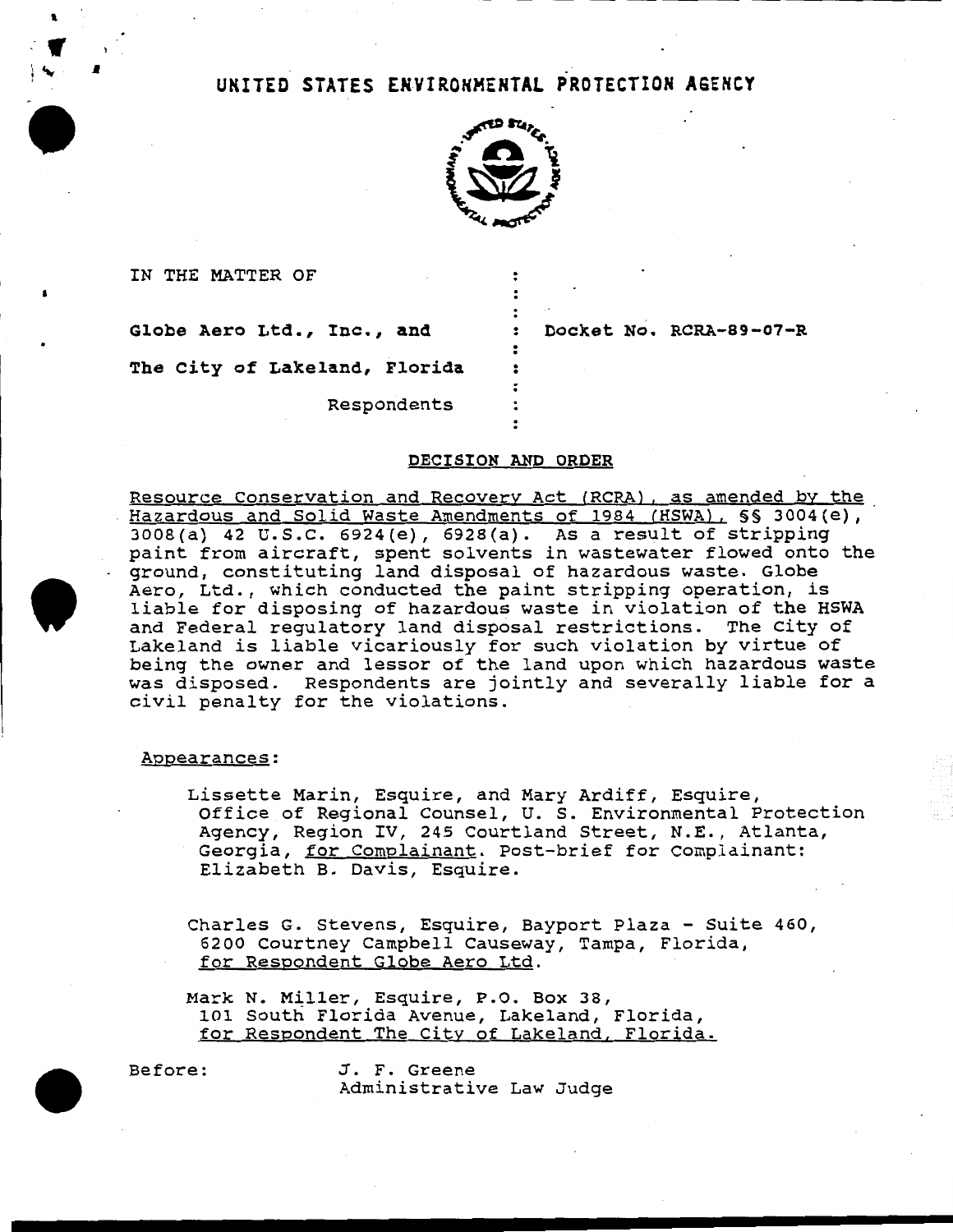This matter arises under the Resource Conservation and Recovery Act ("RCRA," or "the Act"] as amended, 42 u.s.c. §6901 et seq., and was brought pursuant to Section 3008 of RCRA, 42 U.S.C. §6928.

The complaint alleges that respondent owns and operates a hazardous waste facility by virtue of having received hazardous waste for storage, treatment, or disposal, and charges respondent with numerous violations of §§3004 and 3005 of the Act [42 U.S.C.  $§6924, 6925$ , duly promulgated regulations<sup>1</sup> at 40 CFR  $§§270.1(b)$ and 270.10(a), the Indiana Administrative Code  $|IAC|$ ,<sup>2</sup> and various regulations adopted by the Indiana Environmental Management Board [including Title 320 IAC 4.1-38-1, 4.1-34-l(a); 4.1-20-l(a), 4.1- 20-2,  $4.1-20-3$  (a)  $-(e)$ ,  $4.1-20-4$  (a)  $-(f)$ ,  $4.1-20-5$ ,  $4.1-22-24$  (a) and (b);  $4.1-16-4$ ;  $4.1-17-3$  (a)  $-(e)$ ,  $4.1-18-2$ ,  $4.1-19-2$  (a) (1) and (5), 4.1-19-7, 4.1-19-4(b) (1) and (2), 4.1-16-6(d), 4.1-16-6(b) (1), 4.1-"\ 16-5 (c), and 4.1-21-3 (a)]. Specifically, the complaint alleges

<sup>1</sup>See Section 3005 of RCRA, 42 u.s.c. §6925. Such regulations were published on May 19, 1980, and are codified at 40 CFR Parts 124, 270, and 271.

<sup>2</sup> Pursuant to Section 3006(b) of the Act, 42 U.S.C.  $\S 6926(b)$ , the State of Indiana was granted "Phase I" interim authorization by EPA to administer a hazardous waste progream in lieu of the federal program on August 18, 1982. 47 Fed. Reg. 357,970. In January,<br>1986. final authorization was granted. 51 Fed. Reg. 3953. As a 1986, final authorization was granted, 51 Fed. Reg. 3953. result, facilities in Indiana which qualified for "interim status" to engage in hazardous waste activity were regulated as of that co engage in hazardous wasce accivity were regulated as of that<br>date under provisions of the IAC at 320 IAC 4.1 <u>et. seq</u>. rather than under federal regulations at 40 C.F.R. Part 265. EPA has authority to enforce State regulations in States which have been so authorized, provided that the State is properly notified [RCRA §3008(a) (2), 42 u.s.c. §6928(a)(2)]. The complaint asserts that the notice was provided (complaint at 2, last sentence).

2

t . • • -

 $\ddot{\bullet}$ 

«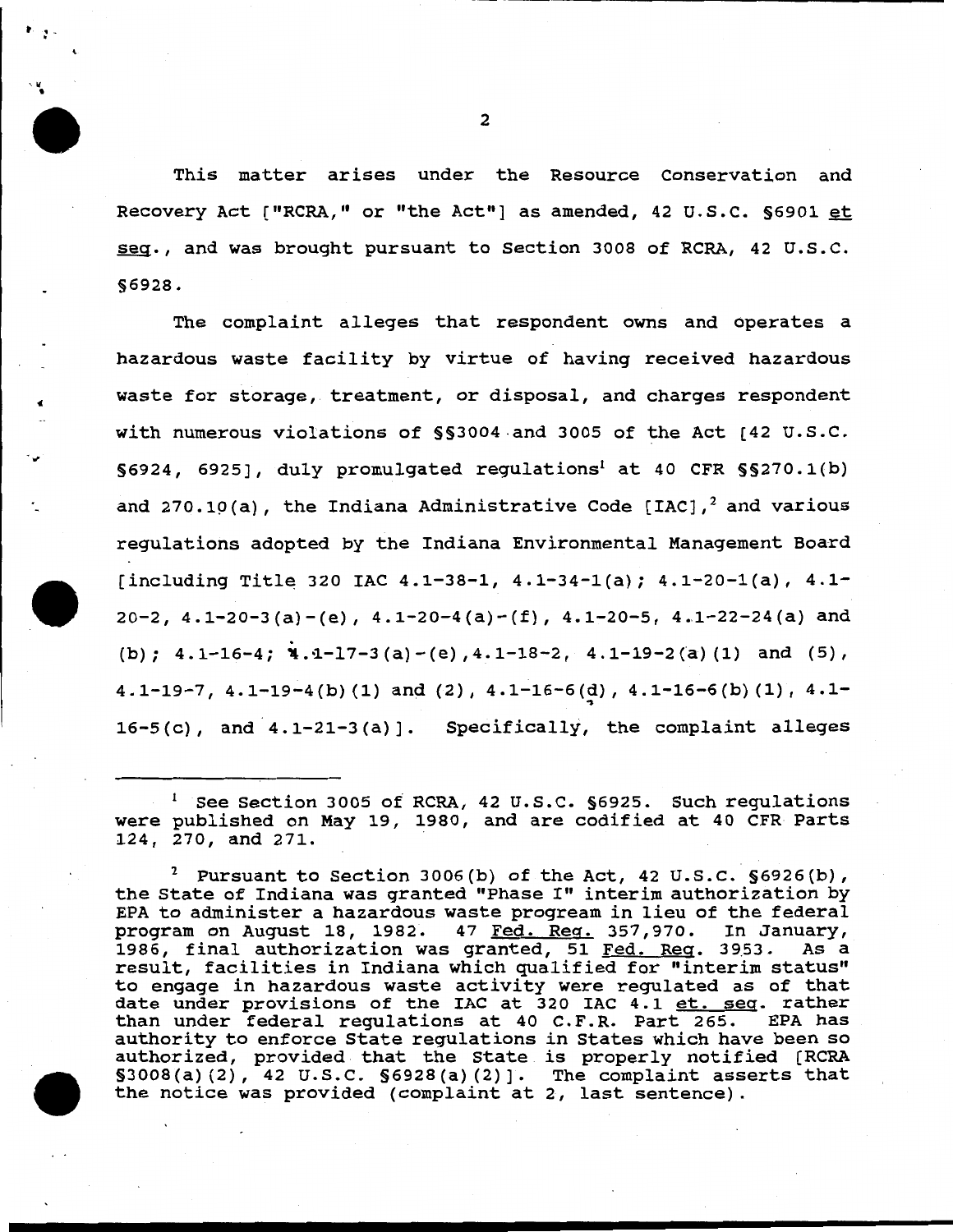that respondent had failed to comply with various ground-water monitoring requirements for a hazardous waste facility, including failure to implement a ground-water monitoring program capable of determining the facility's impact upon the quality of ground water in the uppermost aquifer underlying the facility; failure to install monitoring wells in a manner that maintained the integrity of the monitoring well bore holes; failed to develop, follow, and keep at the facility a ground-water sampling and analyses plan; failure to test ground-water for one year on a quarterly basis to establish background concentrations of certain specified parameters in samples obtained from monitoring wells and failure to obtain and analyze ground-water samples for parameters on an annual or semiannual schedule; failure to evaluate ground-water surface elevations annually to determine whether the wells are properly<br>located; failure to prepare an outline of a more comprehensive ground-water quality assessment program; failure to evaluate statistically any changes in parameters in downgradient wells compared to those of the upgradient wells; failure to keep various records throughout the active life of the facility, as required; and failure to report specified ground-water monitoring information to EPA and the Indiana Environmental Management Board.<sup>3</sup> The complaint also charged that respondent had violated various financial assurance requirements.<sup>4</sup> In the area of facility operations, the complaint alleged that respondent failed to have

3 Complaint, paragraph numbered 13, at 7-10.



 $\cdot$ 

• .. -

Complaint, paragraph numbered 14, at 10.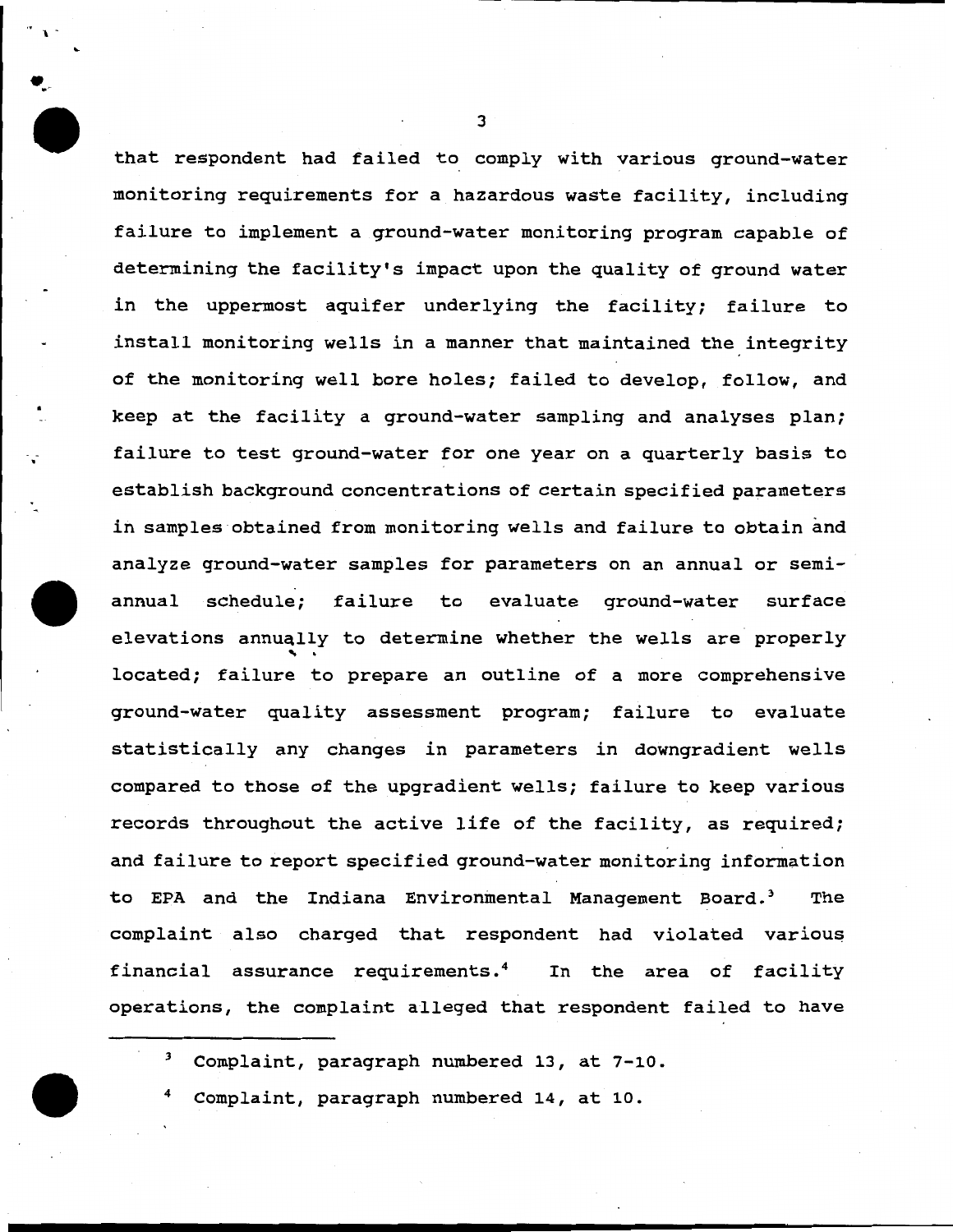{1) general waste analyses on file for hazardous wastes received; {2) a general waste analysis plan on file; {3) a functional internal communications system; (4) telephones or two-way radio systems available to summon emergency assistance; (5) functional emergency equipment; {6) a contingency plan; (7) proper forms executed before unmanifested wastes were accepted; {8) records indicating the description and quantity of waste received and the dates wastes were received and disposed of; (9) records available to indicate disposal locations or quantities of each hazardous waste placed at locations within the facility; (10) inspection logs showing dates, times, and inspectors; (11) inspections of emergency equipment and security devices; and (12) "danger" signs.<sup>5</sup> Further, the complaint charged that respondent had not submitted proof of financial assurance for closure/post closure of the<br>facility, or proof of liability coverage for sudden and non-sudden accidential occurrences.<sup>6</sup> The violations charged are based upon allegations in the complaint that respondent accepted hazardous waste for storage, treatment, of disposal after November 18, 1980, and was thus subject to hazardous waste regulation.<sup>7</sup>

In its answer to the complaint, respondent denied that it operates a hazardous waste facility and that federal or state hazardous waste regulations are applicable to the facility. Respondent asserts that its facility is a "sanitary landfill for

- *5*  Id. Paragraph 15, at 10-12.
- 6 Id. Paragraph 16, at 12.
- 7 Id. Paragraph 10 at 5-6.

4

 $\ddot{\phantom{0}}$  $\overline{\phantom{a}}$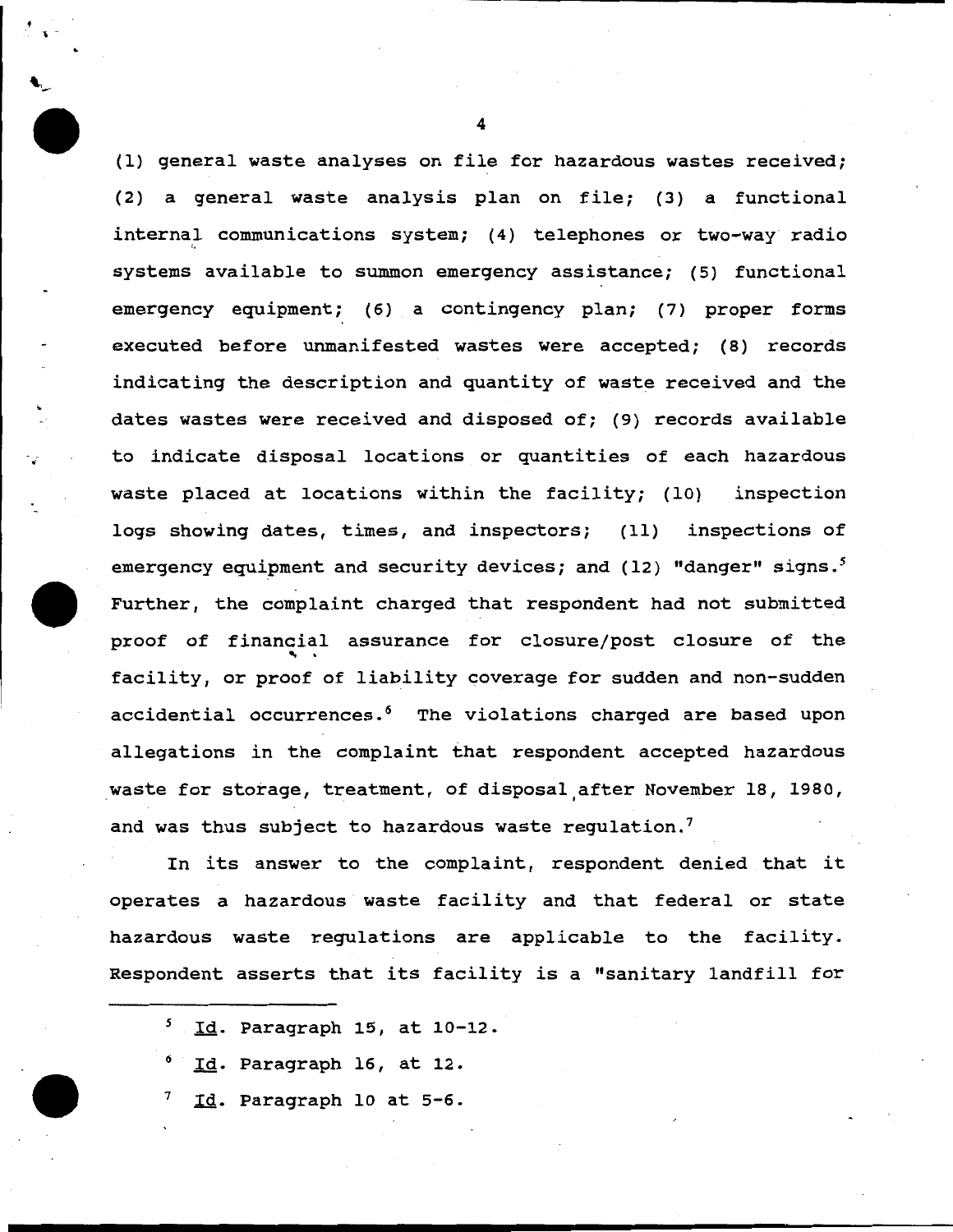disposal of municipal and commercial waste."<sup>8</sup> Respondent further denied that it had accepted hazardous waste -- or waste that was hazardous  $--$  for treatment, storage, or disposal<sup>9</sup> as alleged by the complaint. Subsequently, respondent moved to dismiss on the grounds of res judicata and collateral estoppel, and that complainant lacked authority to enforce state of Indiana hazardous waste regulations. This motion was denied.<sup>10</sup> Accordingly, the issue presented for determination is whether respondent's facility accepted hazardous waste for disposal, storage, or treatment thereby becoming subject to hazardous waste regulation.

Complainant's case rests upon allegations that the facility did in fact accept certain hazardous wastes -- EPA Hazardous Waste Numbers F005, D008, and  $K087$ ,<sup>11</sup> for storage, treatment, or disposal, thereby becoming subject to regulation pursuant to RCRA. The evidence in this regard shows that respondent did accept some of those hazardous wastes for treatment or disposal at its facility, which renders it a hazardous waste treatment, storage and disposal ("TSD") facility subject to applicable requirements under

8 Answer and Responsive Pleading to Complaint and compliance Order, at 1.

<sup>9</sup> Id. Paragraph 8, at 2-5.

' -

<sup>10</sup> Opinion and Order Denying Motion to Dismiss, September 29, 1989.

F005, listed at 40 CFR §261.31, Hazardous Waste from Non-Specific Sources, consists of certain spent non-halogenated solvents, including toluene, and methyl ethyl ketone. K087, listed at 40 C.F.R. § 261.32, Hazardous Waste from Specific Sources, is defined as decanter tank car sludge from coking operations. D008, lead, is classified as hazardous for having the characteristic of toxicity, as specified in 40 CFR § 261.24.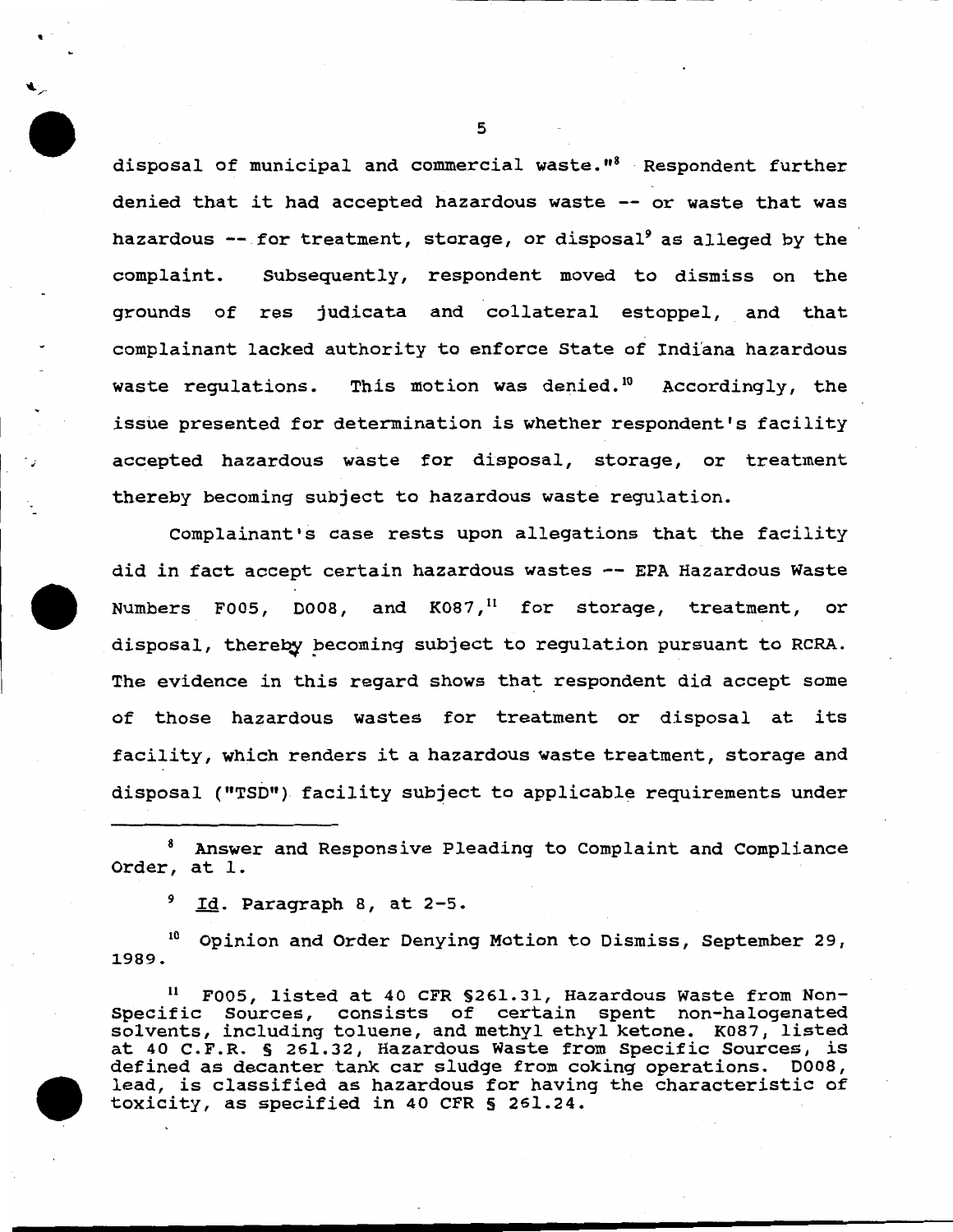RCRA.

#### DISCUSSION

Respondent filed Part A of a hazardous waste permit application on November 18, 1980, identifying the hazardous waste management process at its facility as disposal in a landfill. Complainant's exhibit ("CX") 1. The waste codes listed in Part A of the RCRA permit application as being handled by the facility were F006, K087, F003 and FOOS. ex 1. However, no notification of hazardous waste activity was filed under RCRA § 3010(a). CX 2, 28; Respondent's exhibit ("RX") 3; Tr. 74, 177. Therefore, respondent did not have authority, by RCRA permit or interim status, to treat, store or dispose of hazardous waste.<sup>12</sup> CX 2, 3, 28; RX 3; Tr. 184. Generally, respondent does not dispute that it was not in compliance with; the regulatory requirements referenced in the complaint.<sup>13</sup> The principal question in this proceeding is whether

 $12$  RCRA Section 3005(e)(1), which governs interim status, provides in pertinent part: Any person whp-- (A) owns or operates a facility required to have a permit under this section which facility--<br>(i) was in existence on November 19, 1980, . . . (B) has complied with the requirements of section 6930(a) of this title (RCRA S 3010(a}], and (C) has made application for a permit under this section shall be treated as having been issued a permit  $\cdots$ 

Section 3010(a) of RCRA requires that a preliminary notification of hazardous waste activity be filed with EPA by any person owning or operating a facility for treatment, storage or disposal of hazardous waste, not later than 90 days after promulgation of regulations identifying the hazardous waste.

 $^{13}$  In its answer, respondent denied that it failed to implement a groundwater monitoring program capable of determining the facility's impact on the quality of groundwater in the uppermost aquifer underlying the facility. This issue is discussed below.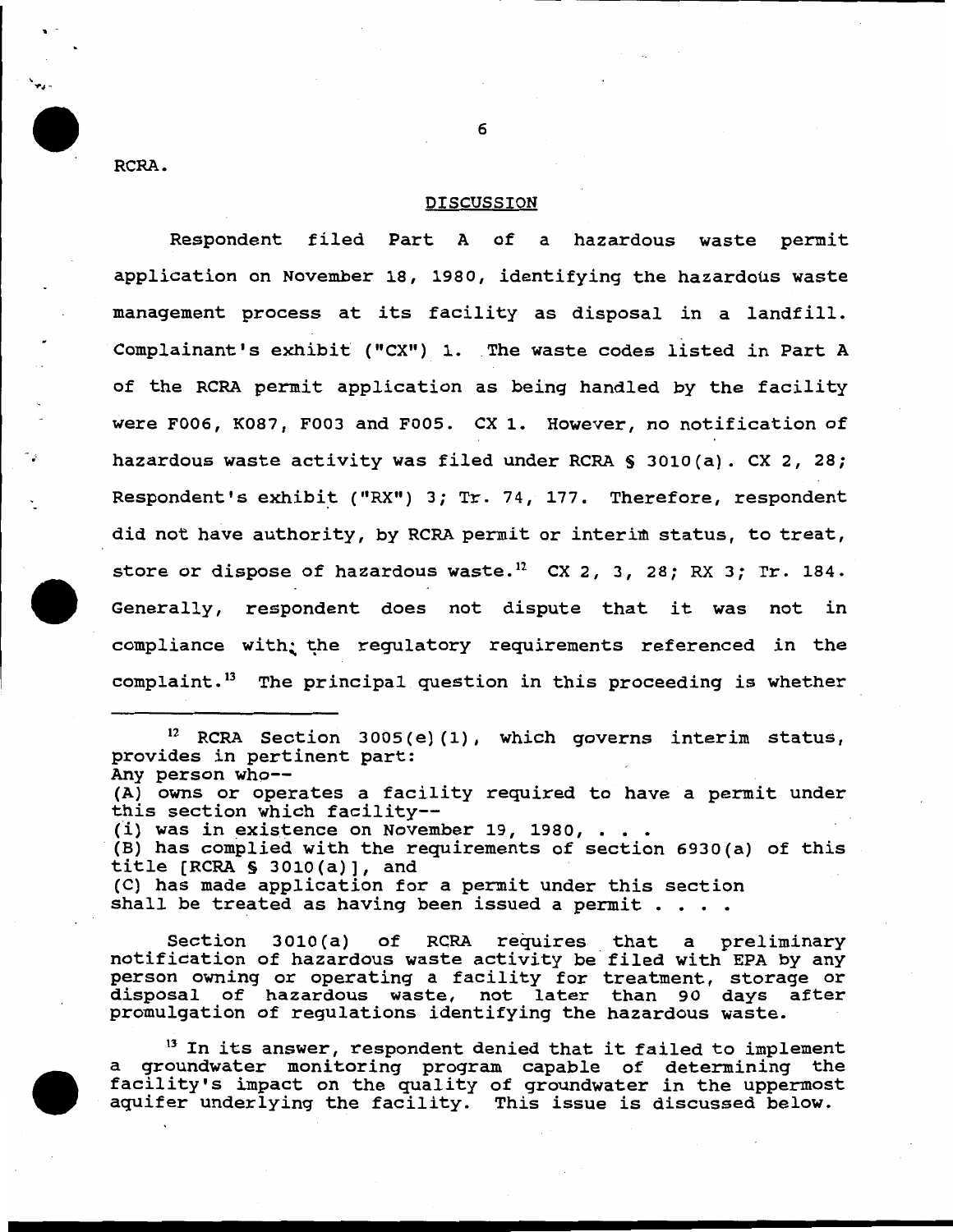respondent treated, stored or disposed of hazardous waste.

"'-.-

Certified annual reports sent to the Indiana Environmental Management Board ("EMB") from Indiana Harbor Works, which is a facility owned by Jones and Laughlin Steel Corporation ( "J&L") , and from American Chemical Service, Inc. ("ACS"), state that they sent hazardous waste to respondent's facility during calendar year 1981. ex 26, 27. The complaint alleges that during an inspection by the Indiana State Board of Health ("ISBH"), a representative of respondent's facility stated that it accepted neutralized acid and broken battery casings delivered by U.S.S. Lead Refinery, Inc. ("USS Lead"). These wastes are alleged to be "possibly hazardous due to the characteristics of corrosivity (D002) and high concentrations of lead (D008)."

Complainant need prove only that one type of hazardous waste regulated under RCRA was treated, stored, or disposed of in respondent's facility in order to render it a hazardous waste facility which must comply with the applicable conditions for such facilities as set forth in RCRA and in Indiana's hazardous waste regulations. 14 EPA's burden of proof in that regard is to

<sup>14</sup> Federal and State regulatory standards for hazardous waste facilities, set forth in 40 CFR Parts 264, 265 and 270, and in 320 IAC 4.1-15 through 4.1-32, are applicable to owners and operators of all facilities which treat, store or dispose of hazardous waste, with certain exceptions not relevant here. 40 CFR §§ 264.1(b), 264.3, 265.1(b), 270.1; 320 IAC 4.1-15-1(b).

The liability of respondent with regard to all three waste sources (ACS, USS Lead and J&L) will be analyzed for purposes of determining which, if any, statutory and regulatory provisions it has violated, and of assessing an appropriate penalty for any violations found.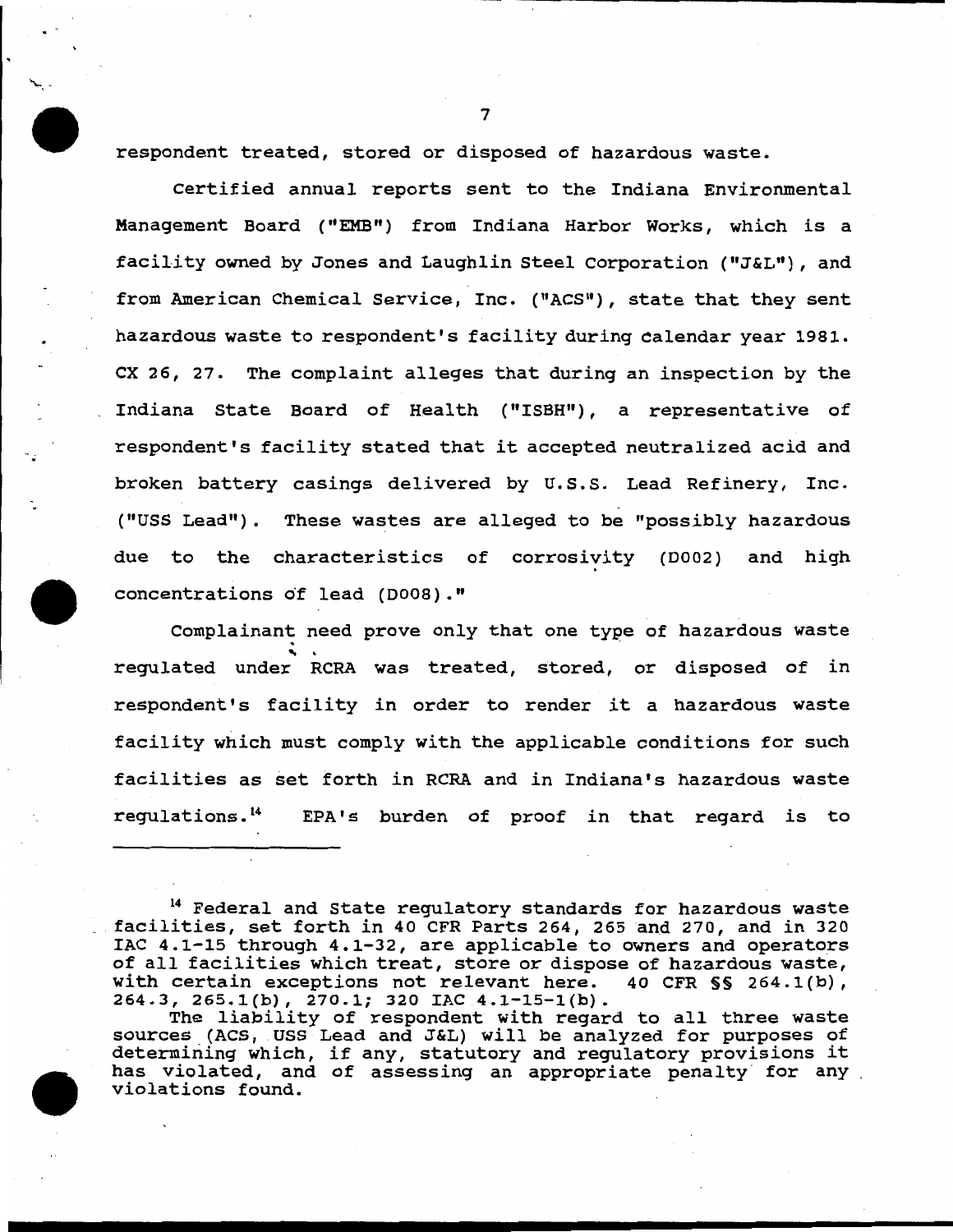demonstrate by a preponderance of the evidence that Respondent accepted hazardous waste for treatment, storage, or disposal at its facility.<sup>15</sup>

### I. The Waste from ACS

.-

 $\ldots$ 

There are three essential issues as to the shipments of waste from ACS that were disposed of at respondent's facility during 1981. First, was the waste a "listed" hazardous waste F005<sup>16</sup>, or was it 0001, which has the hazardous characteristic of ignitability? Second, if it was a 0001 waste, did Respondent properly treat it prior to disposal, in order to render it nonhazardous? Third, is respondent nevertheless liable for the violations cited in the complaint, on the basis that it treated 0001 hazardous waste?

Respondent's position is that the ACS waste was not F005 but instead was 0001, which respondent treated to eliminate its ignitability, rendering it nonhazardous. The complaint did not cite as a violation the treatment or disposal of D001 waste.

 $15$  40 CFR § 22.24 provides, "The complainant has the burden of going forward with and of proving that the violation occurred as set forth in the complaint and that the proposed civil penalty  $\ldots$ . is appropriate. . . . Each matter of controversy shall be determined by the Presiding Officer upon a preponderance of the evidence."

16 "Listed" hazardous wastes are those substances which are specifically listed by name in the regulations. "Characteristic" hazardous wastes, on the other hand, are those which are classified as hazardous on the basis of ignitability, corrosivity, reactivity or toxicity. 40 CFR Part 261 Subpart B.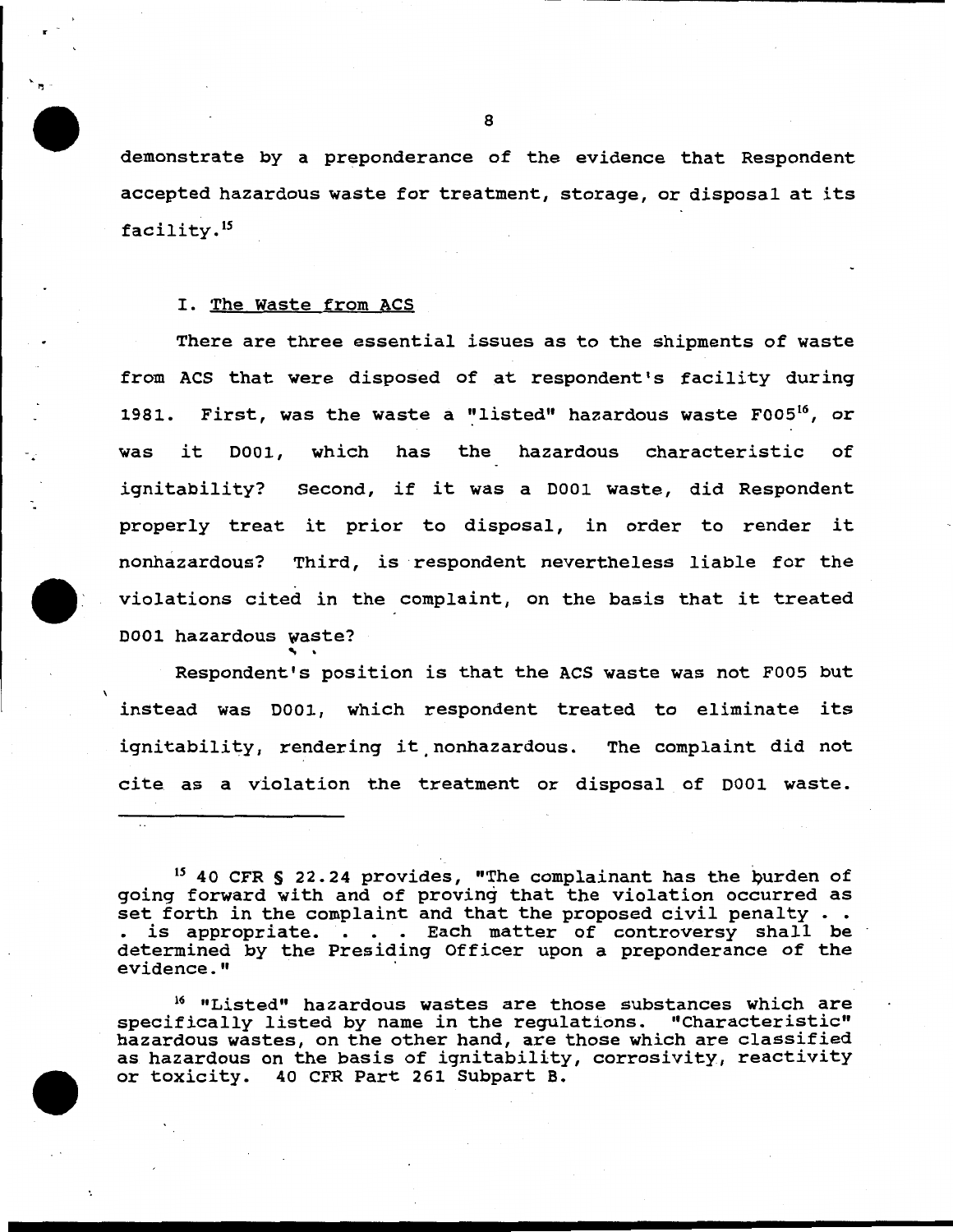Therefore, respondent argues, its facility may not be deemed a hazardous waste facility on the basis of having handled the ACS waste.

The evidence shows that between December 5, 1980 and November 16, 1981, ACS delivered at least 37 manifested shipments, in an amount of 2,750 gallons each, of waste designated on the shipping manifests as F005 paint sludge, or F005 "flammable liquid paint sludge." ex 22. However, no evidence has been presented of any chemical analysis of the waste .

Hazardous Waste Number F005 was described, at the time of the alleged violations, in 40 CFR 261.31 (1982} as "The following spent non-halogenated solvents: toluene, methyl ethyl ketone, carbon disulfide, isobutanol, and pyridine; and the still bottoms from the recovery of these solvents.  $117$ 

ACS stated in correspondence to Jonathan Cooper, of the RCRA Enforcement Section, Waste Management Division, U.S. EPA Region V, "We are unable to document whether the waste shipped to Gary Development was correctly categorized as F005 . . . we received hazardous waste that had been categorized by our customers.  $\cdots$ In subsequent years we discovered that (the waste] was generated by the use of various cleaning solvents containing F005 listed compounds. These solvent mixtures would have generated D001 waste,

9

.. -

. -

<sup>17</sup> The federal regulations apply here, because only after the alleged violations, on August ' 18, 1982, did the State of Indiana Phase I regulations begin to operate in lieu of federal regulations. The 1985 State regulations provided a description of F005, in 320 IAC 4.1-6-2, identical to that appearing in the Federal\_regulations during the time of the alleged violations.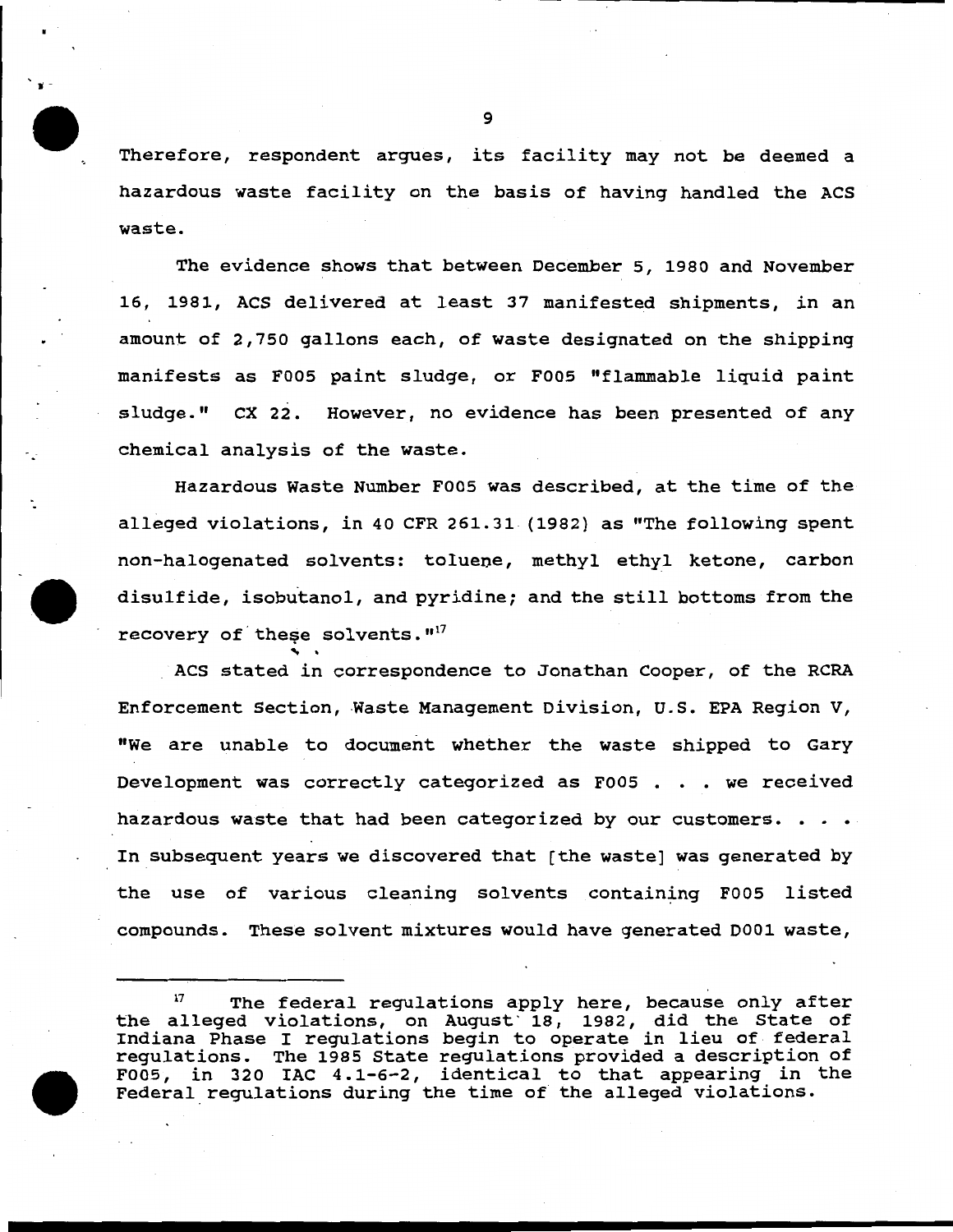.. -

not F005 waste." CX 22.

The president of ACS, Mr. James Tarpo, Jr., explained this statement in testimony on behalf of respondent. He testified that at the time of disposal of the wastes from the ACS facility, he had believed that the regulatory listing of F005 included mixtures of solvents. He did not realize until sometime in 1983 that F005 did not include such mixtures, but included only pure solvents.<sup>18</sup> Tr. 546, 549-550. As to the nature of the waste, Mr. Tarpo testified,

The companies that we dealt with were using cleaning solvents, and they were shipping them to us spent. So the resulting waste that was that was being shipped to us was not an F-listed waste; and in reality, it was a 0001 waste. Also, much of the waste was a paint waste, there was a residual paint. We would get thickened or solidified paint from those people, and they would ship it along with the regular material that we would get for reclamation.<br>\* \* \* \*

We knew the source of the generation of our material. We knew that it·had been generated by paint materials and solvents that we had shipped to our customers; who had cleaned equipment, and then shipped back to us.<br>\* \* \* \*

But there were circumstances that caused us to do a very serious search of this in about 1983, and we made accurate determinations on what the waste was, based on the incoming manifest data that we had. And it is our belief that the.waste generated in '80 and '81 was also a 0001 waste.

Tr. 546, 547, 548.

Consequently, Part A of ACS's hazardous waste permit application was amended to correct the classification, according to Mr. Tarpo's testimony. Tr. 557. Furthermore, in a letter dated

18 Spent solvents such as F005 by definition include both sol vent and contaminant. In the ACS waste, the contaminant is paint. Tr. 546.

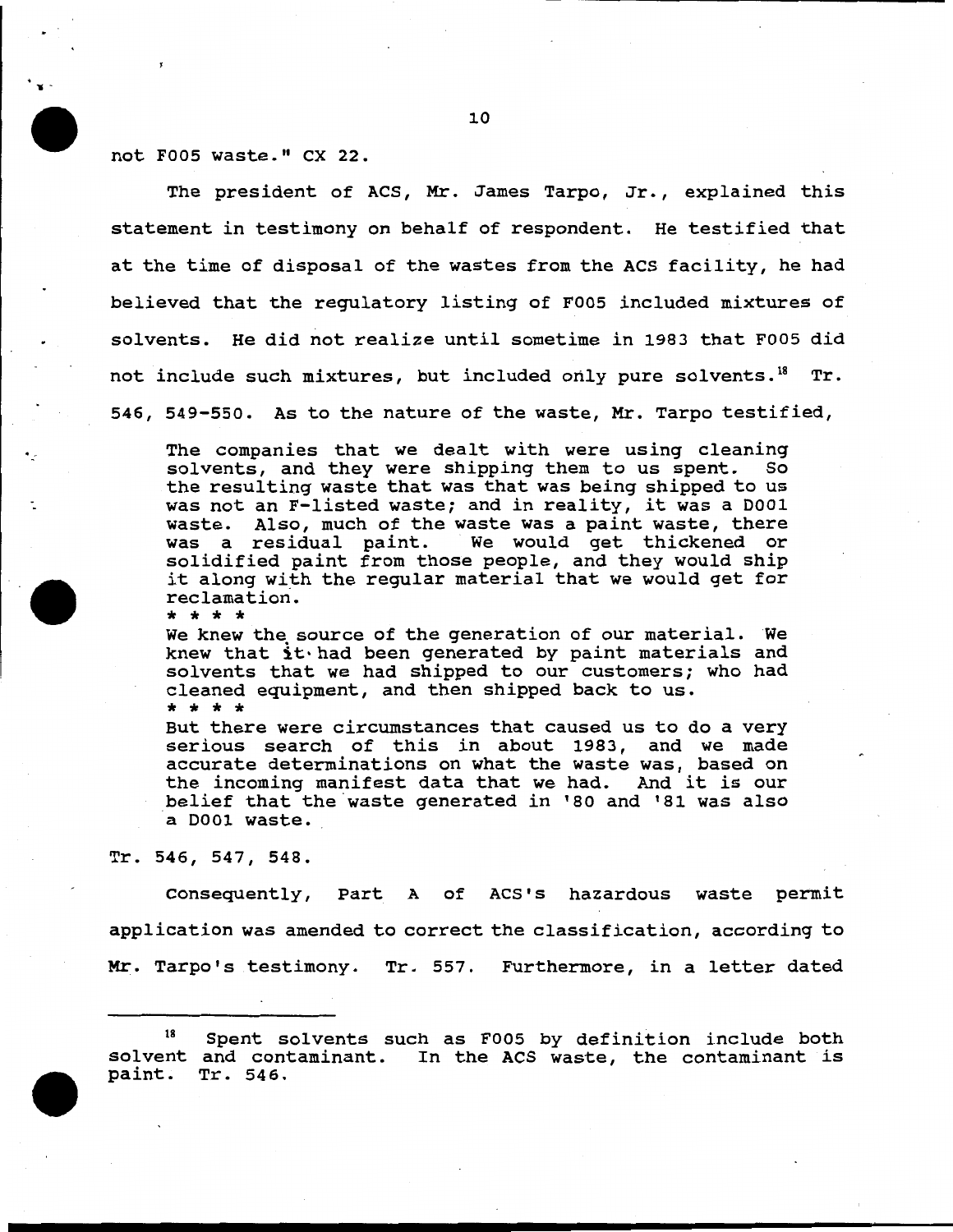July 3, 1985, responding to inquiry by Guinn Doyle of the ISBH, ACS acknowledged the inaccuracy in the F005 hazard code shown on the manifests, and asserted the belief that it should have been DOOl. RX 11, 12. Mr. Tarpo testified that he was advised in discussions thereafter with an EPA Region V inspector, Richard Shandross, that the waste was being mis-coded as an F-listed waste, and "should more properly be categorized as a DOOl waste." Tr. 552-553.

A letter from Karl J. Klepitsch, Jr., Waste Management Branch Chief, EPA Region V, to John Kyle, III, an attorney who represented respondent at the time, also suggests that the wastes may have been a mixture of solvents:

Our understanding of the process which generates the wastes leads us to believe that any of the hazardous waste types handled by American Chemical Service might be<br>present in the wastes sent to Gary Development. This present in the wastes sent to Gary Development. includes hazardous waste numbers FOOl, F002, F005, U147, U031, U112, U002, U154, D001 and F003.

ex 3; Tr. 327-328. It is observed that FOOl, F002, and F003 are spent solvents. 40 CFR § 261.31.

Complainant's witness Mr. Jonathan Cooper, a hydrologist at EPA Region V, in referring to that letter testified, "Any of those listed wastes could have been included within the waste manifested as F005 by American Chemical Services." Tr. 328.

The weight of the evidence shows that the waste was a mixture of solvents. As such, it was not properly classified as F005 according to the regulations in effect at the time of the disposal. In 1981, the classification of F005 in 40 CFR § 261.31 included only the particular solvents listed under that category, but not mixtures of solvents. Not until 1985 was the listing for F005

'I -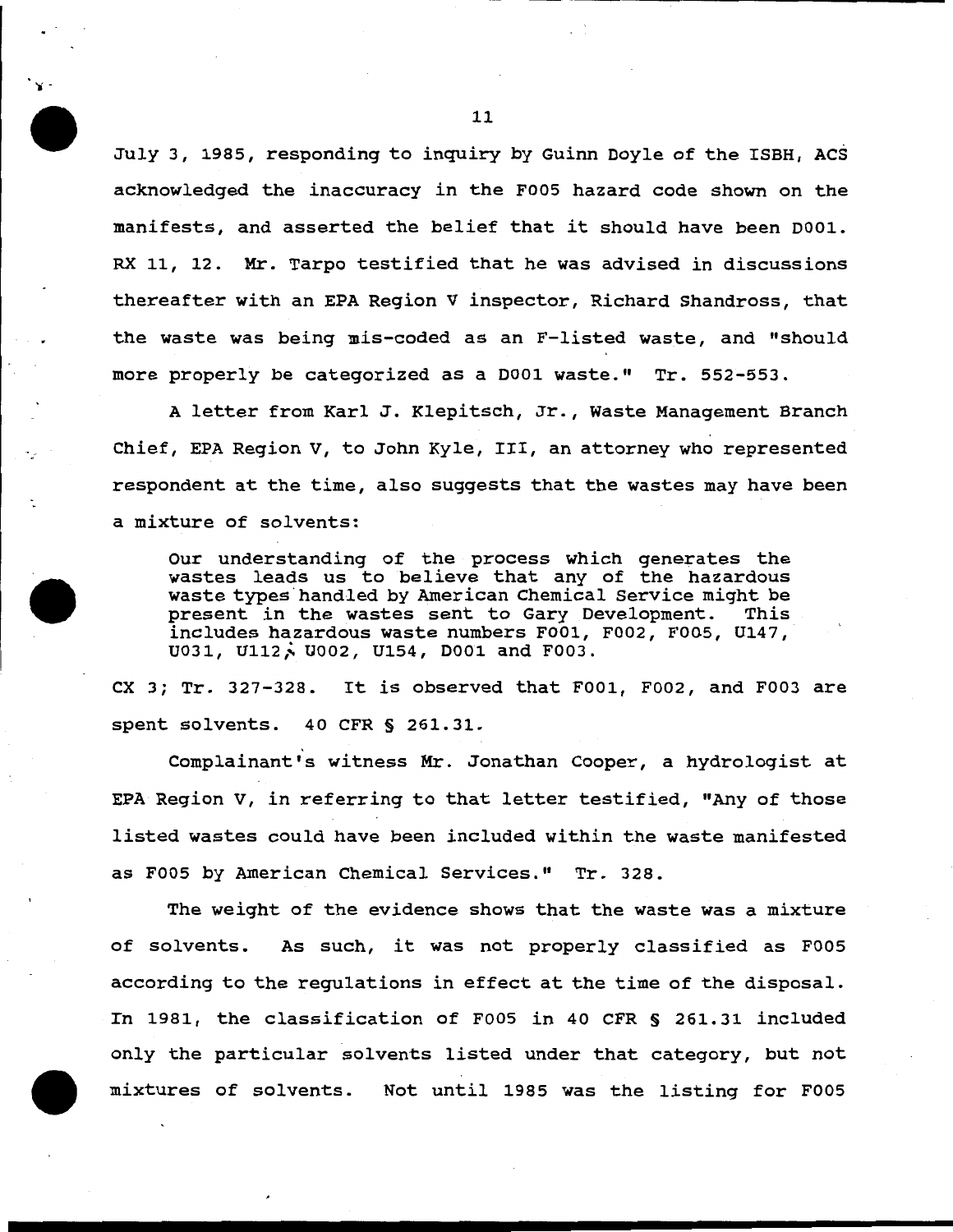amended to include mixtures of FOOS solvents. so Fed. Reg. 53318 (December 31, 1985). The amendment to the regulatory listing of FOOS added the words, *inter alia,* "all spent solvent mixtures/blends containing, before use, a total of 10 percent or more (by volume) of one or more of the above non-halogenated solvents or those solvents listed in F001, F002, or F004."

EPA conceded that the rule prior to that amendment did not include mixtures of solvents. As stated in the preamble to the. proposed amendment of the regulatory listings for FOOl through F005: "EPA is concerned that the present interpretation of the solvent listings allows many toxic spent solvent wastes to remain unregulated." 50 Fed. Reg. 18378, 18380 (April 30, 1985). The preamble to the final rule stated, "Today's amendment will close a major regulatory loophole which allows toxic solvent mixtures to remain unregulated. " 50 Fed. Reg. 53315, 53318 (December 31, 1985) . The regulation became effective in thirty days from the date it appeared in the Federal Register. Id. Consistent with the general rule that regulations issued pursuant to agency rulemaking operate prospectively, the amendment does not operate retroactively. MCI Telecommunications Corp. v. FCC, 10 F.3d 842, 846 (D.C. Cir. 1993) (Agency rulemakings are generally prospective); Pope v. Shalala, 998 F.2d 473 (7th Cir. 1993) (rule changing the law is retroactively applied to events prior to its promulgation only if, at the very least, Congress expressly authorized retroactive rulemaking and the agency clearly intended that the rule have retroactive effect); Gersman v. Group Health Association,

12

.. -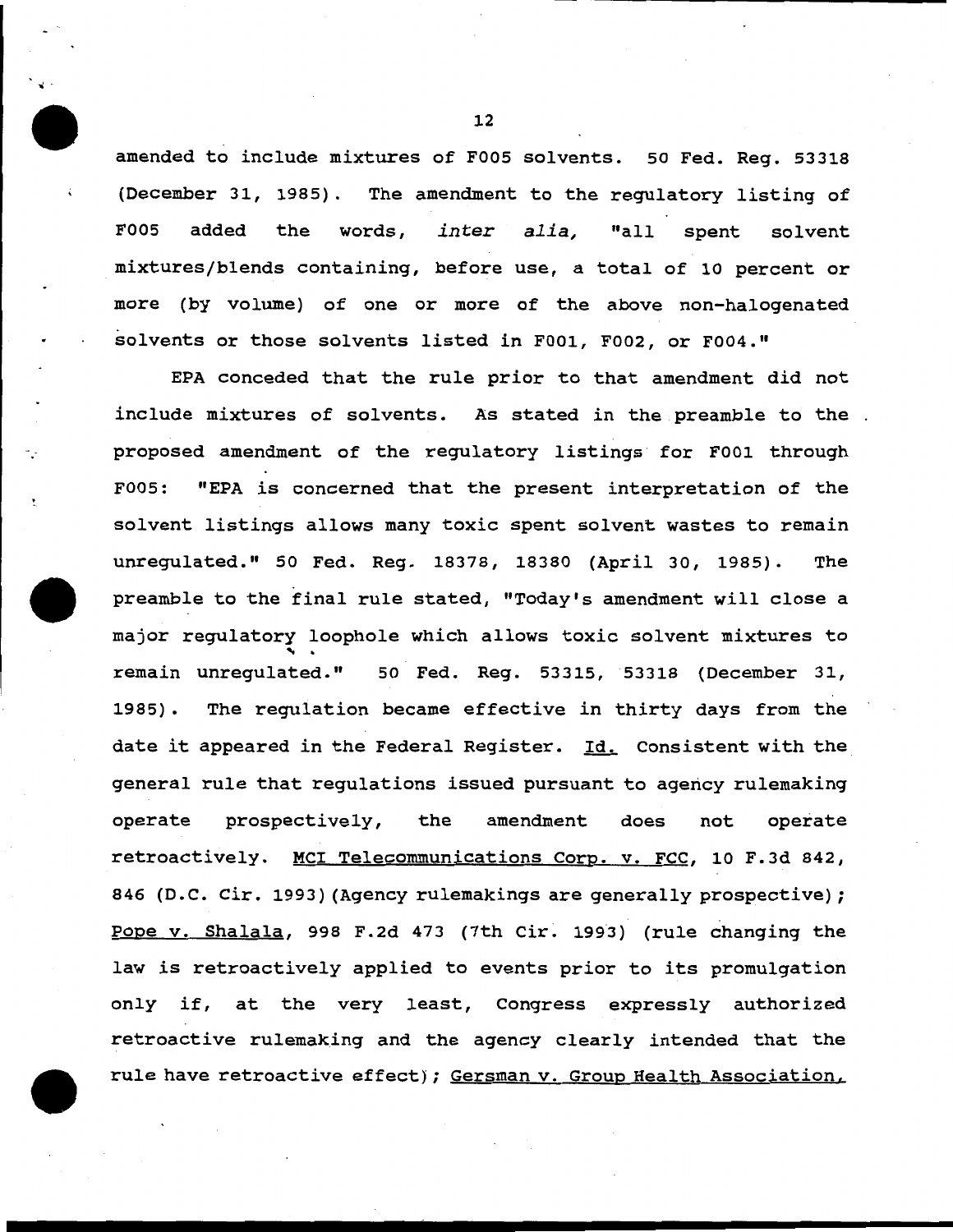Inc., 975 F.2d 886, 897 (D.C. Cir. 1992), cert. *denied,* 114 s.ct. 1642 (generally, congressional amendments and administrative rules will not be construed to have retroactive effect unless their language requires that result), citing, Georgetown University Hospital v. Bowen, 821 F.2d 750 (D.C. Cir. 1987).

Therefore, it is concluded that the ACS waste which was disposed of at respondent's facility was not F005 hazardous waste.

The next question is whether, at the time of disposal at respondent's facility, the waste from the ACS facility was 0001, hazardous on the basis of ignitability, as set forth in 40 CFR § 261.21. Respondent does not dispute that at the time the ACS sludge was received at its facility, it was 0001 hazardous waste. However, respondent claims that it treated the waste prior to disposal, and thus did not dispose of hazardous waste.<br>Respondent's vice president, Mr. Lawrence Hagen, testified

that respondent accepted the waste, although it was manifested as an F005 hazardous waste, because respondent rendered the waste nonflammable ·and thus no longer hazardous. Tr. 759. A large amount of sand existed on site at respondent's facility, because prior to its operation as a landfill, the site had been excavated to remove sand and gravel for use in constructing an adjacent tollroad. Tr. 699, 817-818. Consequently, before disposing of the waste, respondent mixed it with sand to render it nonflammable. Tr. 699-700. Mr. Hagen pointed out the danger of disposing ignitable waste at his facility, where a lot of "track-type" equipment was used, which generates sparks. Tr. 699.

13 -

.. -

.-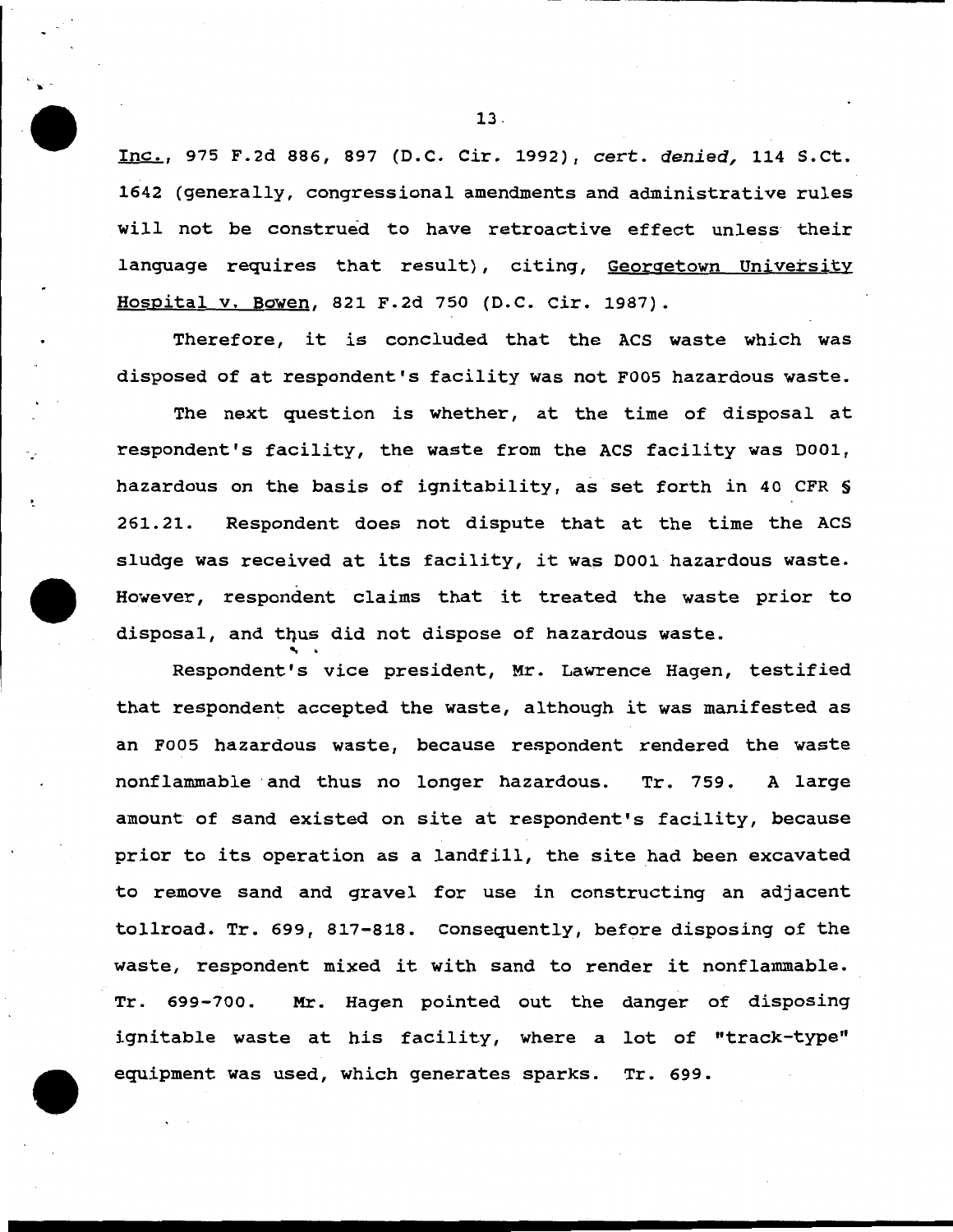Mr. Hagen also testified that respondent had written approval from the state environmental agency to dispose of the ACS waste (sludge) according to certain instructions. Specifically, he testified: Tr. 748, 749.

We did have a cover letter for this material [ignitable waste] from Indiana State Board· of Health then, saying you could take so many cubic yards, three times a week or whatever, whatever the stipulations were. And the only restrictions put on it was that it was to be mixed with incoming waste.

Tr. 700. He testified further, "We have a letter in our file that gave us specific instructions to accept the American Chemical waste from the hauler, Independent Waste, and tells how many loads per week." Tr. 749.

However, no such letter appears in the record. Moreover, the approval was prior to the effective date of RCRA, according to Mr. Hagen's belief. . Tr. 749.

There is one item of evidence in the record which contradicts Mr. Hagen's testimony. The letter, dated February 8, 1984, from Mr. Klepitsch of EPA Region V, to respondent's attorney, Mr. Kyle, states: "[W]e discovered that the American Chemical Service wastes were not mixed with sand to eliminate ignitability, as your January 24, 1983 letter to George Garland states. The co-mixing of sand and wastes did not begin until late 1981 or early 1982." CX 3 p. 2.

There is no evidence to corroborate this statement. There is no letter dated January 24, 1983 in the record. Mr. Klepitsch could not be called as a witness to testify in this proceeding, due to the fact that he is deceased. CX 11; Tr. 325-326.

..

.·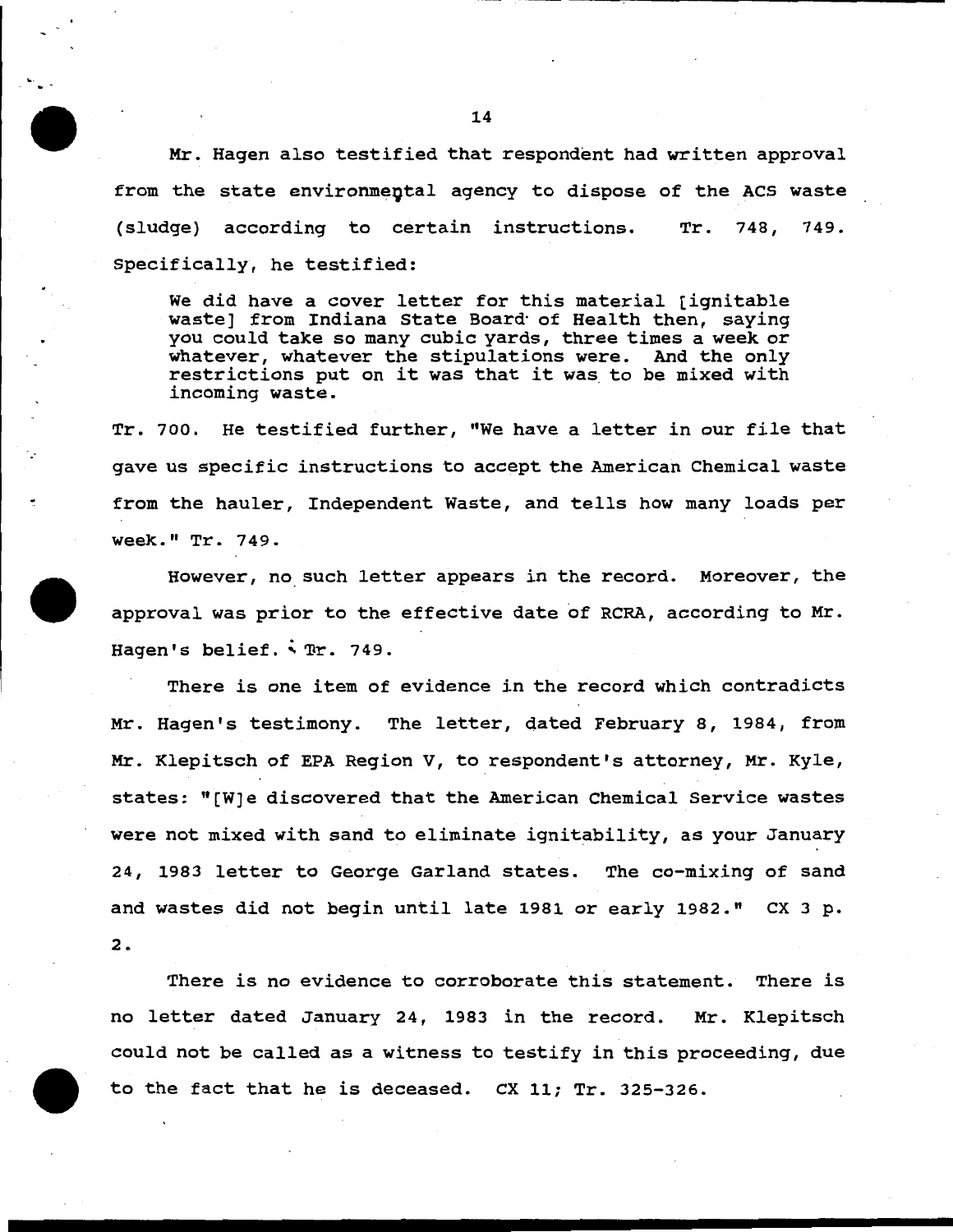Considering the testimony and evidence of record, and the demeanor of Mr. Hagen on the witness stand, there is no reason to discredit Mr. Hagen's testimony and to rely instead upon the statement of Mr. Klepitsch. Thus, it is reasonable to find that respondent mixed with the ACS waste with sand prior to disposal.

That the mixing of 0001 waste with sand renders it nonhazardous is not disputed by complainant. EPA's witness, Mr. Cooper, specifically testified that if a 0001 waste was made to be non-ignitable by mixing it with sand (assuming it does not fit into any additional hazardous waste category) it would be a nonhazardous waste. Tr. 420-421, 509-510. This testimony is supported *in* the federal and state regulations. 40 CFR § 261.3(a) (2) (i); 40 CFR § 261.20; 40 CFR  $\zeta$  261.3(c) and (d); 320 IAC  $\zeta$  § 4.1-3-3, 4.1-5 (1985); 40 CFR § 265.281 (1983) (". . . ignitable or reactive waste must not be placed in a landfill, unless the waste is treated, rendered, or mixed before or immediately after placement in a landfill so that  $\blacksquare$ . . [t]he resulting waste, mixture, or dissolution of material no longer meets the definition of ignitable or reactive waste  $\cdot \cdot \cdot \cdot$ "); 40 CFR § 265.312(a); 320 IAC 4.1-53- $7(a)$  (1985)).<sup>19</sup> Therefore, under the regulations in effect in 1981, the ACS waste was not a hazardous waste under RCRA at the

<sup>19</sup> CUrrently, wastes which are hazardous at the point of generation, but which no longer exhibit a characteristic at the point of land disposal, may be subject to the land disposal point of fand disposar, may be subject to the fand disposare restrictions, 40 CFR Part 268, which were promulgated in 1986. 51 Fed. Reg. 40638 (Nov. 7, 1986); 40 CFR § 261.3(d) (1). Because the alleged violations preceded these provisions, they do not apply.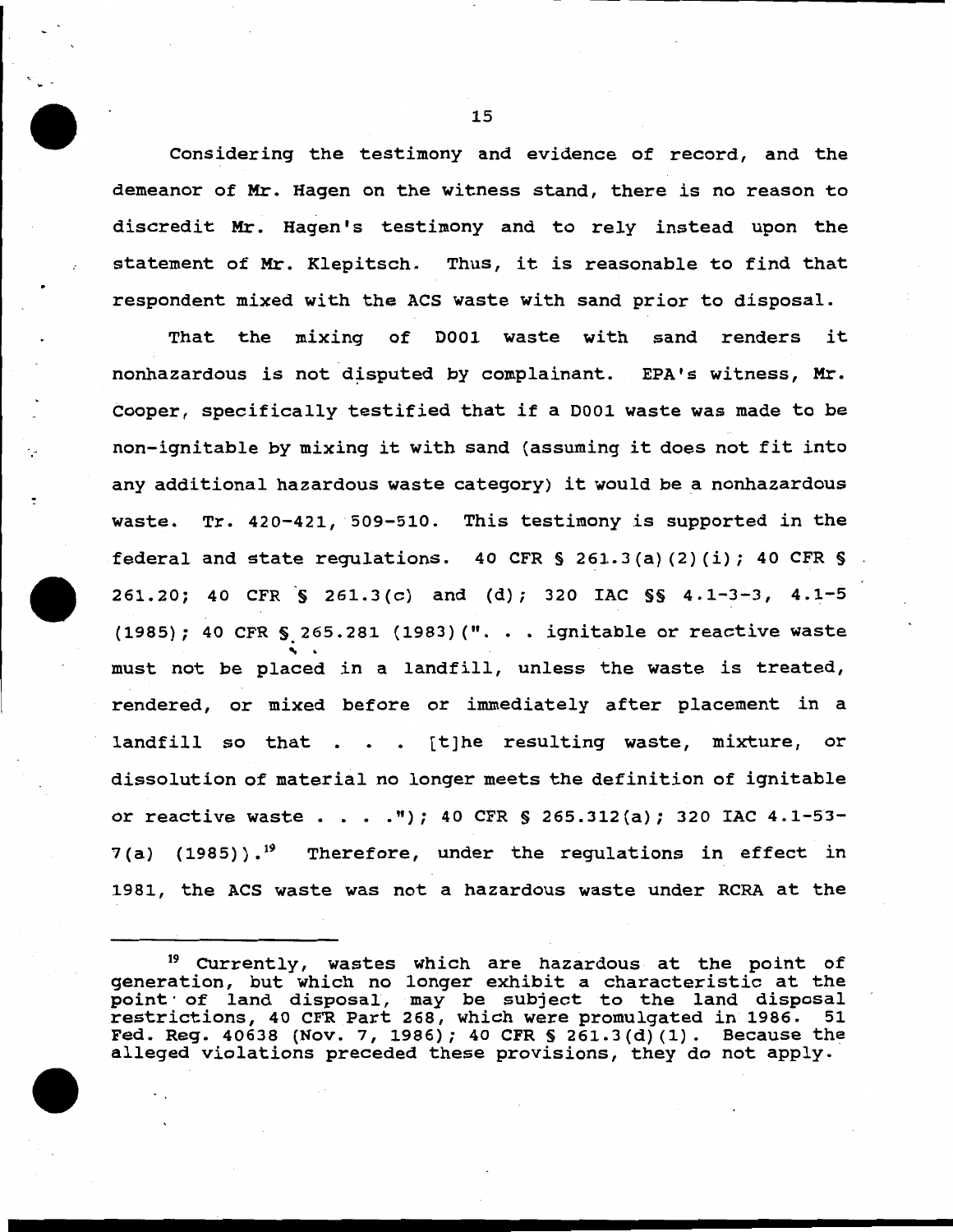16

time it was disposed of in respondent's landfill.

Complainant's argument to the contrary, by virtue of application of the mixture rule, does not change this conclusion. The mixture rule was intended to prevent the conmingling of hazardous waste with other solid waste as a means of avoiding hazardous waste regulatory requirements. It provides:

A solid waste, as defined in section 261.2, is a hazardous waste if: (2) It meets any of the following criteria: It is a mixture of a solid waste and one or more hazardous wastes listed in Subpart D . . . .

The mixture rule does not apply to D001, a "characteristic" waste, which is described in 40 CFR Part 261 Subpart c. The rule by its terms only applies if the waste is a "listed" waste, i.e. listed as a hazardous waste in 40 CFR Part 261 Subpart D.<sup>20</sup>

 $20$  Moreover, assuming arguendo that the ACS waste was F005 and not 0001, complainant's argument no longer has merit. The mixture rule was invalidated in 1991 for lack of compliance with the rulemaking requirements of the Administrative Procedure Act, 5 USC § 553, in Shell Oil Company v. EPA, 950 F.2d 741 (D.C. Cir. 1991). This invalidation has been held to operate retroactively in pending cases; that is, the rule was invalidated *ab initio*, as if the mixture rule had never been promulgated. United States v. Goodner Brothers Aircraft, 966 F.2d 380 (8th Cir. 1992), *cert. denied,* 113 S.Ct 967 (1993); United States v. Recticel Foam Corp., 858 F.Supp. 726, 733, 744 (E.D. Tenn. 1993) (The regulatory listing of F002, which is similar to that for F005, does not encompass post-use mixtures of spent solvents and other nonhazardous solid wastes, as such a mixture was intended to be covered by the now-<br>invalidated mixture rule.)

A mixture of a listed waste and a solid waste is dependent upon the mixture rule in order to categorize it as a hazardous<br>waste. As EPA stated in the preamble to the requlations As EPA stated in the preamble to the regulations promulgated in 1980: "Without the [mixture] rule, generators could evade Subtitle c requirements simply by conmingling listed wastes with nonhazardous solid waste . . . Obviously, this would leave a major loophole in the Subtitle C management system and create inconsistencies in how wastes must be managed under that system." 45 Fed. Reg. 33095 (May 19, 1980). The Court of Appeals for the (Footnote continued on next page)

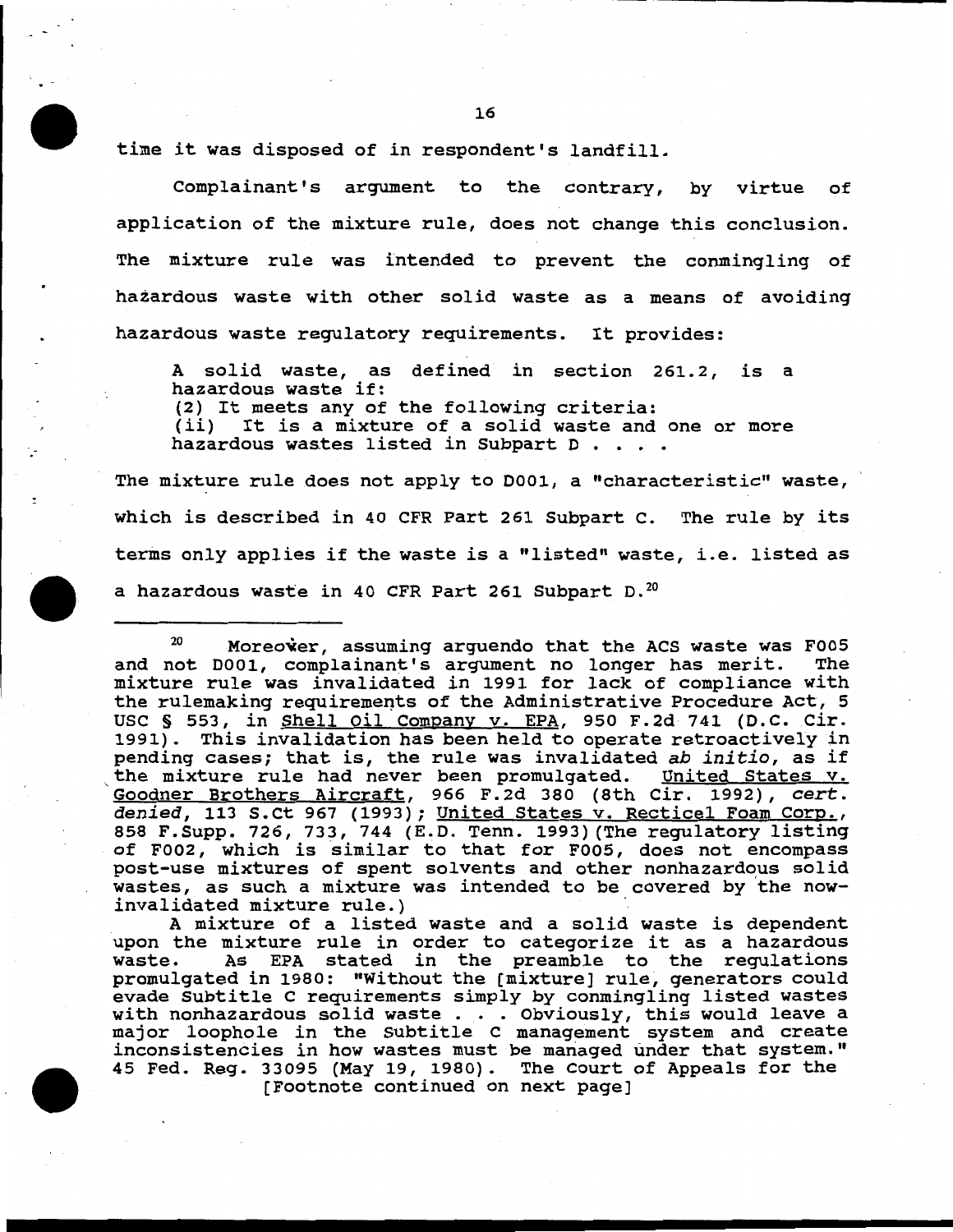Respondent's handling of the ACS waste did not constitute hazardous waste disposal, and thus it cannot be held liable for the alleged violations on the basis of owning or operating a hazardous waste disposal facility. The question remains, however, as to liability for the violations cited in the complaint by virtue of respondent's treatment of the 0001 waste.

Complainant argues that the mixing of waste with sand is not a defense to liability for the alleged violations, because treatment as well as disposal of 0001 waste subjects respondent's facility to hazardous waste regulation under RCRA. Respondent counters that it was not charged in the complaint with treatment or disposal of 0001 waste, and it did not receive proper notice of the issue.

"Treatment" is defined in the regulations as "any method,<br>technique, or process, including neutralization, designed to change the physical, chemical, or biological character or composition of any hazardous waste so as to neutralize such waste,  $\cdot \cdot \cdot$  or so as to render such waste non-hazardous, or less hazardous; safer to transport, store, or dispose of  $\ldots$  . . " 40 CFR § 270.2; 320 IAC

17

\

·, 4 ' .. l .

<sup>[</sup>Footnote continued from previous page] Seventh Circuit has noted, "EPA itself seems to concede that although it meant to include waste mixtures in the Subpart D<br>listings, without a separate rule [i.e. the mixture rule] without a separate rule [i.e. the mixture rule] specifying that such wastes are hazardous, the language of the listing itself fails to reach such mixtures." United States v. Bethlehem Steel Corporation, 38 F.3d 862, 869 (7th Cir. 1994). Thus, the listing of F005 as it existed in the regulations in 1981 not only failed to include mixtures of solvents, it also did not include post-use mixtures of an F005 spent solvent with other nonhazardous solid wastes, such as sand.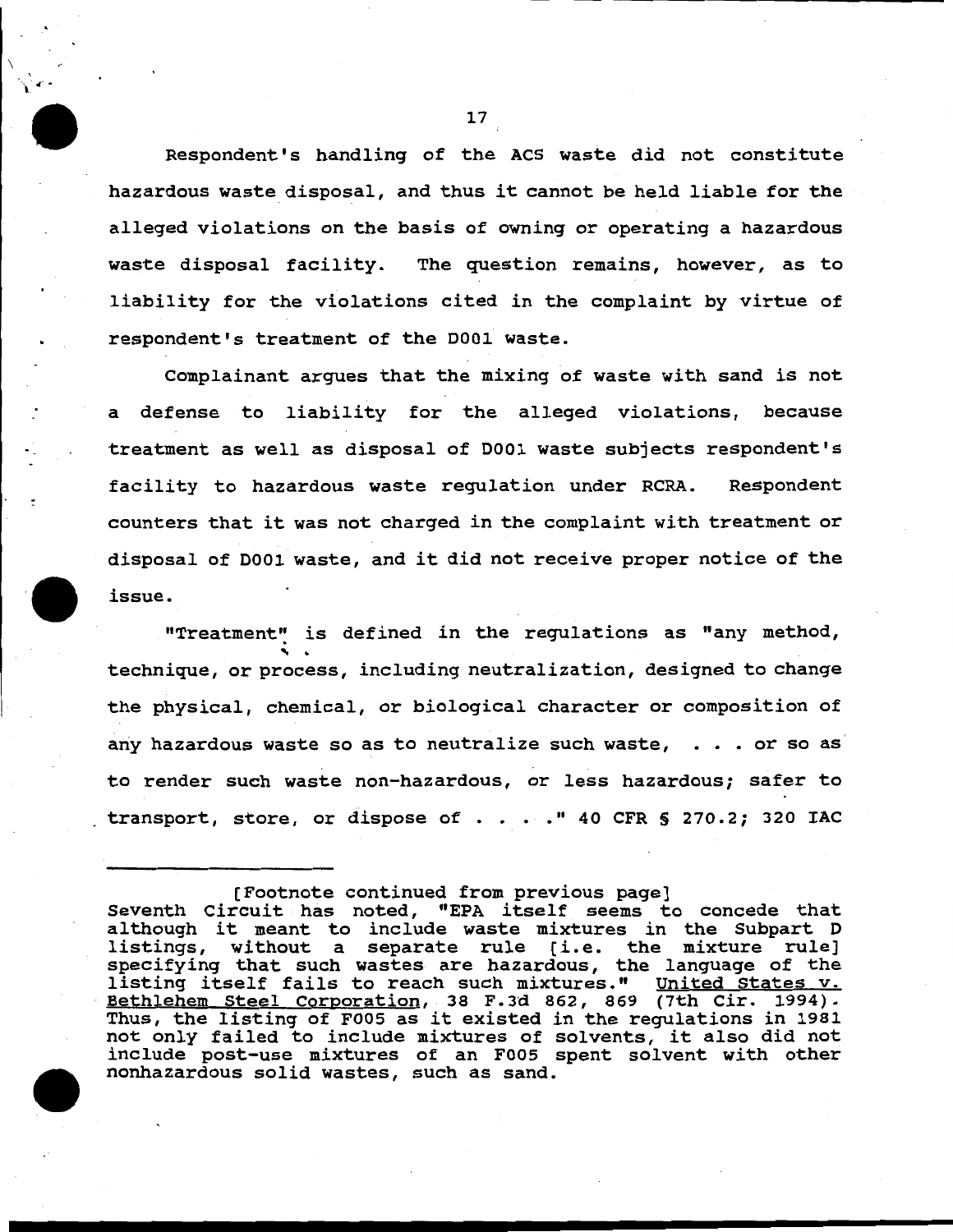4.1-1-7. There is no dispute that respondent treated the ACS waste. The question is whether such treatment provides a basis for respondent's liability for the violations alleged in the complaint.

Contrary to respondent's position, the charges in the complaint are not premised upon specific allegations that the ACS waste is FOOS and that disposal of FOOS waste subjects respondent to regulation under RCRA. In fact, the complaint specificaily refers to D001 as potentially being present in the ACS waste. $^{21}$ The complaint merely alleges that ACS used hazardous waste number F005 to describe the waste. $^{22}$ 

Respondent is alleged to have violated several regulatory requirements for hazardous waste treatment, storage and disposal facilities. These charges are premised upon the allegation that respondent owns.or operates a hazardous waste management facility,<br>which is defined as a facility which is used for treating, storing or disposing of hazardous waste. $^{23}$  The complaint cites several bases for that allegation, including Part A of the permit application, an annual generator's report that hazardous wastes were "sent" to respondent from ·Acs, and that ACS delivered shipments of waste to respondent for disposal. $24$  The fact that some allegations in the complaint specifically refer to hazardous

- 21 Complaint, paragraph numbered lO.c.
- $22$  Complaint, paragraph 10.b.
- $^{23}$  Complaint, paragraph numbered 1, at 3; 40 CFR § 270.2.

 $24$  Complaint, paragraphs numbered 7, 9, 10.a, 10.b.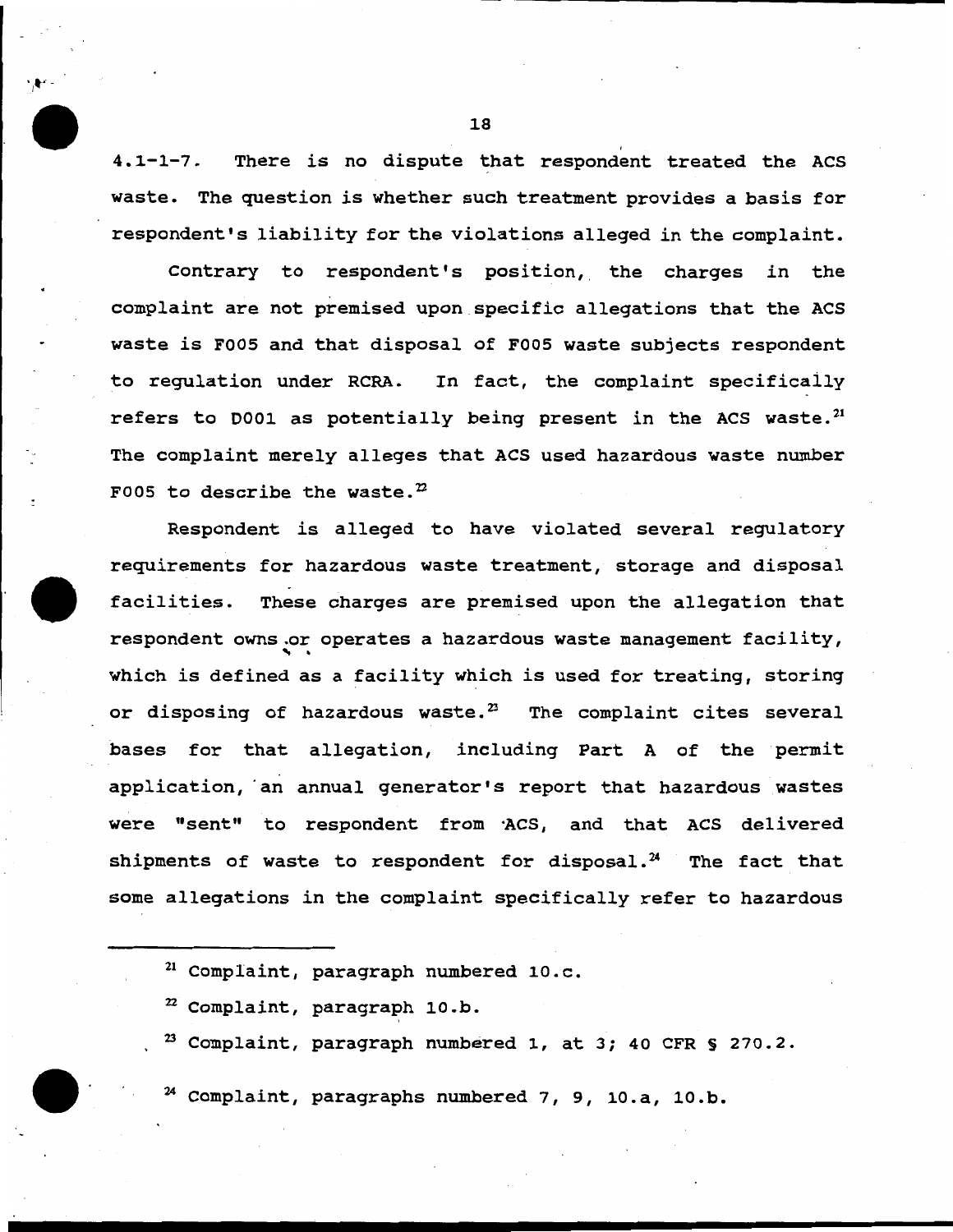waste disposal does not indicate that the entire complaint is premised only upon disposal of hazardous waste. The complaint was drafted broadly enough to encompass a finding that respondent treated 0001 waste. Furthermore, the parties specifically addressed at the hearing the issues of whether the ACS waste was 0001, whether respondent treated it by mixing it with sand, and whether such treatment requires a RCRA permit or compliance with interim status hazardous waste standards. Tr. 328-329, 419-421, 425, 699.

While many of the regulations cited in the complaint apply to facilities which treat, store or dispose of hazardous waste, the regulations which are relevant to implementing a groundwater monitoring program are not applicable to hazardous waste treatment. This point, however, need not be addressed because, as discussed<br>below, respondent disposed of hazardous waste from USS Lead and J&L.

It is concluded that respondent's treatment of the ACS waste subjects it 'to hazardous waste regulation under RCRA and the Indiana Administrative Code.

## II. The Waste from USS Lead

Complainant alleges that calcium sulfate waste, reverb slag and rubber battery chips (broken battery casings) were shipped from USS Lead to respondent's facility between November 20, 1980 and January 1983. They are alleged to be a hazardous waste, 0008, based upon the toxicity characteristic of containing more than a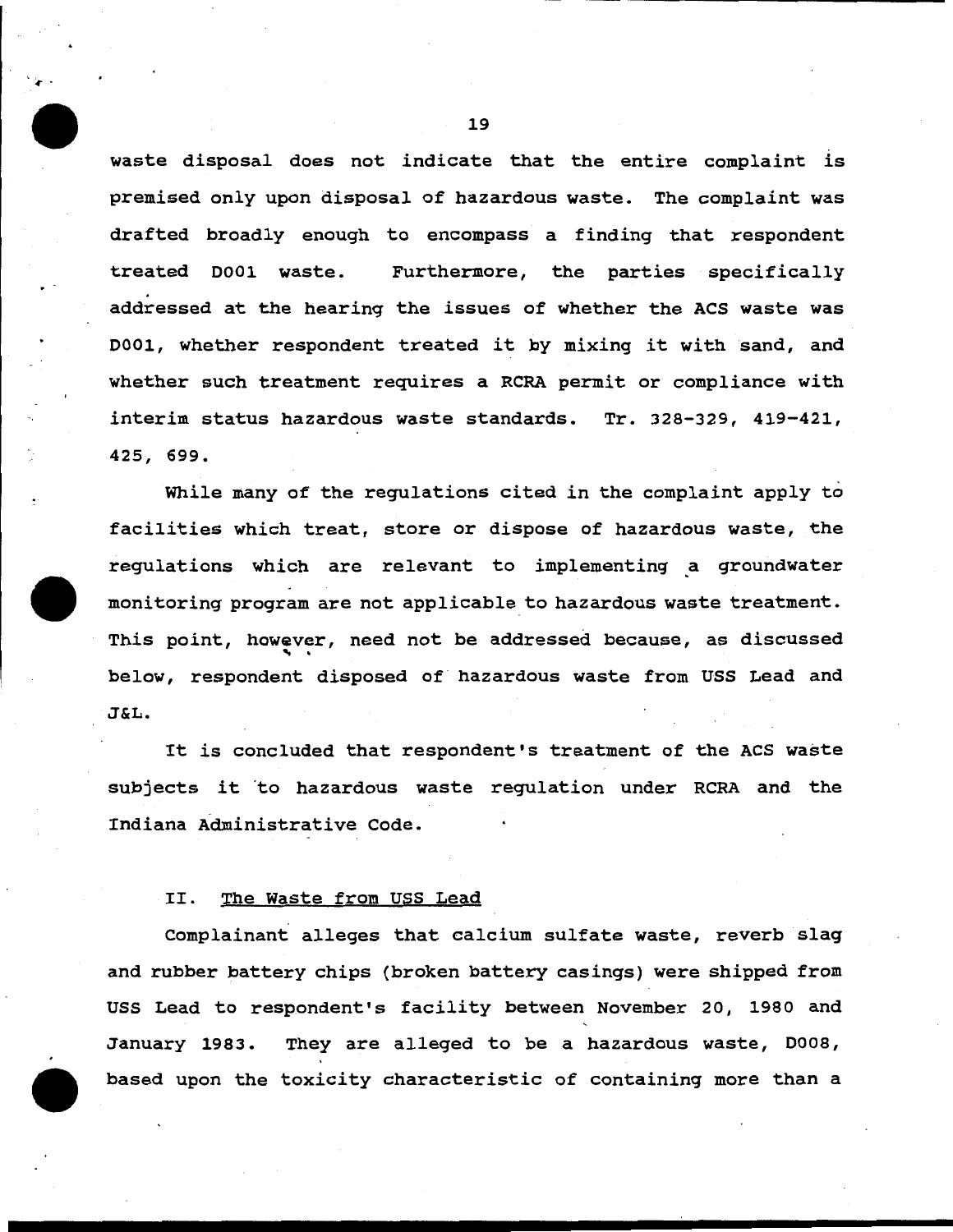certain concentration of lead. 40 CFR S 261.24.

In support, complainant presented as evidence numerous documents entitled "Hazardous Waste Tracking Form,"<sup>25</sup> which identify the transporter of the waste as Industrial Disposal Corporation, the generator as USS Lead, and the disposal site as respondent's facility. ex 23. These documents were obtained from USS Lead pursuant to an information request issued by EPA under S 3007 of RCRA. Tr. 290. Of the 189 tracking forms for calcium sulfate waste, which account for a total of 762,000 gallons, 168 specify, under the heading "Special Handling Instructions (if any)," the words "Hazardous Waste Solid - Lead - D008" or "Hazardous Waste Solid - Lead." Of the 45 tracking forms for battery chips, which account for 880 cubic yards, 42 note under that heading "Hazardous Waste Solid - Lead." All of the 11 tracking<br>forms for reverb slag, accounting for a total of 220 cubic yards, note "Hazardous Waste Solid" or "Hazardous Waste Solid - Lead" as special handling instructions. CX 23, 33.

The remaining 21 tracking forms for calcium sulfate, and the remaining 3 for battery chips, state "None" under that heading. However, these forms were for the earlier shipments of the waste, from November 1980 through June 1981.

The forms for wastes delivered after June 1981 included the

 $25$  It is observed that at the time of the alleged violations, there were no standardized hazardous waste manifest forms. Therefore, the transporter made forms for shipping manifests, with its own letterhead and heading, viz., "Hazardous Waste Tracking Form." Tr. 510-511.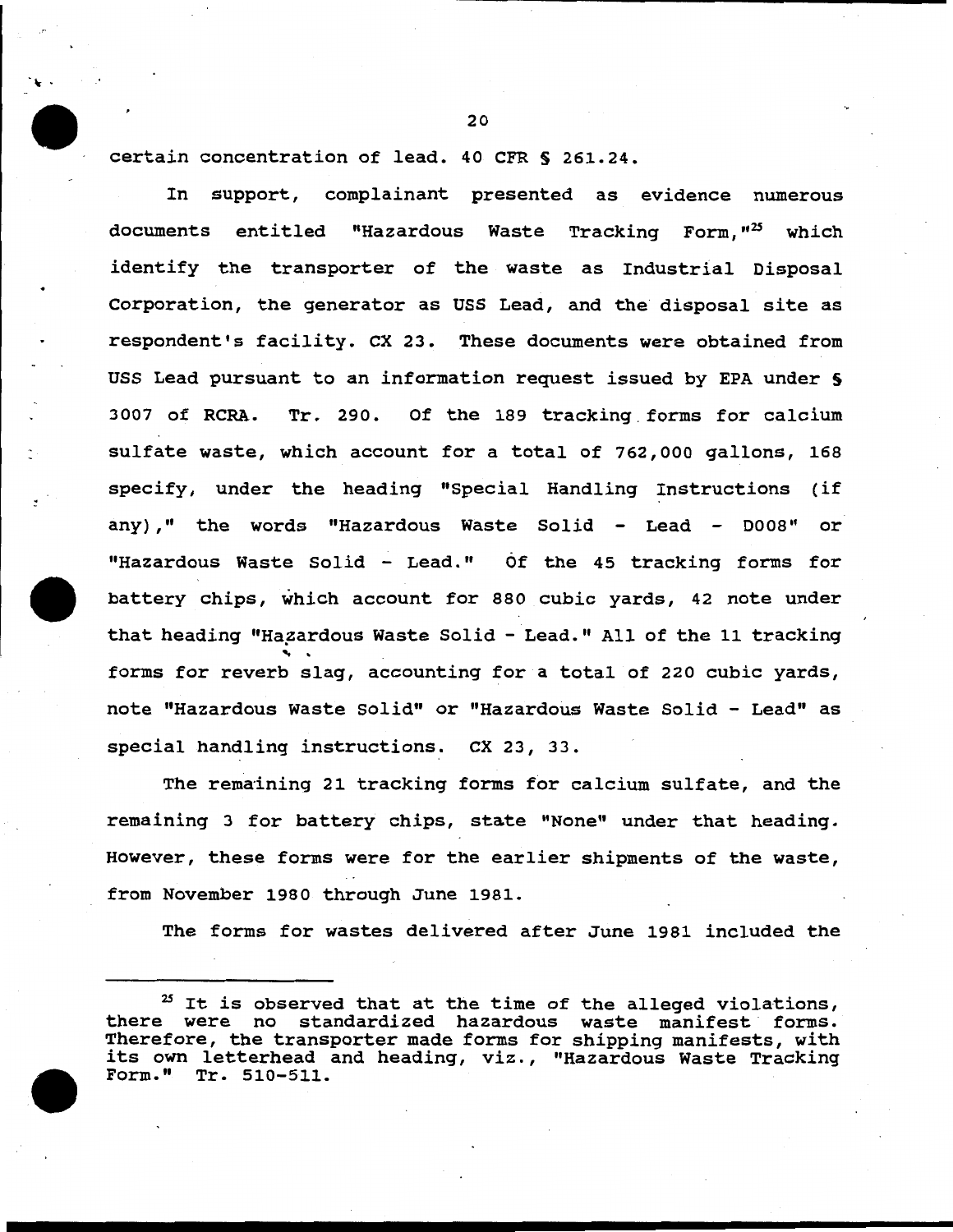references to hazardous waste. On those forms, in the area for "description and quantity of waste shipment," the waste is described, for example, as "4,000 gal. calcium sulfate" or "1-20 yd Box Rubber Battery Chips" or "30 cu. Yds. Battery cases" or "1-20 Yd. Box Reverb Slag." Under that description a statement appears, certifying that the named materials are properly classified and described, *inter alia,* according to the applicable regulations of the Department of Transportation and EPA .

The cover letter accompanying these documents, from USS Lead, states that operations at that facility have been suspended and that it has no other information with regard to respondent, and certifies to the truth and authenticity of all statements contained in the documents.  $CX$  23. $^{26}$ 

Respondent.admits that it received waste from USS Lead, but

 $26$  USS Lead was out of business at the time of the hearing in this matter. Tr. 123. While all of the documents in complainant's exhibit 23 identify respondent's facility as the disposal site, and include signatures of the generator and transporter, none of them include a signature of the receiver at respondent's facility. Respondent contended the wastes arrived at its facility without manifests. Consequently, documents which appear to be the same tracking forms, except that they include signatures of the receiver at respondent's facility, were presented by EPA as Complainant's exhibit 33.

As authentication for the forms in Complainant's exhibit 33, Mr. Cooper merely testified that they were copied in 1987 at the USS Lead facility by another EPA employee, who is no longer employed by EPA. Tr. 875. On that basis, respondent strenuously objected to the admission of these forms. Tr. 331, 884-886. However, the forms in Complainant's exhibits 33 and 23, the latter of which were properly authenticated, appear identical except for the signature of the receiver at respondent's facility, and were admited into evidence. Tr. 936.

' -

..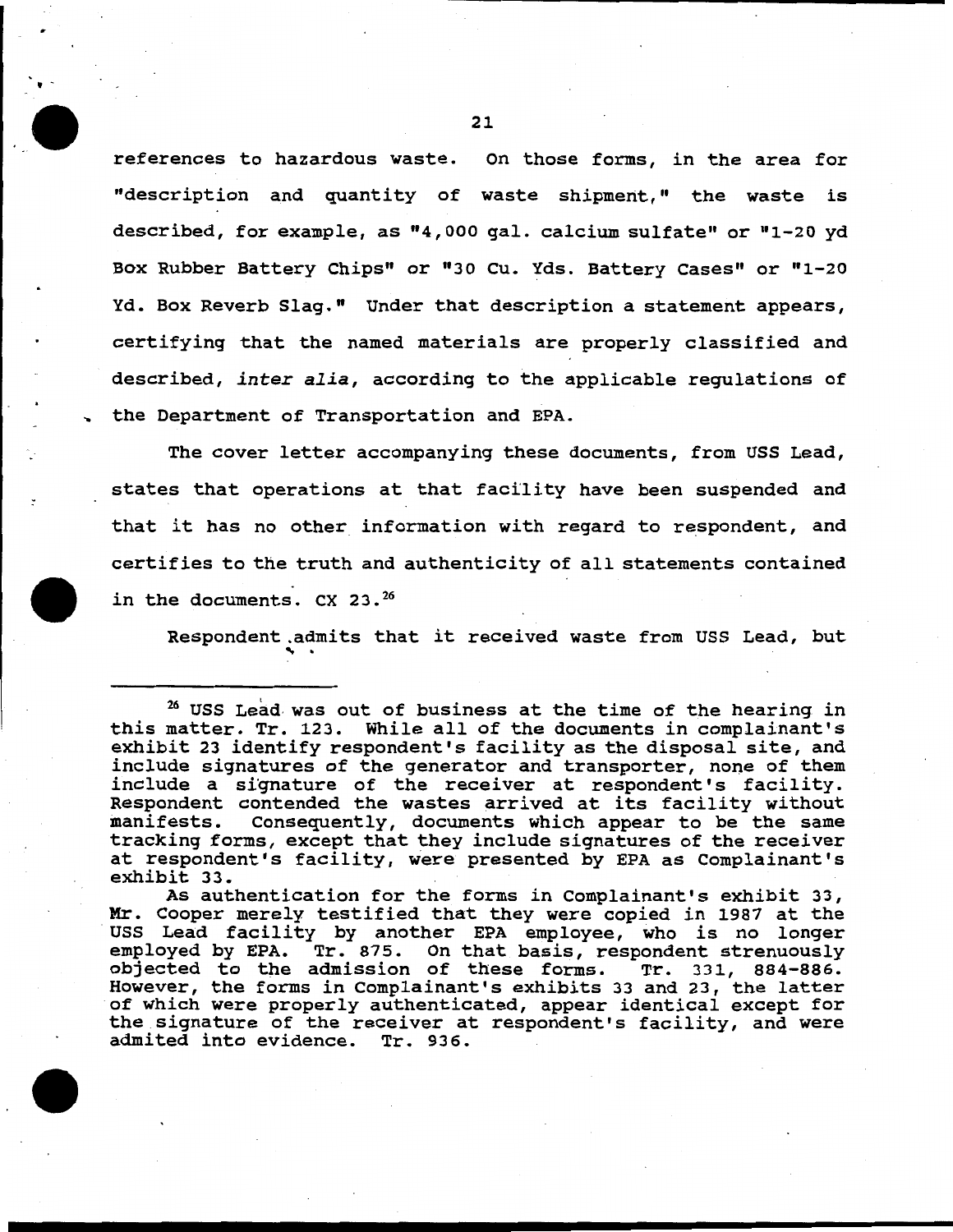denies that the waste was hazardous. Tr. 760; Answer,  $\P$  8(d). Respondent asserts that it received only waste tracking forms, which it did not save copies of, from USS Lead; and that it never received RCRA manifests from USS Lead for the wastes. Tr. 760-762, 938. At the time of the disposal of the USS Lead waste, the "Hazardous Waste Tracking Form" was used by the transporter not only for RCRA hazardous waste, but also for other waste, according to Mr. Dan McArtle, an employee of the transporter (Industrial Disposal Corporation), who had prepared the forms. Tr. 919, 928-929.

With regard to these forms, Mr. Hagen testified that in 1980, he would not have known the meaning of D008, and that the forms did not indicate any percentage of lead. Tr. 956. Mr. McArtle also testified that he did not know what D008 meant and that he was not involved in deciding or reviewing whether or not the waste he<br>transported was a RCRA hazardous waste. Tr. 920, 932-934. Instead, he would "basically get permission" from the State of Indiana, through the generator, his customer, "on just about everything we haul." Tr. 930, 934.

Mr. Hagen testified that USS Lead told him that calcium sulfate sludge was "neutralized battery acid." Tr. 760-761. Specifically, "they" (a person not named by Mr. Hagen) told him that "the divider material between the cells in a battery  $-$  not the lead plate, but the divider cells . . . came in contact with the acid" and it was "neutralized, run through some sort of router there and delivered to us (respondent] as a semi solid, as a normal waste, not as anything other than just a normal waste." Tr. 761.

22

" -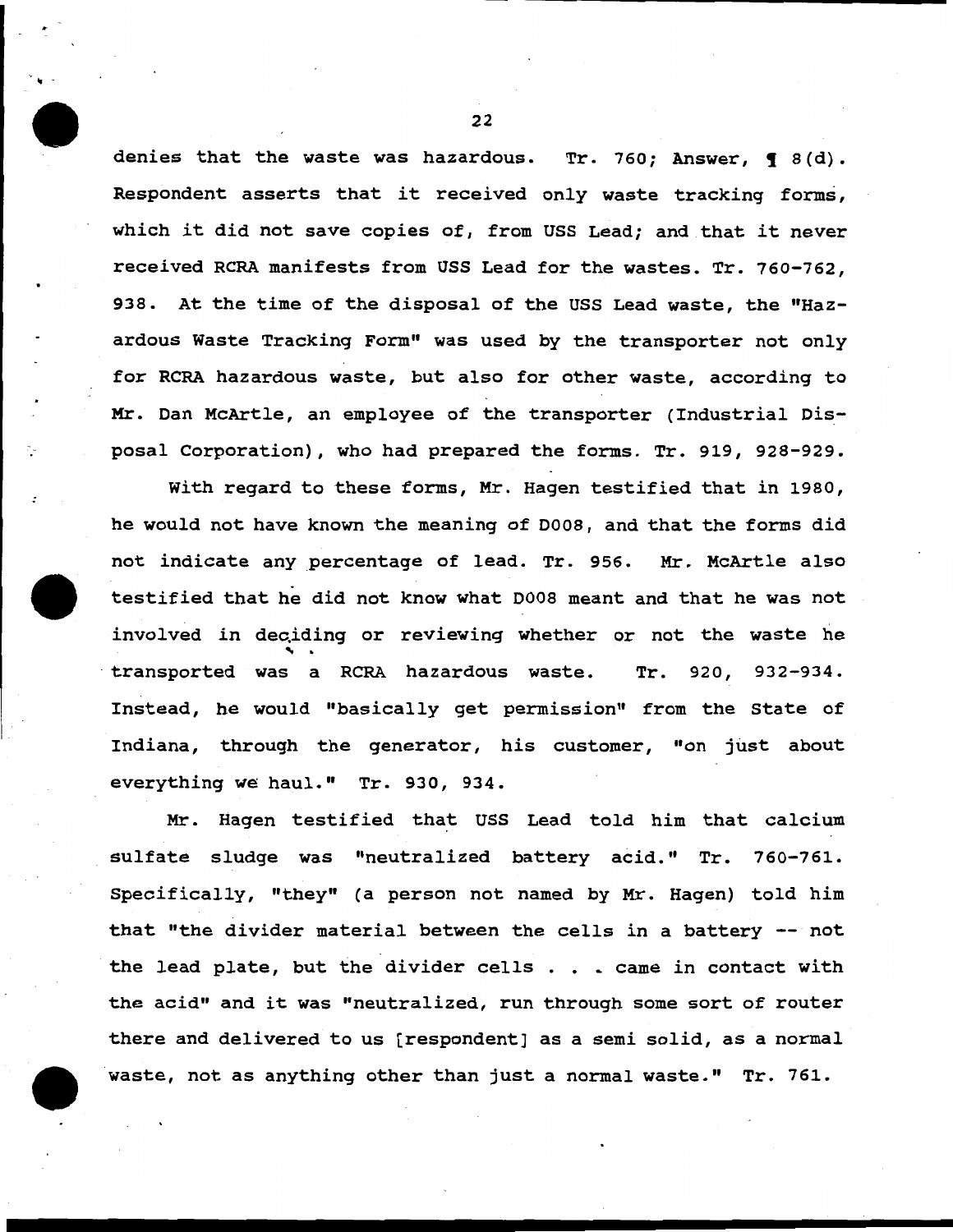Respondent asserts that the disposal of USS Lead waste at respondent's facility was approved by the State of Indiana. While there is no reference to reverb slag or battery chips, ISBH did approve the disposal of USS Lead's calcium sulfate waste by letter, dated March 14, 1977 to uss Lead, with a copy to respondent. RX 18; Tr. 922-923, 939-940. On the basis of that approval, Mr. Hagen testified, he accepted the USS Lead waste for disposal not as hazardous under RCRA, but as a "special waste" under Indiana State law. Tr. 940, 955; RX 4, p. 7 **1** 8.<sup>27</sup>

Complainant's witness Ted Warner, an ISBH inspector, testified that he had conducted inspections at the uss Lead facility since 1983, and reviewed records there and reviewed analytical results from sampling conducted by EPA. Tr. 77, 78. He stated in correspondence to EPA that based upon a "working knowledge" of the broken battery cases and calcium sulfate sludge at USS Lead, the neutralized calcium sulfate waste is 0008 hazardous waste due to lead content. CX 11.

However, there is no documentation of sampling results in evidence. In his correspondence with EPA, Mr. Warner did not specify that the battery cases or chips were hazardous wastes, and he did not refer to reverb slag. On cross-examination, Mr. Warner admitted that during his inspections and record review, he did not

23

.. -

*v* In 1983, respondent entered into an Agreed Order with the State of Indiana, allowing respondent to accept "special waste" or "hazardous waste" as defined by 320 IAC § 5-2-1(19), but prohibiting respondent from accepting RCRA hazardous waste as defined by 320 IAC § 4-3. The wastes listed in the Agreed Order as permissible for respondent to continue receiving did not include any of the wastes at issue in this proceeding. RX 4 p. 7  $\P$  8.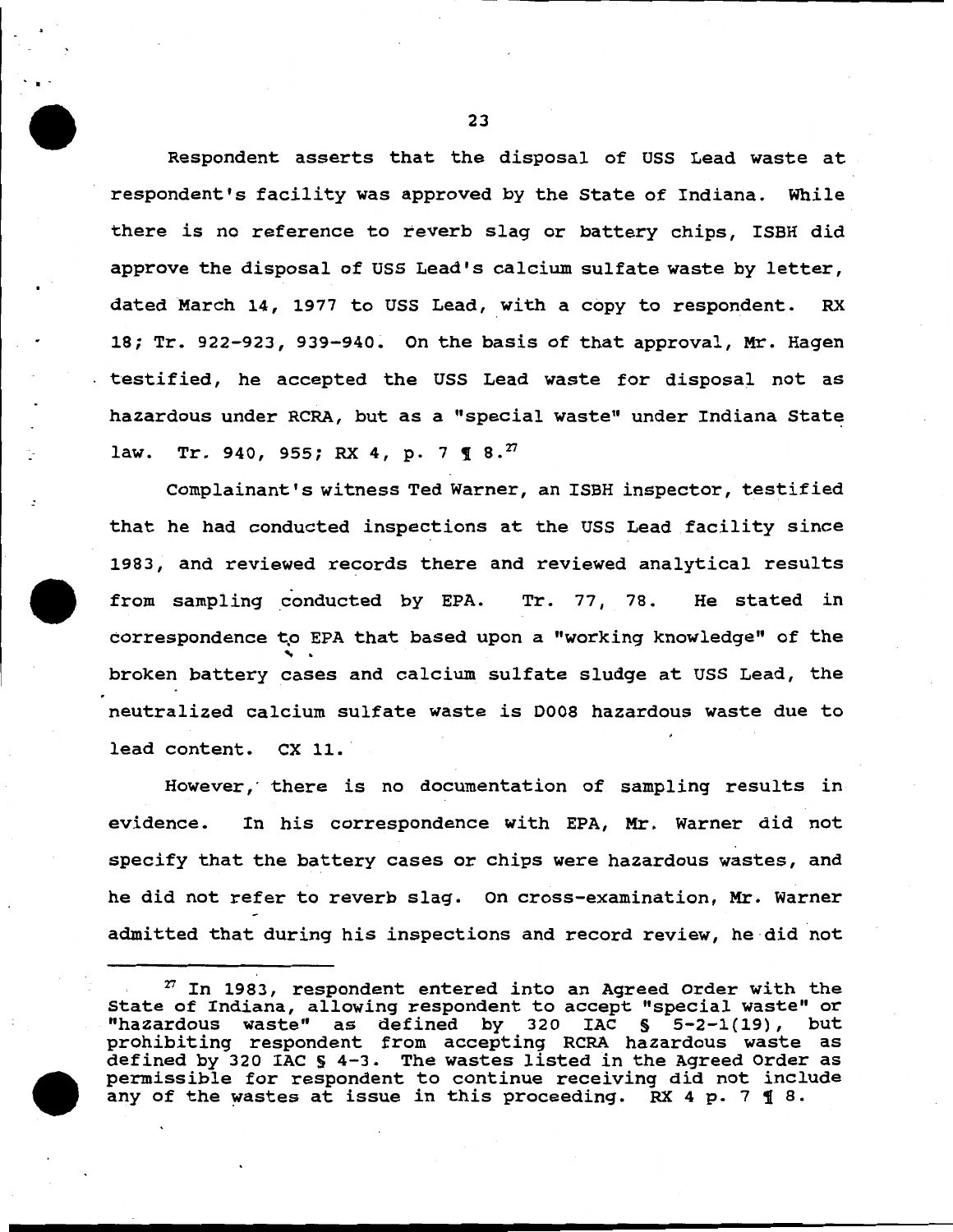see in USS Lead's records any hazardous waste manifests or other documents generated by uss Lead showing that it generated RCRA waste and shipped it to respondent's facility. $^{28}$  Tr. 122. Such manifests are required by law to be kept at the facilities of hazardous waste generators for three years. 40 CFR § 262.40(a).

The evidence of both parties is sparse on the question of whether the USS Lead waste was D008 hazardous waste. Mr. Hagen's testimony and other references in the record to the effect that the calcium sulfate waste was "neutralized" does not necessarily indicate that it did not contain lead. The word "neutralized" is not synonymous with the removal of metals, such as lead. Generally, it refers to balancing levels of acidity or alkalinity  $(pH)$ .<sup>29</sup> This definition would be particularly applicable to the USS Lead waste, pince it was described as neutralized battery acid. **s**ınc<br>` .

<sup>28</sup> There is also some unclear testimony from Mr. Warner. He admitted and then denied that enforcement actions had been brought. against USS Lead for shipping for disposal hazardous waste without a manifest. Tr. 123-124.

Neutralization is technically defined as "The reaction between hydrogen ion from an acid and hydroxyl ion from a base to produce water, or in nonaqueous solvents, the reaction between the positive and negative ions of the solvent to produce solvent and another salt-like compound" (The Condensed Chemical Dictionary, 612 (8th Ed. 1971)); "the chemical reaction between an acid and a base in such proportions that the characteristic properties of each disappear" (Concise Chemical and Technical Dictionary, 818<br>(Chemical Publishing Co., Inc., 4th enlarged ed. 1986)): "the (Chemical Publishing Co., Inc., 4th enlarged ed. 1986)); reaction between equivalent amounts of an acid (acidic compound) and a base (alkaline compound) to form a salt" (Hampel, Clifford A. and Hawley, Gessner G. Glossary of Chemical Terms, 200 (Van<br>Nostrand Reinhold Co., 2nd ed. 1982)). In common usage, however, it has a broader meaning: "To make chemically neutral; destroy the peculiar properties or effect thereof." Webster's Third New International Dictionary 1522 (1986).

24

••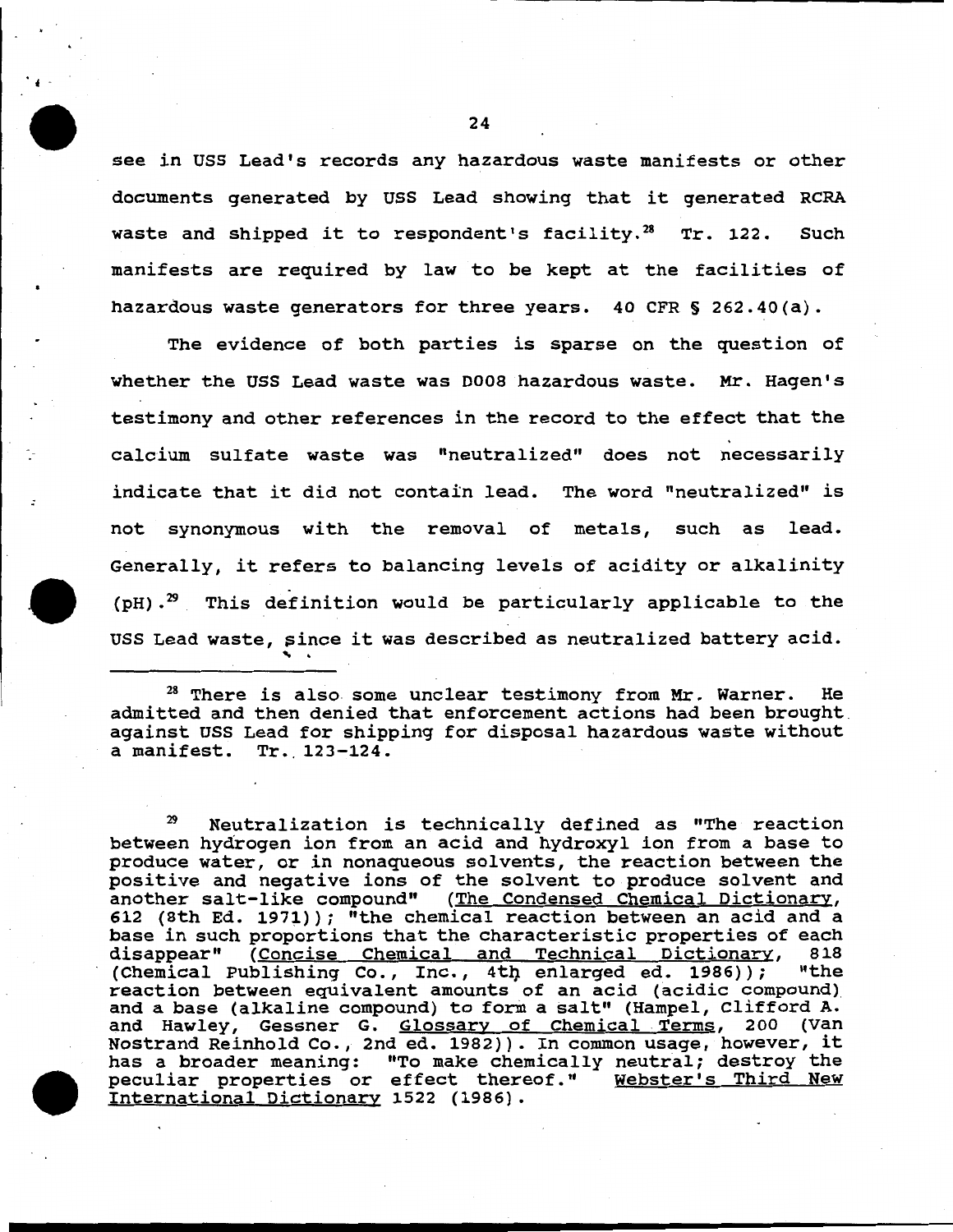Mr. Warner described the waste as neutralized, yet also as 0008, containing lead. ex 11.

Nevertheless, it has been shown by a preponderance of the evidence that wastes disposed of at respondent's facility from USS Lead contained lead and were therefore 0008 hazardous wastes. Documentation *in* the record shows that prior to disposal of the wastes, respondent was provided with notice, in the "special handling instructions" on the waste tracking forms, that the wastes were hazardous wastes, containing lead. The fact that some of the earlier tracking forms did not include such a designation in the special handling instructions is not persuasive on the issue of whether these wastes were hazardous.

The State's letter of approval, which predated RCRA, does not constitute a waiver or exception to the requirements of RCRA and<br>the implementing regulations, with regard to disposal of hazardous wastes. Waste which contains lead was not specifically classified as a RCRA hazardous waste at the time the letter was issued, because it was prior to the effective date {May 19, 1980) of the Federal regulation listing it as a hazardous waste under RCRA. After that date, such waste was regulated under RCRA as hazardous, the 1977 approval letter notwithstanding. 40 CFR § § 261.1(a),  $264.1(b)$ ,  $265.1(b)$ . That is, after that date, the treatment, storage or disposal of any hazardous waste identified in the Federal regulations was prohibited except *in* accordance with a RCRA permit or pursuant to interim status requirements. RCRA § 3005{a) and {e). The requirements of RCRA and the implementing federal

 $\cdot$  .

-·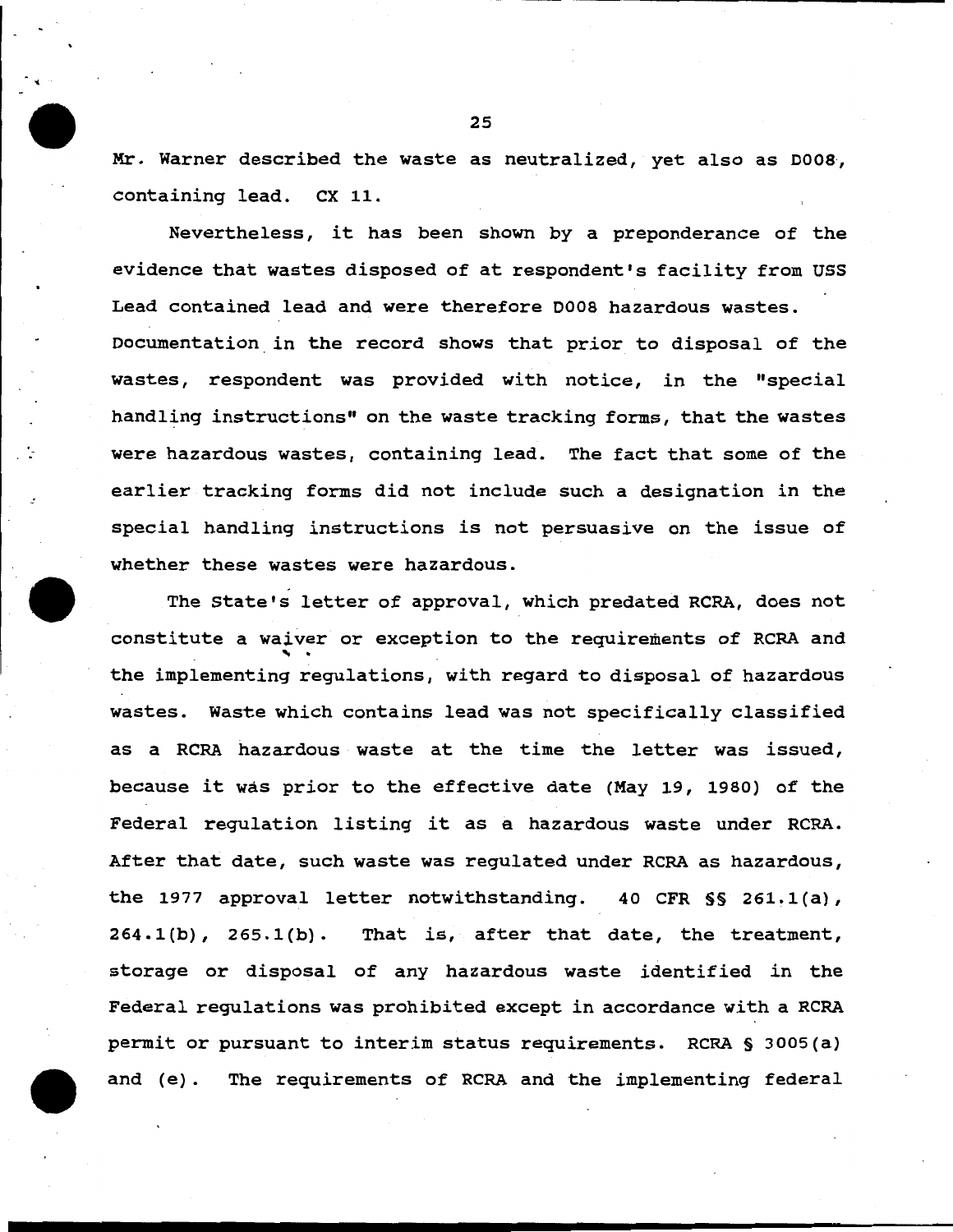regulations were effective in the State of Indiana during the time of the disposal of the USS Lead wastes. The fact that respondent may not have been aware of them at that time is of no avail. "Just as everyone is charged with knowledge of the United States Statutes at Large, Congress has provided that the appearance of rules and regulations in the Federal Register gives legal notice of their contents." Federal Crop Insurance Corp. v. Merrill, 332 u.s. 380, 384-385 (1947).

..

Referring to 40 CFR § 265.13(a), respondent points out that the generator failed to comply with its obligation to provide a chemical analysis to the disposal facility for hazardous waste it sends. It is observed, however, that it is respondent's duty, even as a sanitary landfill owner or operator, to accept only wastes which the landfill was designed to accept. It must ensure that no hazardous wastes are received by the facility unless specifically approved by the responsible agency. Such responsible agency was the EPA, with regard .to hazardous wastes during the time of the alleged violations. The Federal regulations for owners and operators of solid waste land disposal facilities, 40 CFR Part 241, include the following requirements:

In consultation with the responsible agencies the owner/operator shall determine what wastes shall be accepted and shall identify any special handling identify any special handling required. In general, only wastes for which the facility<br>has been specifically designed shall be accepted: heen specifically designed shall be accepted; however, other wastes may be accepted if it has been demonstrated to the responsible agency that they can be satisfactorily disposed with the design capability of the facility or after appropriate facility modifications.<br>\* \* \* \*

Using information supplied by the waste generator/owner, the responsible agency and the disposal site owner/operator shall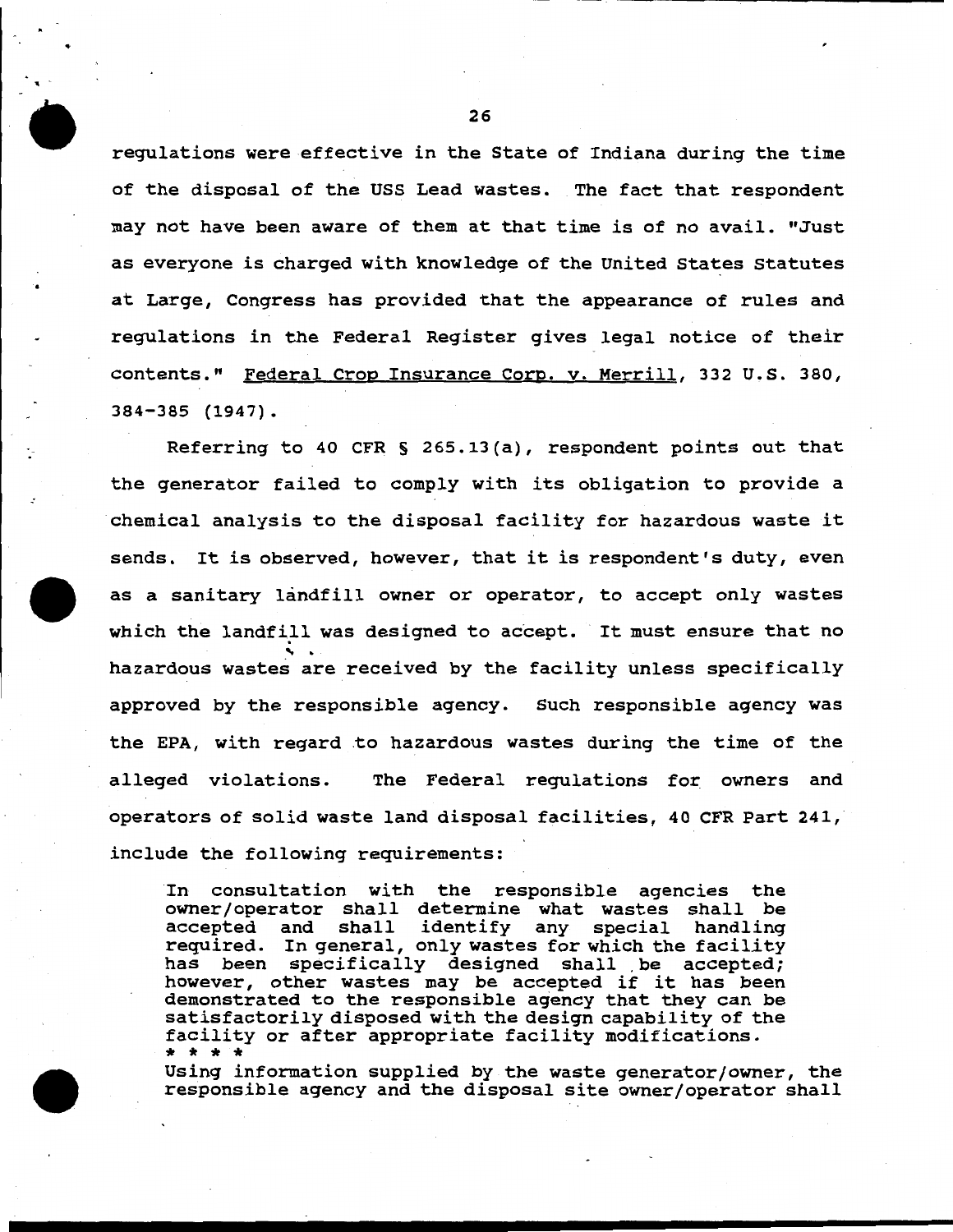27

•·

*:* 

jointly determine specific wastes to be excluded and shall identify them in the plans. . . . The criteria used in considering whether a waste is unacceptible shall include . . . the chemical and biological characteristics of the waste • • [and] environmental and health effects  $\cdots$ 

\* \* \* \* Under certain circumstances it may be necessary to accept special wastes at land. disposal sites. The following special wastes require specific approval of the responsible agency for acceptance at the site: Hazardous wastes . . . . Where the use of the disposal site for such wastes is planned, a special assessment is required of the following items: The site characteristics, nature and quantities of the waste, and special design and operations precautions to be implemented to insure environmentally safe disposal. \* \* \* \*

The owner/operator of the land disposal site shall maintain records and monitoring data to be provided, as required, to the responsible agency. \* \* \* \*

40 CFR §§ 241.200-1, 241-201-1, 241-201-2, 241.212-1; 39 Fed. Reg. 29333 (August 14\_, 1974).

That respondent may not knowingly have disposed of hazardous waste is not a ~defense to liability for noncompliance with the regulatory requirements. RCRA is a strict liability statute. In re Humko Products, An Operation of Kraft, Inc., RCRA Appeal No. 85- 2, slip op. at 10 (Final Decision, December 16, 1988) ("RCRA is a strict liability statute. . • and authorizes the imposition of a penalty even if the violation was unintended"); United States v. Allegan Metal Finishing Corp., 696 F. Supp. 275, 287 (W. D. Mich. 1988); United States v. Liviola, 605 F. Supp. 96, 100 (N. D. Ohio, 1985). Indeed, if a respondent knowingly disposes of hazardous waste without a permit or interim status, he may be subject to criminal enforcement, RCRA § 3008(d).

It is concluded that waste from USS Lead which was disposed of at respondent's facility was hazardous waste. Consequently,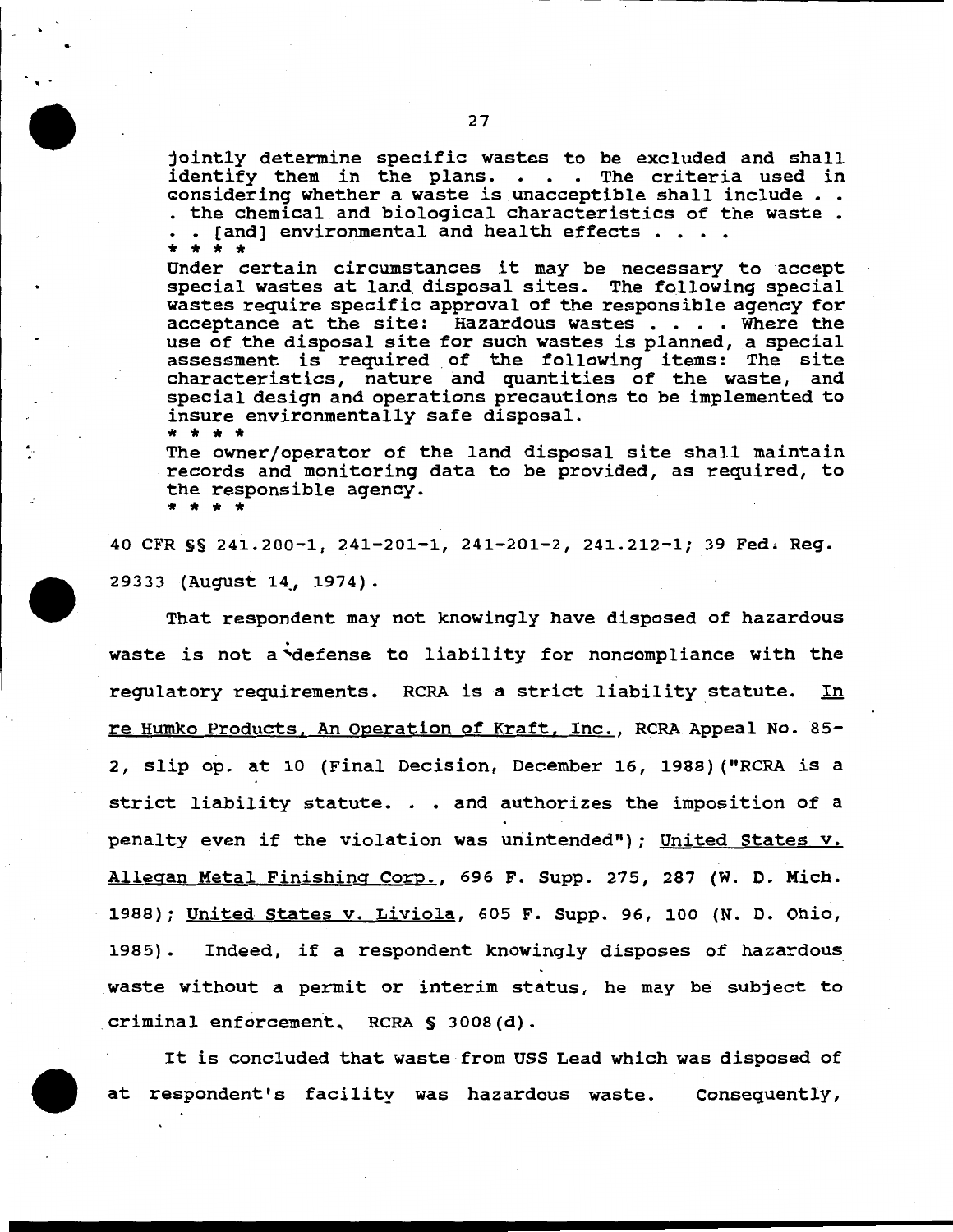respondent is subject to the requirements of Subtitle c of RCRA and of the Indiana Administrative Code for hazardous waste disposal facilities. <sup>30</sup>

### III. The Waste from J&L

..

Complainant claims that respondent disposed of approximately 3,208,500 pounds of decanter tank tar sludge from coking operations ("tar decanter sludge"), a listed hazardous waste (K087), from J&L between November 1980 and March 1982. CX 20, 26; Tr. 270, 576; 40 CFR § 261.32. EPA supports that claim with an annual hazardous waste generator report for 1981 to ISBH from J&L, and with approximately 94 hazardous waste manifests submitted to EPA from J&L in response to an information request, under RCRA § 3007.<sup>31</sup> CX 20, 26; Tr. 256. These manifests are marked at the top with J&L's company name, and are labelled "Part A." They identify J&L as the generator of the tar decanter sludge, the waste as K087, and the disposal site as respondent's facility. They include signatures of the generator and transporter, but do not call for the signature of

<sup>&</sup>lt;sup>30</sup> "'Disposal facility' means a facility or part of a facility at which hazardous waste is intentionally placed into or on any land or water and at which waste will remain after closure." 320 IAC 4.1-1-7; 40 CFR § 270.2.

 $31$  It is noted that J&L was later renamed as LTV Steel. It is further noted that F006 hazardous waste was delisted, so J&L was granted a variance to allow that material to be disposed of at a solid waste disposal facility. RX 1, 2, 4. However, tar decanter sludge, which is classified as K087 waste, was not delisted. Nor was a variance granted for that waste. Tr. 446, 547.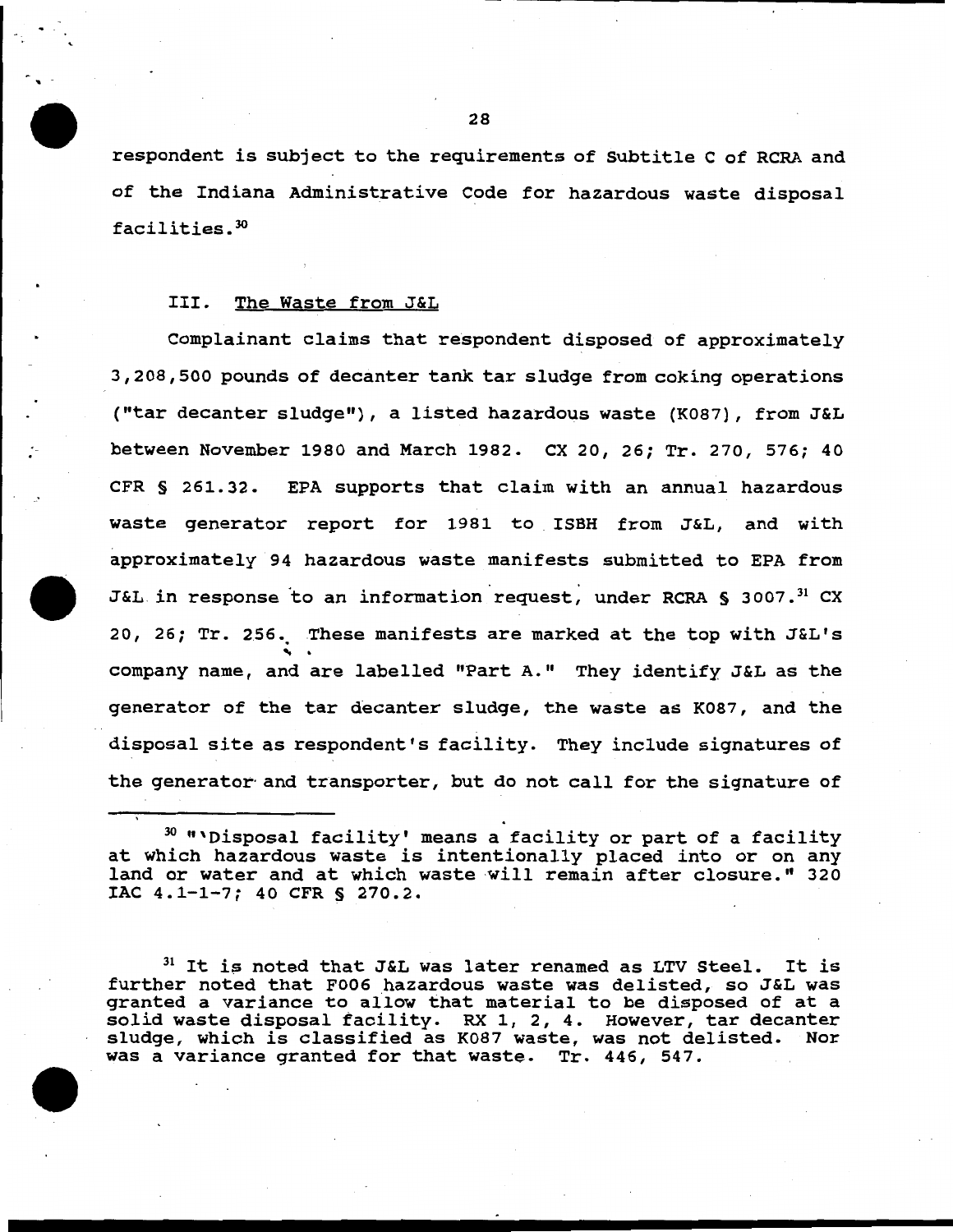the disposal facility. CX 20; Tr. 863.

During the hearing, complainant presented what appear to be the same manifests, except that they include a "Part B," which provides for the transporter's signature, dates of delivery and receipt, handling method code, and a signature for the treatment, storage or disposal facility. ex 31; Tr. 766-768. Part B does not specifically refer to "hazardous waste" or include any description of the waste. These manifests were obtained pursuant to EPA's request under RCRA § 3007 and certified as to authenticity by Carl Broman, Superintendent of Environmental Control at the J&L facility. ex 31; Tr. 771, 864-865.

Respondent denies that the hazardous waste manifests in evidence were signed by any employee of respondent. As with the USS Lead waste, respondent maintains that the waste sludge from J&L was not accepted for disposal by respondent as a hazardous waste. Mr. Hagen denied having seen Part A of the J&L manifests, asserting that respondent did not get the top part of the form (Part A), but only "signed the bottom part (Part B] of those forms" and "presumed they were waste tracking forms." Tr. 696, 948. He testified that ' J&L did not provide respondent with a waste analysis of its waste, as required for RCRA hazardous wastes, under 40 CFR S 265.13 (a) (1983). Tr. 955. He had never even heard of the term "tar decanter sludge" at that time. Tr. 955. He testified that he kept copies of all manifests of incoming wastes, but that they were destroyed in a fire at the facility in November 1985. Tr. 758.

The manifests are perforated between Parts A and B. CX 31.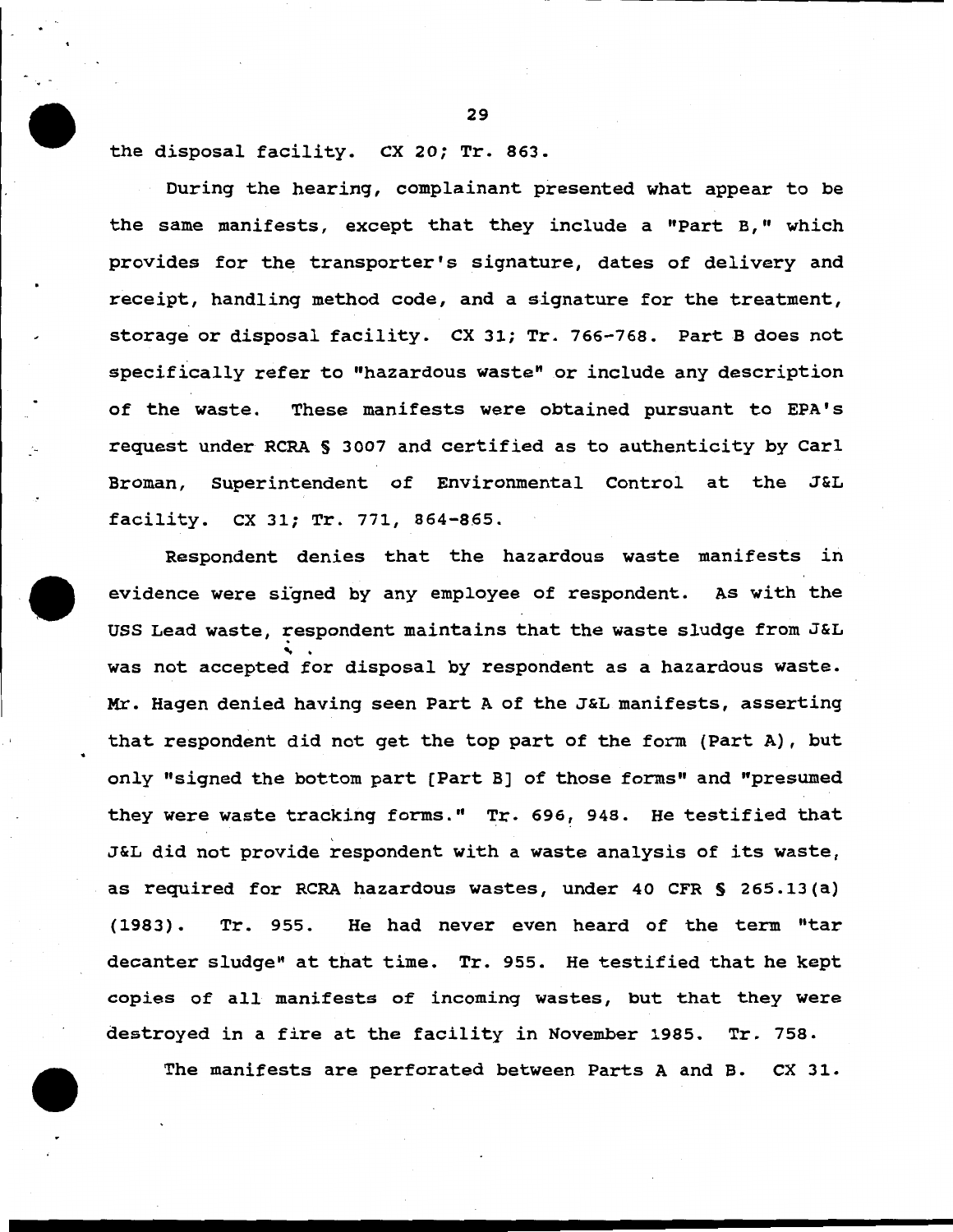EPA's witness, Mr. Cooper, explained that on J&L's manifest forms, Part A was to be filled in by the generator, and Part B was for the signature of the disposal facility, to be returned to the generator upon receipt at the disposal facility. Tr. 894, 899-901. Mr. Broman, in a sworn statement certifying authenticity of the documents, explained that the original manifests consisted of three copies with both parts A and B. One copy of Part A remained with the generator. Part B of the first copy, plus the other two copies ; (Parts A and B), and were taken by the transporter with the shipment to the respondent's facility. Copy 1 of Part B was returned to the generator, and the second and third copy of Parts A and B were retained by the transporter and the disposal facility. ex 31.

-·

Respondent asserts that Carl Broman had no personal, firsthand knowledge as to whether the waste identified as K087 was actually disposed of at respondent's facility. Tr. 374-375, 377. Furthermore, complainant did not take the opportunity at the hearing to question the respondent's witness Dan McArtle, an employee of the company which transported the tar decanter sludge, as to the procedure for obtaining manifest signatures for disposal of J&L's waste.

Because the manifests are in two separate parts, A and B, the disposer can sign for receipt of the waste without seeing what type of waste is being received, respondent asserts. Tr. 949, 953. There is no testimony or evidence in the record that Part A would ever be presented to the disposal facility, respondent contends.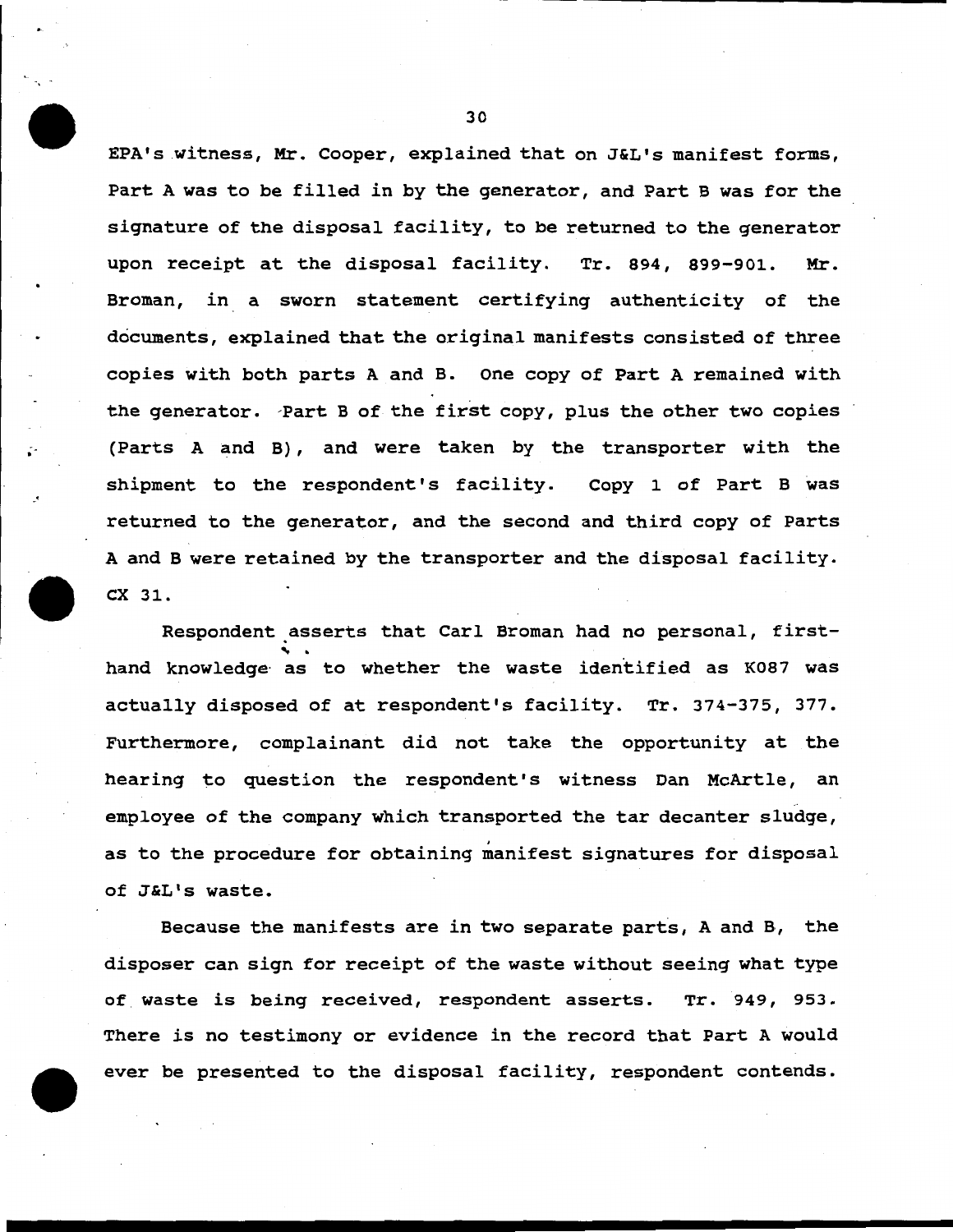Mr. Cooper admitted under oath that EPA had no information as to whether respondent ever received a copy of both parts. Tr. 901- 904.

Mr. Hagen admitted that most, but not all, of the names which appear on Part B as the signatures for the disposal site were employees of respondent at the time of the alleged disposal, and that one manifest even had his own signature on it. Tr. 942-944, 948. However, he points to what he views as irregularities on the forms. As to the signatures of one employee, Brian Boyd, eight of the manifests have his name printed on the signature line for the disposal site, yet Brian Boyd never prints his signature, and his actual printing appears different from the printing on the forms. RX 19; Tr. 944-945, 951. Mr. Hagen emphasized that nineteen of the manifests have illegible signatures or missing information. Tr. ' . 946-947.

The evidence shows that respondent accepted K087 tar decanter sludge from J&L for disposal and that representatives or employees of respondent's facility signed Part B on the majority of the J&L manifests. However, the evidence does not demonstrate that respondent knowingly accepted the waste as hazardous. That is, there is no direct evidence that respondent had notice from J&L that the waste being accepted from J&L was hazardous.

Assuming arguendo that respondent did not see Part A of the manifests, and was not otherwise informed that the waste was hazardous, the question is whether respondent may be held liable for hazardous waste disposal violations where it signed part of a

.. -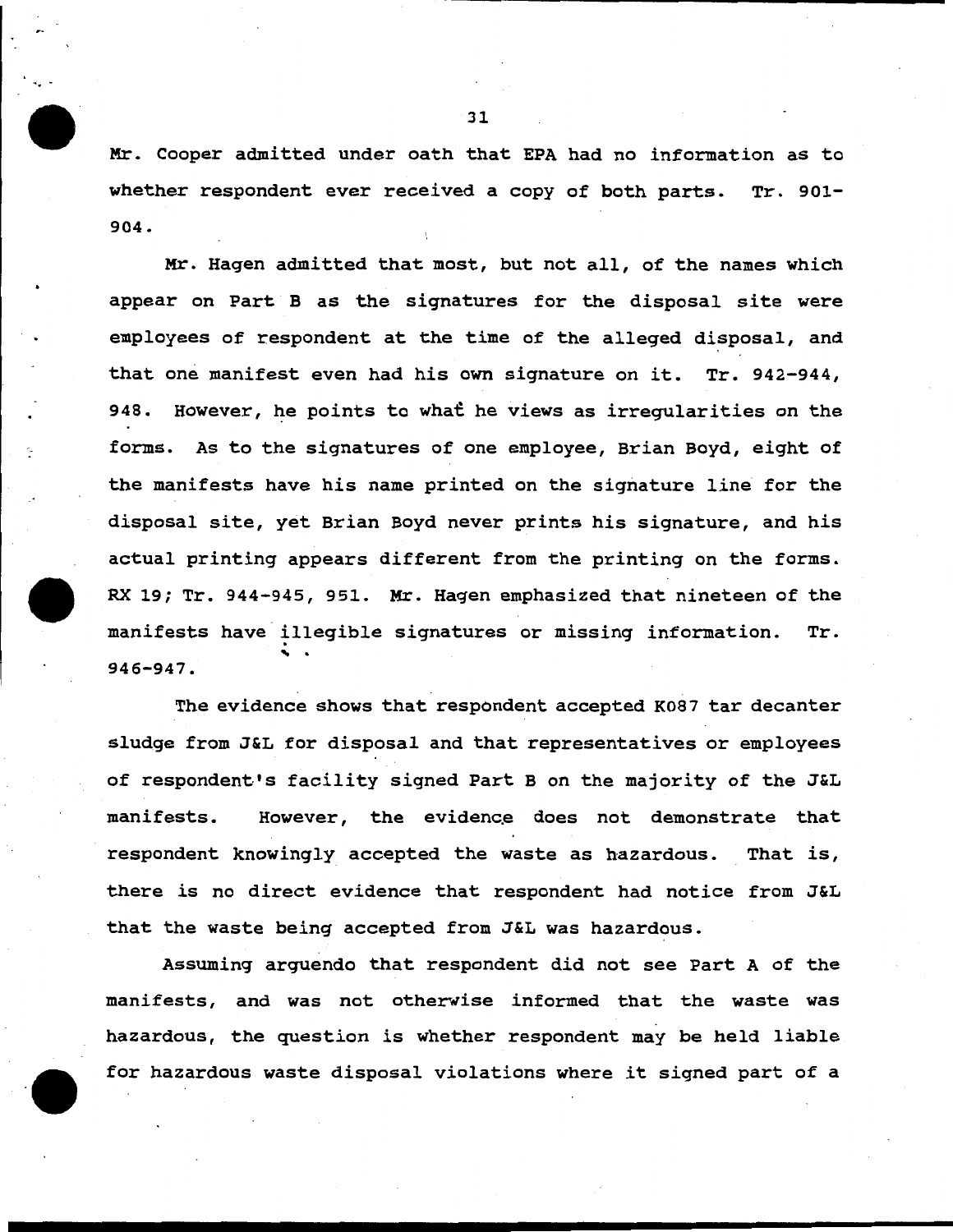form for acceptance of waste without finding out what type of waste it was accepting. If there *is* a duty for a landfill disposal facility to ascertain whether a waste is hazardous prior to disposal, and the facility fails to meet that obligation, then it is clear that the facility may be held liable for any hazardous waste disposal violations.

The generator *is* obligated to provide the disposal facility with a copy of the hazardous waste manifest before disposal. 40 CFR §§ 262.20, 262.22. A hazardous waste disposal facility *is* required to obtain a chemical analysis of the waste prior to disposal of hazardous waste, and to inspect shipments received to determine whether it matches the identity of the waste specified on the manifest or shipping paper. 40 CFR §§ 265.13(a) (1) and (4). Even as a sanitary landfill owner and operator, respondent was obligated<br>to obtain information regarding the type of waste prior to acceptance for disposal, as discussed above, *supra,* at 25-2·6.

Moreover, Part B of the manifests specifically suggested that respondent inspect or inquire as to the shipment being delivered. A section to be filled out by the· treatment storage or disposal facility provides for "Indication of Any Differences Between Manifest and Shipment or Listing of Reasons For and Disposition of Rejected Materials." RX 19; ex 31. It may be assumed that this area is to be observed by the receiver at the disposal facility prior to signing Part B. This section was left blank on all of the manifests in evidence. ex 31. Clearly, respondent had a duty, and even was on notice of a duty, to inspect, and at least to inquire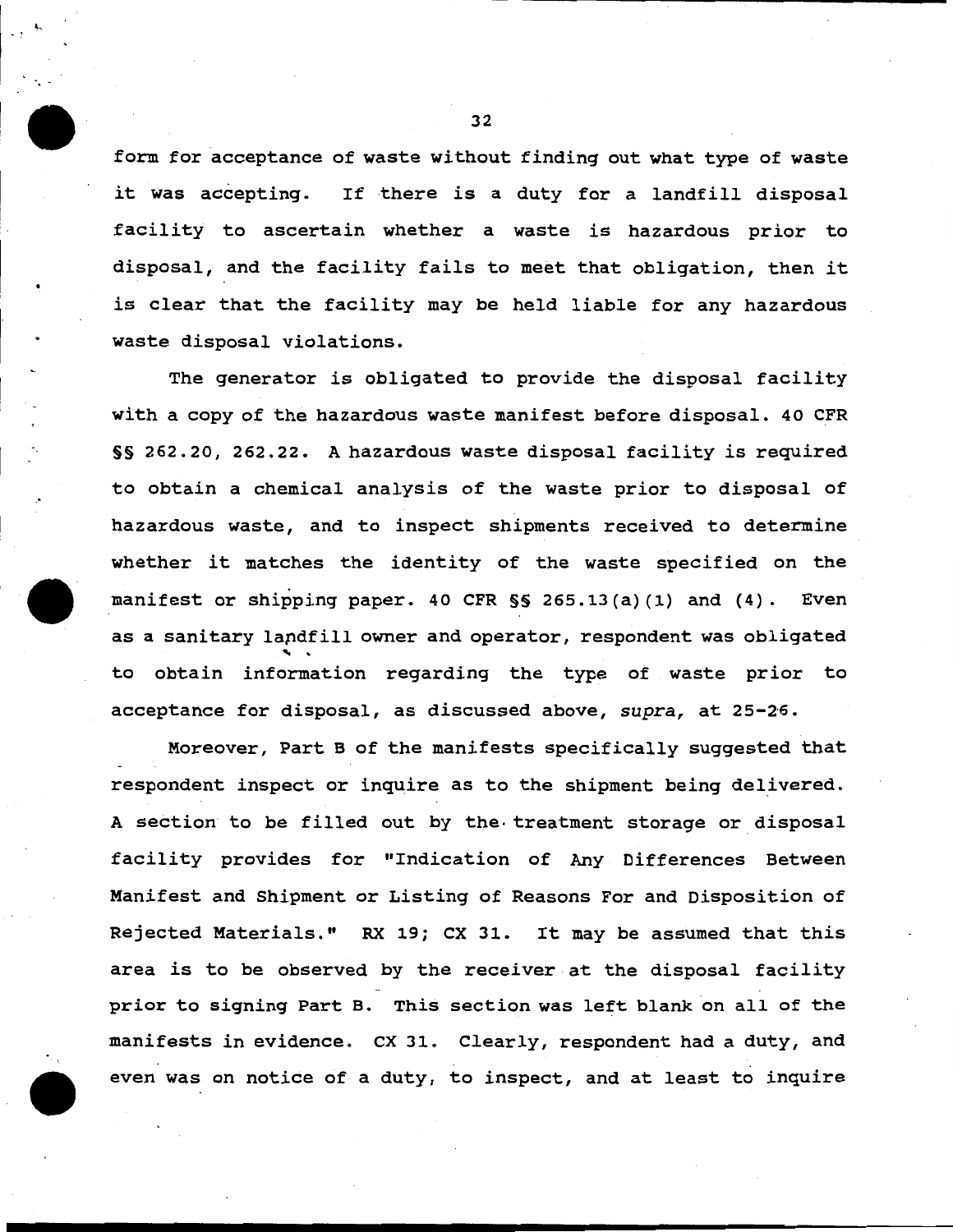as to incoming wastes to ensure that it only received wastes which were acceptable for disposal in its facility. Thus there is no merit to the argument that respondent did not know of the hazardous nature of the J&L waste.

Moreover, as noted above, RCRA is a strict liability statute, and acceptance of hazardous waste for disposal, whether knowingly or not, requires that all applicable regulatory requirements for hazardous waste disposal be met.

It is concluded that respondent disposed of K087 hazardous waste, rendering respondent's facility a hazardous waste disposal facility and subjecting respondent to the applicable hazardous waste requirements of RCRA Subtitle C and the Administrative Code. Indiana

As to the particular requirements referenced in the complaint, respondent has not refuted the findings in a report, submitted by complainant, which enumerated the groundwater monitoring violations alleged *in* the complaint. ex 4. While respondent points out that it monitored quarterly four monitoring wells installed at its facility, it has shown only that it had a groundwater monitoring program suitable for a sanitary landfill. Tr. 825-826. At the hearing, respondent's expert witness, Dr. Terry West, testified that the respondent's monitoring system was such as was required for a conventional landfill, and that he would assume that such system would not meet RCRA requirements for a groundwater monitoring system. Tr. 846-847.

Respondent did not contest the remaining violations, which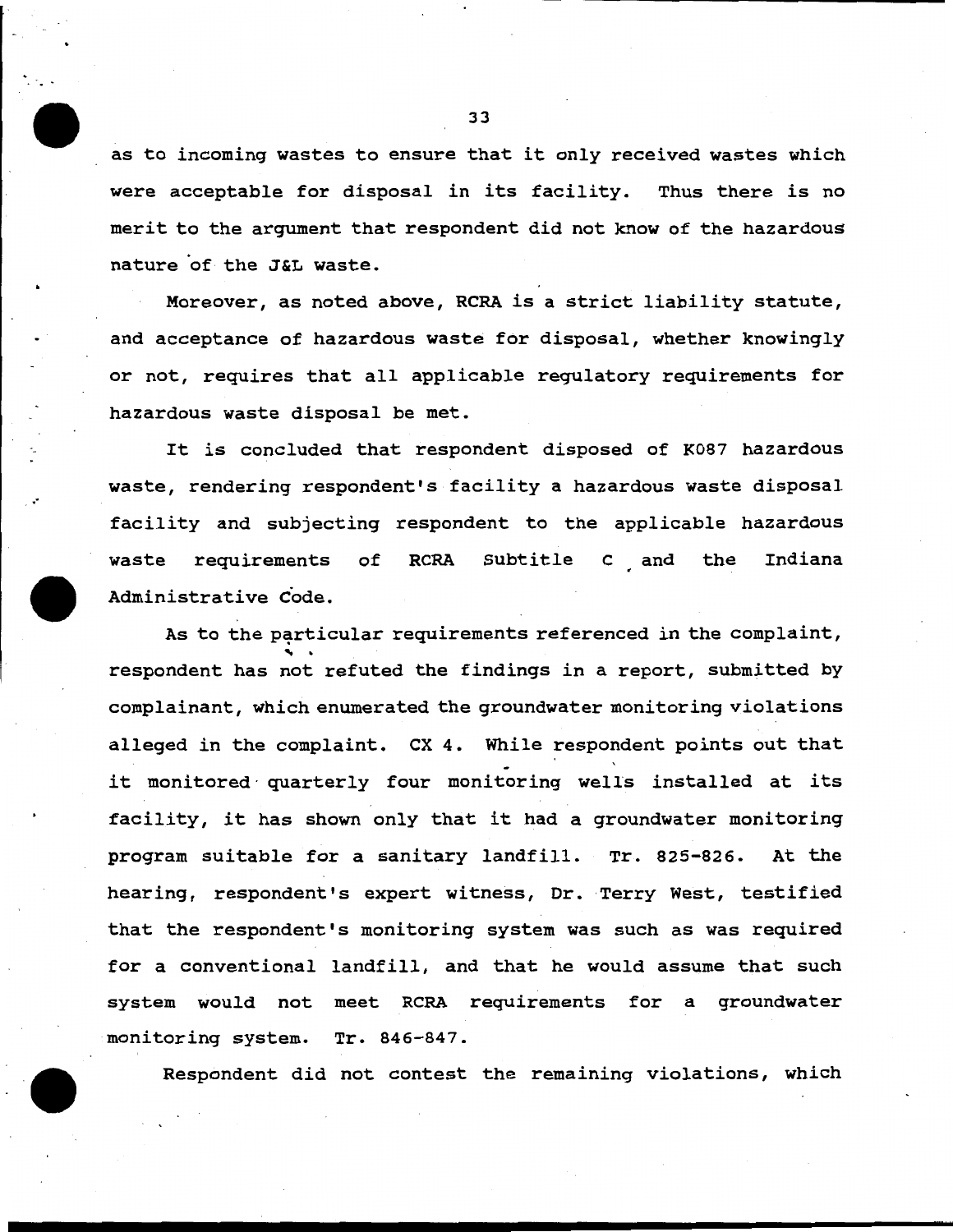were based upon inspection reports. ex 9, 11. As there is no dispute that respondent was not in compliance with the statutory and regulatory requirements referenced in the complaint, it is further concluded that respondent violated the statutory and regulatory provisions alleged in the complaint.

#### **TRB PENALTY**

Respondent contests the amount of penalty proposed in the complaint, \$117,000, generally on the basis that there was no evidence of any environmental harm caused by its facility. Respondent questions the assessment of such a penalty merely for harm to the "RCRA program," where there was no showing of harm to the environment.

Complainan~ explains that respondent did not have wells that ... . were capable of disclosing actual harm to the environment by measurement of RCRA parameters, so the harm to the RCRA program resulting from respondent's noncompliance was the major thrust of the penalty. Tr. 891-892, 906. The number and magnitude of the violations of the regulatory requirements were considered by complainant, but the types and specific quantities of hazardous waste were not figured into the calculation of the penalty. Tr. 890-891.

The State and Federal regulations which respondent violated ·implement Subtitle c of RCRA, and are thus requirements under that subchapter. A person who violates any such requirement is subject to a civil penalty under Section 3008(a) of RCRA, 42 USC § 6928.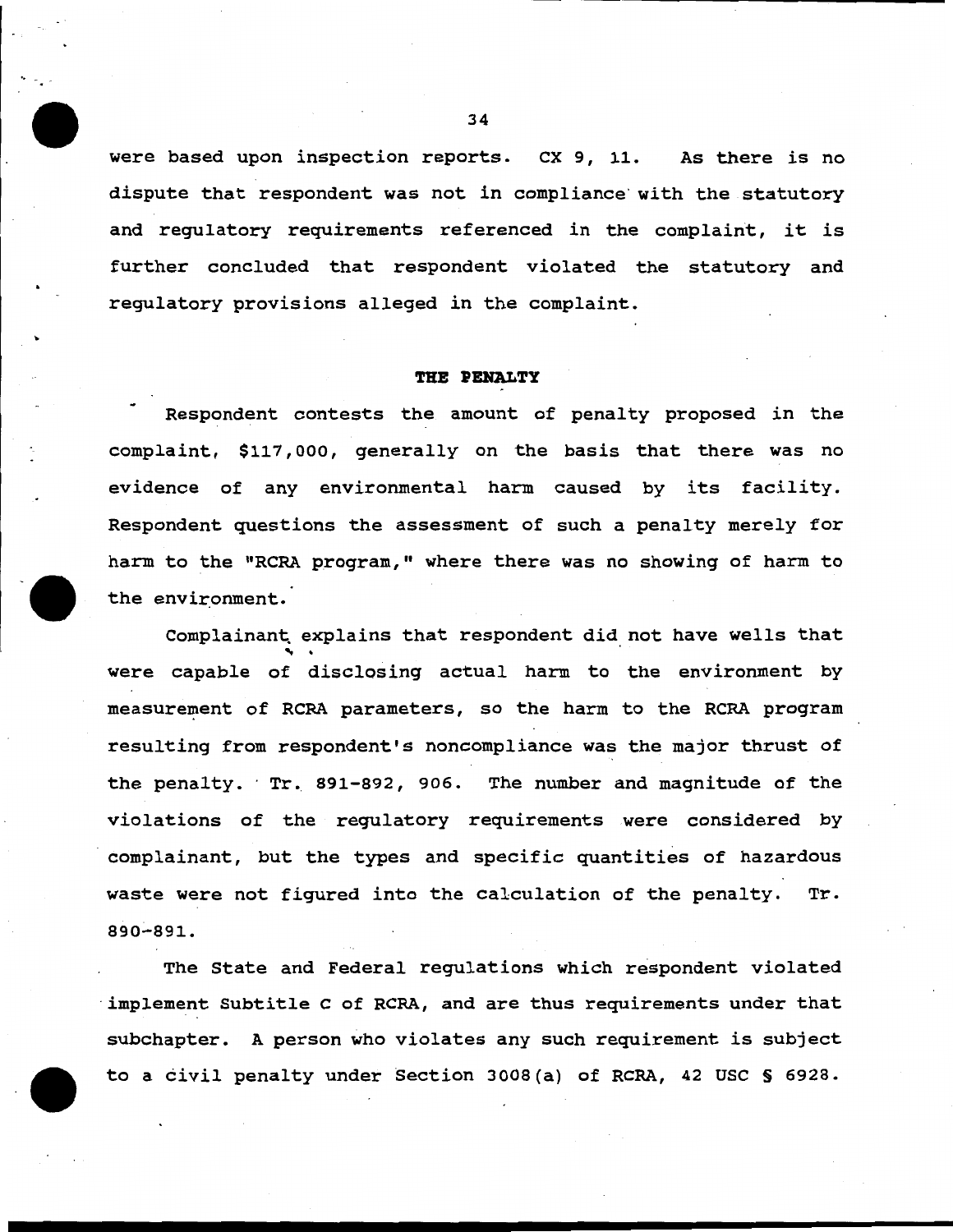The maximum civil penalty that may be assessed under RCRA is \$25,000 per day of violation for each violation. The Act provides . that in assessing such a penalty, the seriousness of the violation and any good faith efforts to comply shall be taken into account. RCRA § 3008(a) $(3)$ .

Under the applicable procedural rules, 40 CFR Part 22, penalty guidelines issued under the Act must be considered by the Presiding Officer. 40 CFR § 22.27(b). The 1984 RCRA Civil Penalty Policy <sup>~</sup>("Penalty Policy") was the basis for complainant's assessment of the penalty, according to which Mr. Cooper testified to the penalty calculation on EPA's behalf. ex 29; Tr. 358. It provides for the calculation of a "gravity-based penalty" by using a penalty matrix, with two axes representing "potential for harm" and "extent of deviation" from the requirements. Violations are categorized as<br>major, moderate, or minor on each axis, and a gravity-based penalty amount is chosen from the penalty range indicated in the appropriate cell in the matrix. After calculation of the gravitybased penalty, adjustments may be made for any of the following factors: good faith efforts to comply, degree of willfulness or negligence, history of noncompliance, other unique factors, multiday penalty, economic benefit of noncompliance, or ability to pay.

In this case, the violations were grouped for purposes of the penalty calculation as follows: failure to have a waste analysis plan, failure to post security signs, failure to comply with general inspection requirements, failure to have required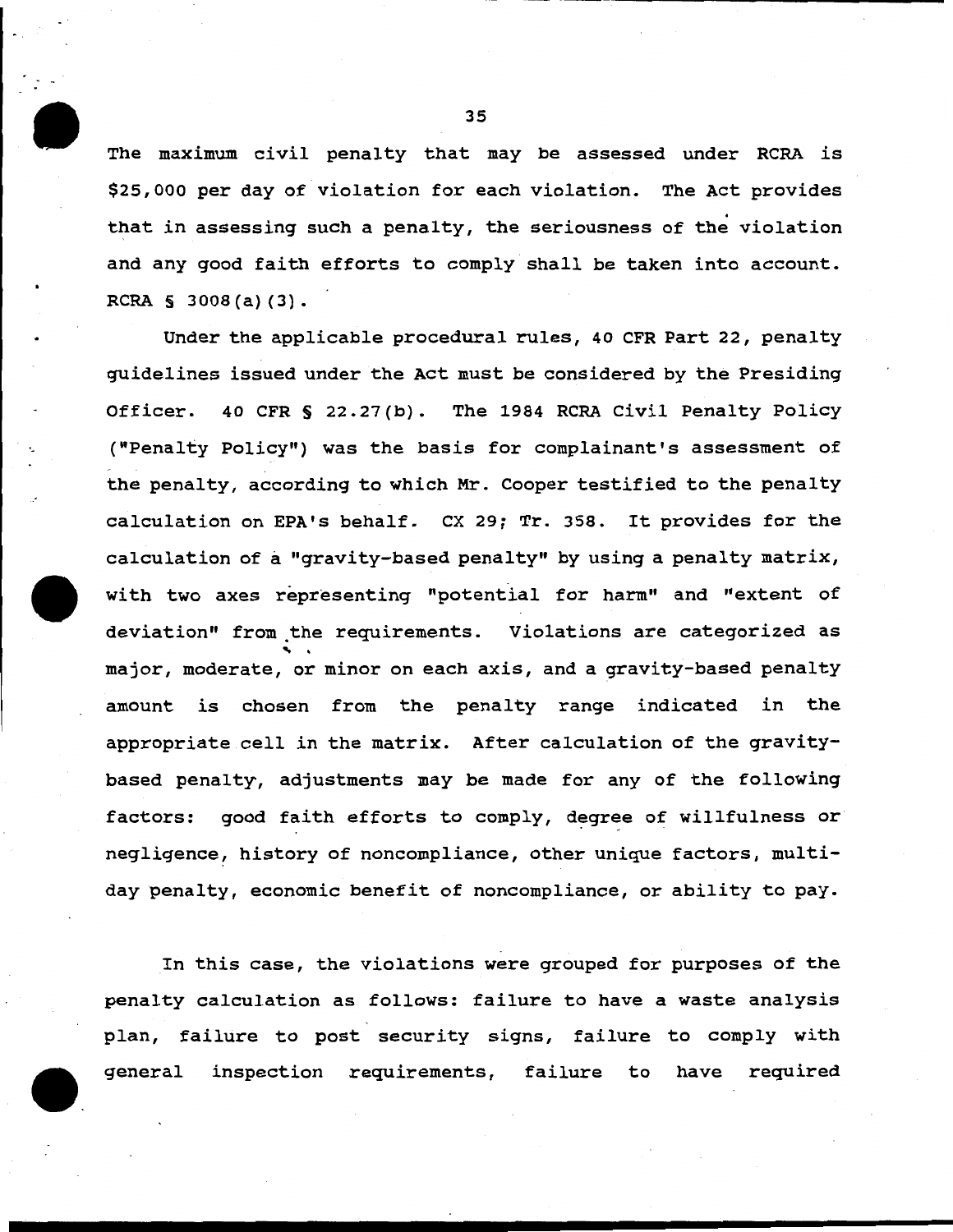equipment, failure to have a contingency plan, failure to comply with manifest requirements, failure to have operating records, failure to prepare unmanifested waste report, failure to have an adequate groundwater monitoring system, failure to comply with financial responsibility requirements, accepting hazardous waste without a permit or interim status, and failure to submit Part B of the hazardous waste permit application. Each of these will be deemed hereinafter a "violation" and discussed separately.

No adjustments were made to the gravity-based penalties proposed for these violations, except the penalty proposed for the groundwater monitoring violation, which was adjusted upward to account for alleged economic benefit to respondent of noncompliance with the requirements. ex 29. The parties' arguments and the evidence presented at the hearing do not support any other adjustments for the factors listed in the Penalty Policy. Also, the record shows that respondent made no attempt to come into compliance with regulatory requirements pursuant to the ISBH inspection on June 17, 1985. ex 9, 15, 17.

# 1. Waste analysis plan

•

320 IAC  $S$  4.1-16-4(a) and (b) [analogous to 40 CFR  $S$  265.13(a) and (b)], requires the owner and operator of a facility to obtain a detailed physical and chemical analysis of each hazardous waste prior to storage, treatment or disposal; to inspect and if necessary analyze each hazardous waste movement received to determine whether it matches the identity specified on the shipping paper; and to develop, follow and maintain a written waste analysis

.................... ------------------------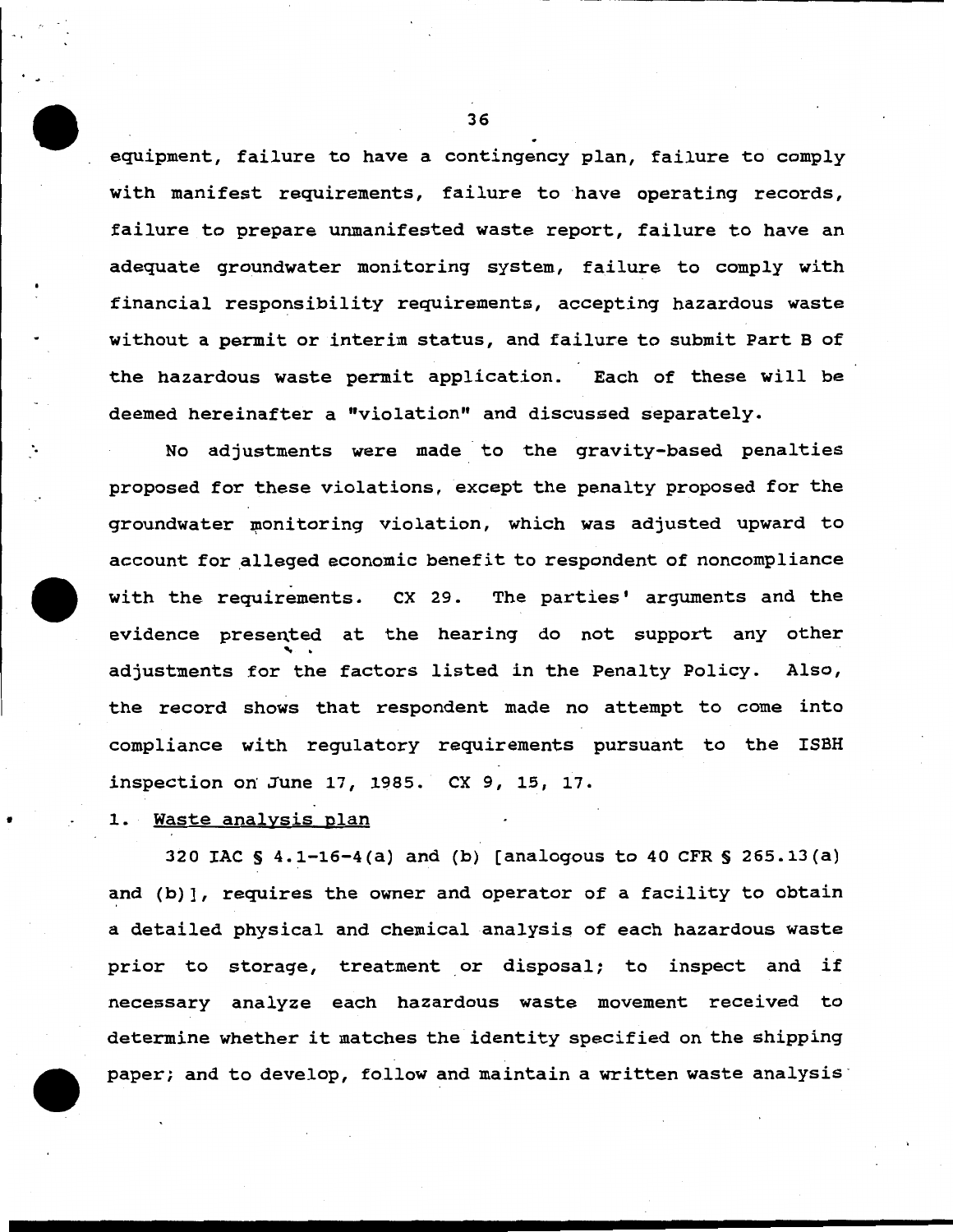plan.

During the inspection, respondent had no general waste analysis plan or general waste analyses on file for hazardous wastes received. ex 9. For failure to comply with all of these requirements, Mr. Cooper evaluated the violation to be a "major" extent of deviation, which indicates substantial noncompliance. Mr. Cooper noted that no apparent effort was made to check the chemical contents of wastes in order to keep records of the wastes and decide whether to accept or reject disposal of the waste at the site.

The potential for harm indicates either adverse effect on human health or the environment, or the likelihood of an adverse effect on the RCRA program. Considering that mixing of incompatible wastes could occur inadvertently, that records of the hazardous waste could not have been maintained without proper waste analysis, and that the violation poses a significant likelihood of an adverse effect on the RCRA program, Mr. Cooper assessed the potential for harm as "moderate." He selected a penalty at the midpoint of the range indicated in. the matrix cell, \$9500. Tr. 464, 466, 891.

Testimony elicited at the hearing supports this assessment. Mr. Hagen admitted that respondent never reviewed any waste analysis but just accepted the USS Lead wastes, even though the words "hazardous waste" and EPA hazardous waste numbers appeared on shipping documents. Tr. 955-956. Mr. Hagen also admitted that he did not review any waste analyses for the J&L waste. Tr. 955. It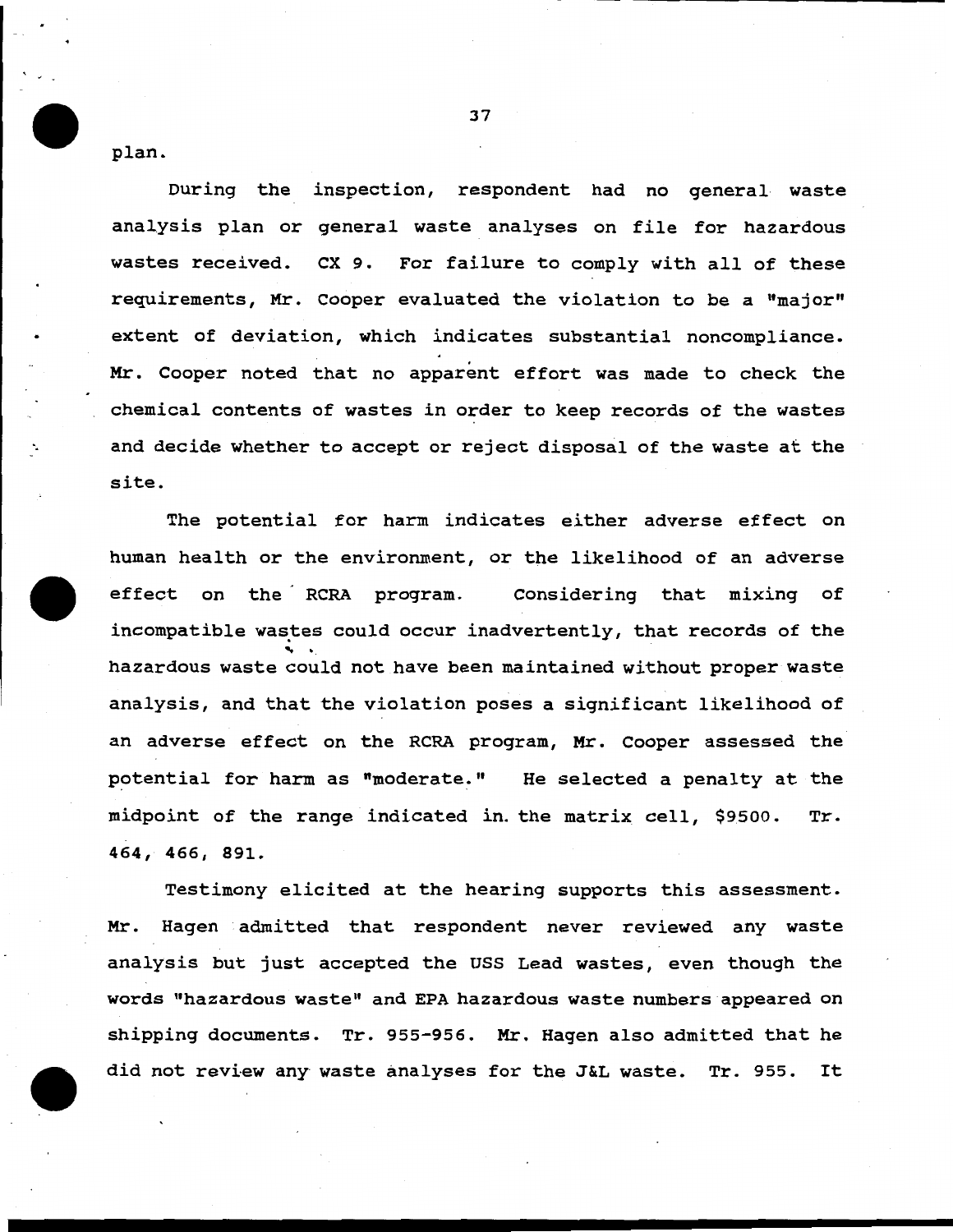is concluded that \$9500 is an appropriate penalty for respondent's failure to comply with 320 IAC  $S$  4.1-16-4(a) and (b).

### 2. Security signs

Hazardous waste facilities are required to prevent and minimize unknowing or unauthorized entry onto the active portion of the facility by implementing three measures: a 24-hour surveillance system, a barrier and other means to control entry, and a "danger" signs posted in sufficient numbers to be seen from any approach to the active portion of the facility. 320 IAC 4.1-16-5. Respondent complied with two of those requirements, but failed to post any danger signs. ex 9. For this violation of 320 IAC 4.1.16-5(c) [analogous to 40 CFR § 265.14 $(c)$ ], EPA proposes a penalty of \$2,250.<br>The penalty proposal is based upon a minor "potential for

harm," because entry of unauthorized persons is minimized by the fact that most of the site is surrounded by railroad tracks, the Grand Calumet River, and another facility, Vulcan Recycling Company. The "extent of deviation" is deemed by EPA to be major due to the fact that no signs were posted.

The "extent of deviation" is more appropriately assessed as moderate. The Penalty Policy explains that the "extent of deviation" reflects the degree of noncompliance with the requirements of the regulation -- it "relates to the degree to which the violation renders inoperative the requirement violated." Penalty Policy at 8. The moderate category is defined as the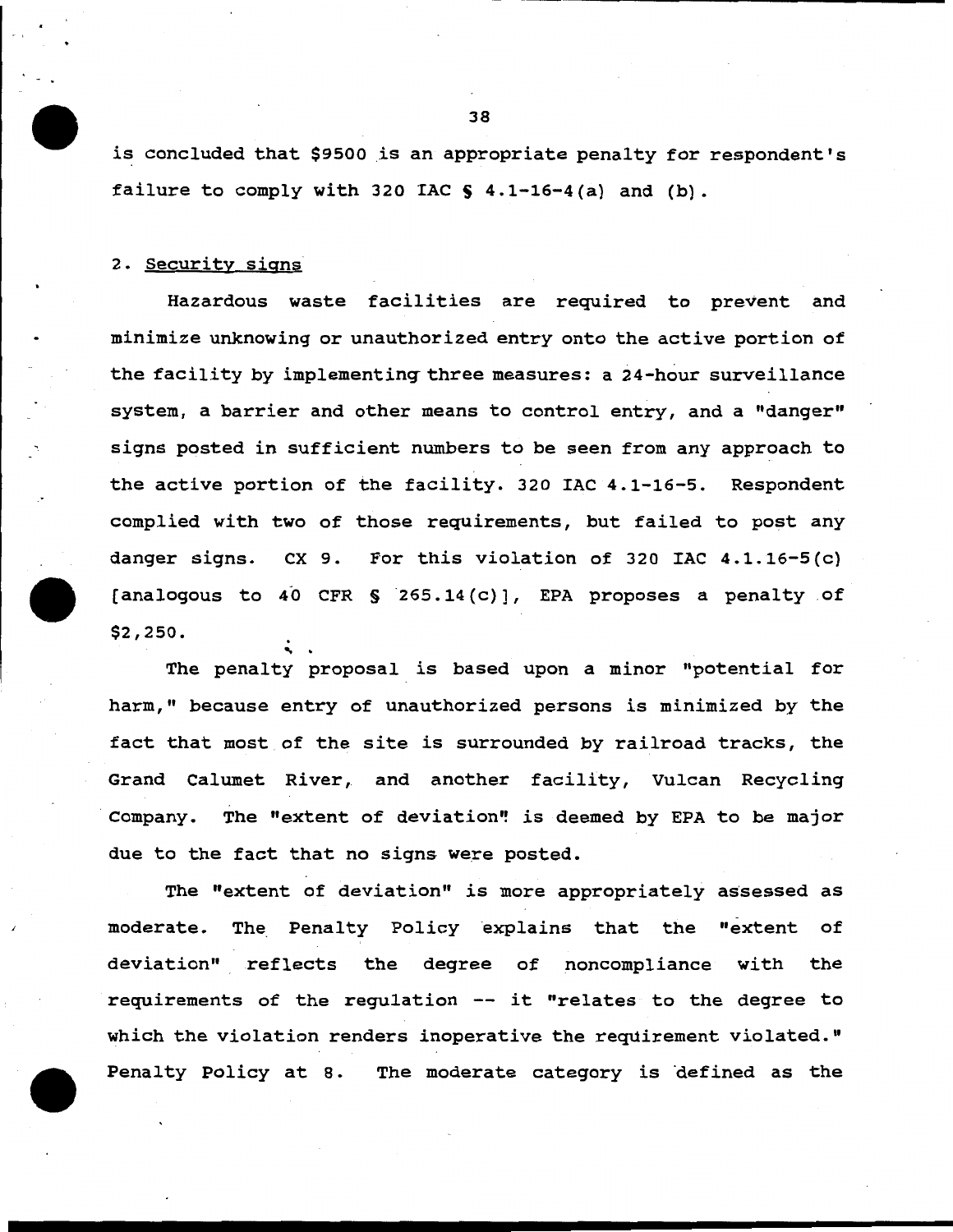situation in which "the violator significantly deviates from the requirements of the regulation or statute but some of the requirements are implemented as intended." Penalty Policy at 9. "Failure to maintain adequate security" is provided as an example of such a regulation. Total failure to supply any security systems would result in a classification as "major." Id. This is not the situation in this case.

Because respondent did comply with some of the security requirements of the requlation, 40 CFR § 265.14, the appropriate penalty is \$1000, the midpoint of the matrix penalty range for minor "potential for harm" and moderate "extent of deviation."

# 3. General inspection requirements

320 IAC  $4.1-16-6(b)$  [analogous to  $40$  CFR § 265.15(b)] requires a written schedule to be developed and followed for inspecting equipment that are important to preventing, detecting or responding to environmental or human health hazards. The inspections must be recorded and kept for three years, according to subparagraph (d) [40 CFR § 265.15(d)].

The "potential for harm" is considered by complainant as minor, and the "extent of deviation" as major, because no record was kept nor any inspection schedule written down. Respondent has not shown that the general inspection requirements set forth in section 4.1-16-6 were complied with to any significant degree. For failing to meet these requirements, EPA proposes a penalty of \$2,250. Nothing in the record or Penalty Policy supports any different penalty assessment. Accordingly, the penalty for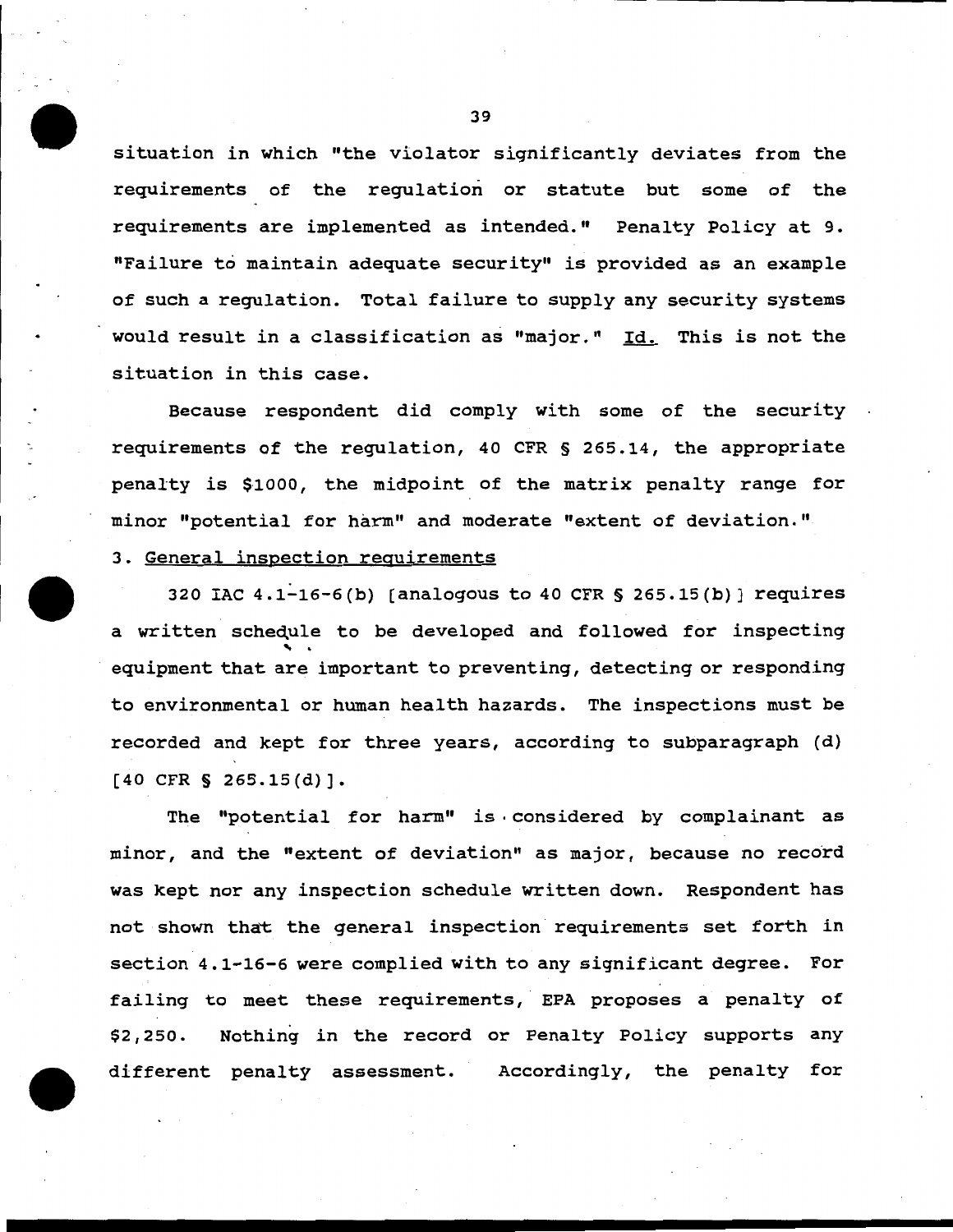respondent's violation of 320 IAC S 4.1-16 (b) and (d) will be \$2,250.

4. Required equipment

Unless the type of waste does not require certain equipment, hazardous waste facilities are required to be equipped with internal communications or alarm system; telephone or two-way radio; and decontamination, fire and spill control equipment. 320 IAC § 4.1-17-3 [40 CFR § 265.32]. Respondent's facility did not have such equipment during the June 17, 1985 ISBH inspection. CX 9. EPA calculates a penalty of \$2,250 for this violation.

Upon review of the record and the Penalty Policy, the "potential for harm" was appropriately assessed be EPA as minor and the "extent of deviation" was also appropriately assessed as major. The penalty for this violation will be \$2,250.

5. Contingency plan

Hazardous waste facilities must have on file a contingency plan designed to minimize hazards to human health or the environment from fires, explosions, or any unplanned release of hazardous waste or hazardous waste cpnstituents. 320 IAC § 4.1-18- 2 [40 CFR § 265.51]. This plan is to be submitted to local police and fire departments, hospitals and State and local emergency response teams. A penalty of \$9,500 was proposed for respondent's failure to have such a plan on file.

EPA's calculation of the penalty is based upon a major "extent of deviation," which reflects the lack of any contingency plan or coordination with local officials, and a moderate "potential for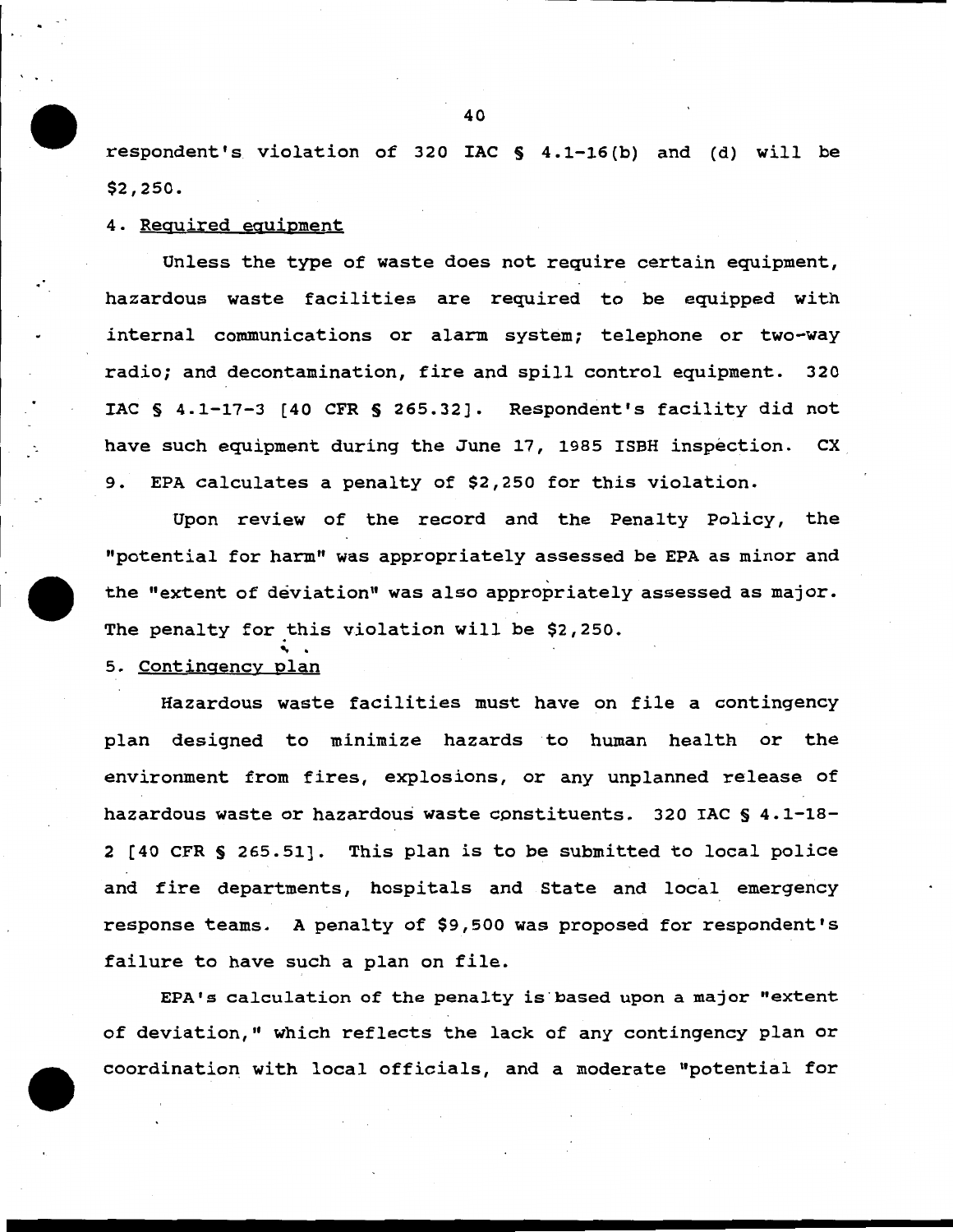harm." According to EPA, this assessment accounts for the possibility of an unplanned release of hazardous wastes to groundwater and the adjacent river. As complainant notes, a mixture of leachate, infiltrating groundwater and surface runoff has been pumped into the Grand Calumet River. RX 16, CX 4, Tr. 468.

The record shows that an unplanned sudden release of hazardous waste could result from a flood of the Grand Calumet River, such as the floods that occurred on July 5, 1983. Tr. 660, CX 4. The entire bottom of the site was covered with water, and thereafter the site received unacceptable inspection ratings by the Environmental Management Board. Tr. 661, CX 4. While there appears to be no evidence in the record of actual contamination of the river or groundwater with hazardous waste resulting from that flood, or the pumping of leachate, the possibility exists. Tr. 471, 663 •.

The record also shows that fires occurred at the respondent's facility in 1985 and 1989, and that as of 1990 respondent did not have a fire-fighting plan for controlling fires at the landfill. Tr. 758; RX 17. The fire that occurred in 1989 required 36 manhours to extinguish. RX 17.

Respondent's violation of section 4.1-18-2 provides a significant likelihood of exposure to hazardous waste or a significant adverse effect upon the regulatory program. Nor has respondent shown that it has complied with any requirements with regard to the contingency plan. The penalty for this violation

41

 $\ddot{\cdot}$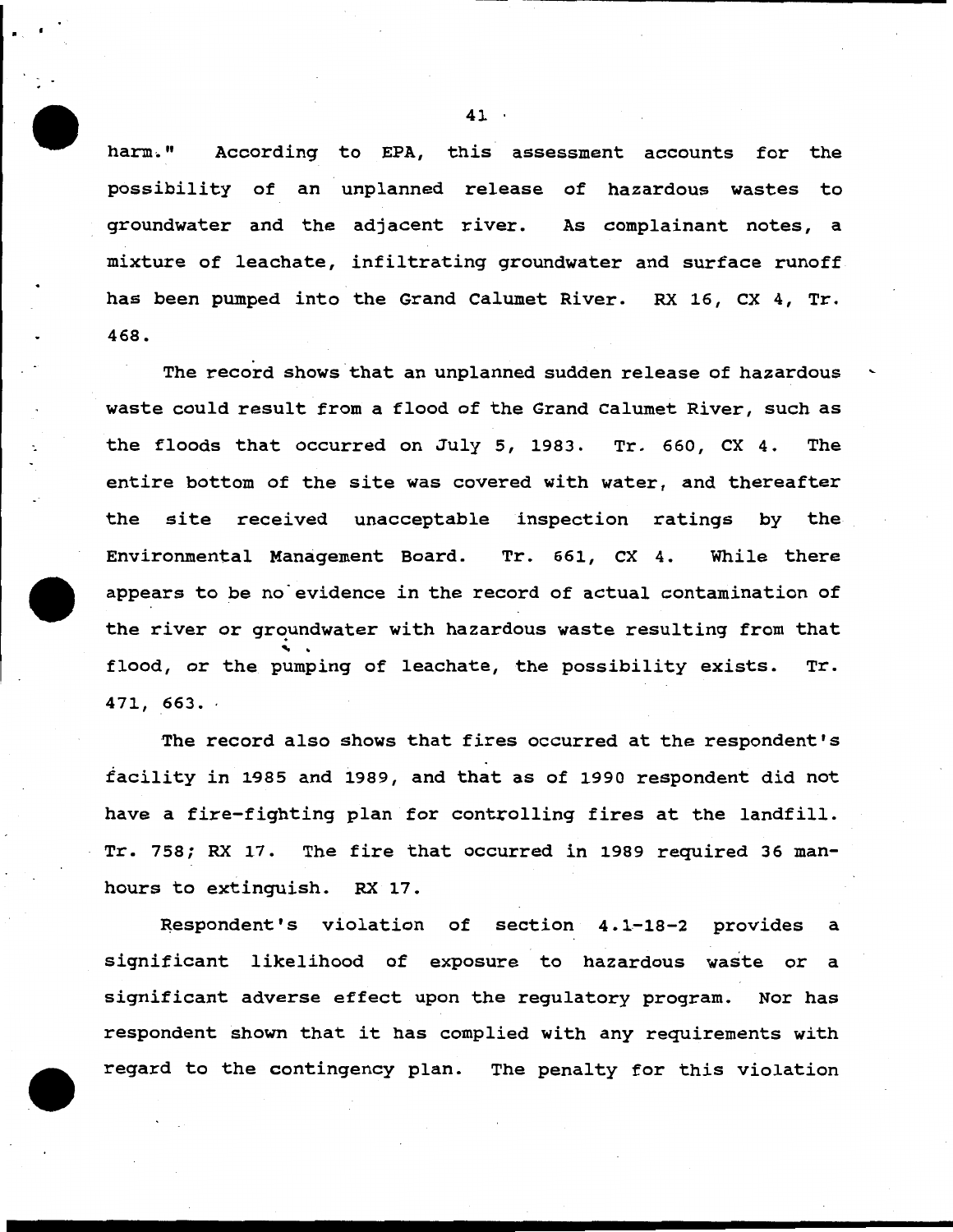### will be \$9,500.

## 6. Manifest requirements

Pursuant to 320 IAC S 4.1-19-2(a) (1) and (5) [40 CFR S 265.71(a)], if a facility receives hazardous waste accompanied by a manifest, a copy must be signed to certify that the hazardous waste was received, and retained for three years. Respondent disposed of hazardous wastes but presented no evidence that it had manifests on file with respect to the wastes at issue.

EPA evaluates respondent's failure to comply with the manifest system as having a minor "potential for harm," and having a moderate "extent of deviation" due to the fact that some requirements may have been implemented, but the inspector did not pursue respondent's claim that a search would turn up the required manifests. Applying the matrix in the Penalty Policy yields a<br>... . . . . . . .<br>proposed penalty of \$1,000. CX 29.

Neither the record nor the Penalty Policy provide any reason to adjust the penalty proposed. Accordingly, respondent will be assessed a penalty for this violation in the amount of \$1,000.

## 7. Operating records

Certain operating information must be kept on a written operating record at a hazardous waste facility, as described in 320 IAC S 4.1-19-4 (analogous to 40 CFR § 265.73]. The information required to be recorded includes a description, quantity and location of disposal of each hazardous waste received. Such information was not found during the ISBH inspection. Such lack of compliance warrants a penalty of \$2,250, according to complainant.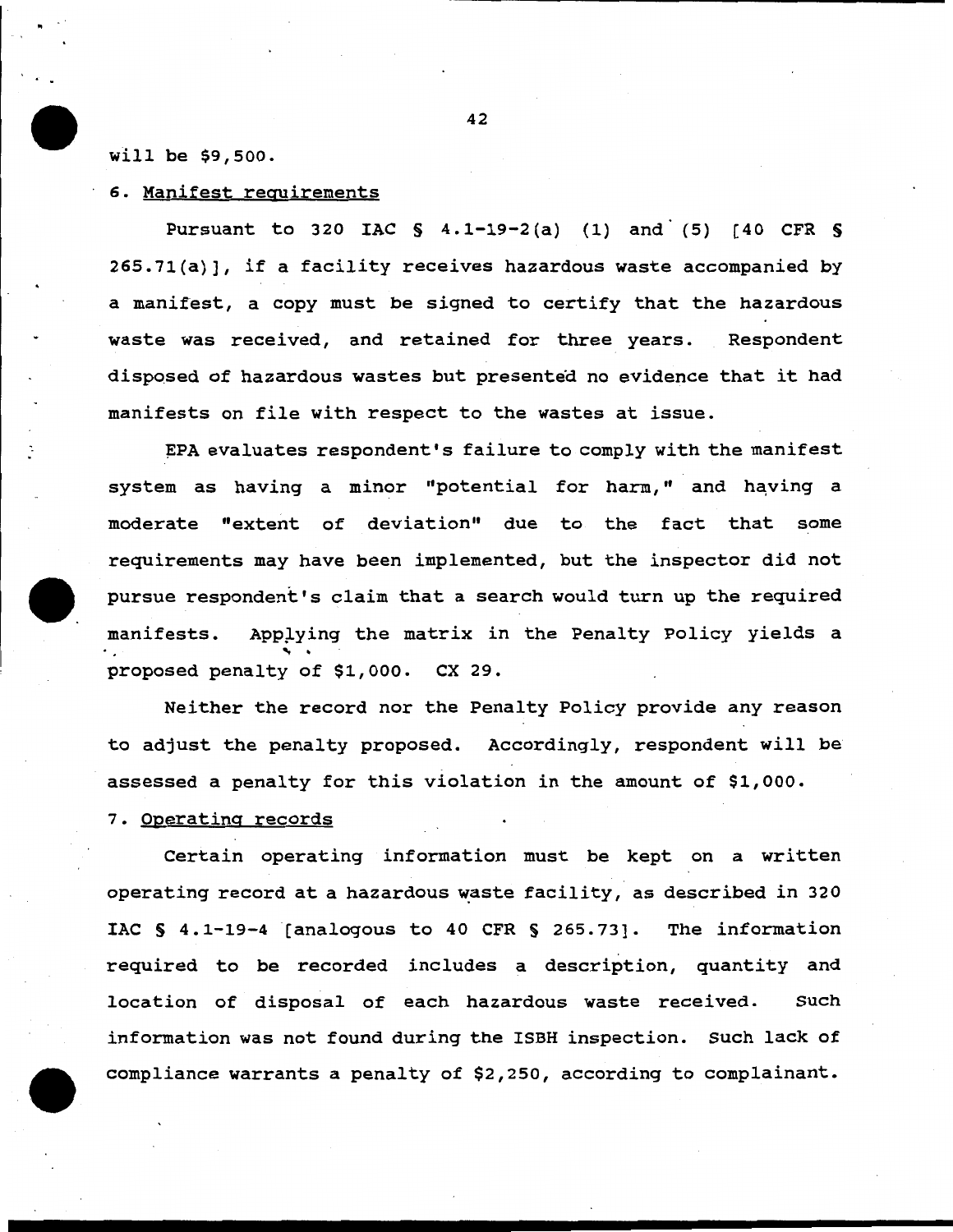Complainant considered this violation to have a minor "potential for harm." Complainant notes that there were no records of spills or of pumping leachate into the Grand Calumet River, and no record of where specific hazardous wastes were deposited. The "extent of deviation" was deemed by EPA as major, because of respondent's complete disregard for the requirement. ex 29.

There appears to be no reason in either the record or the Penalty Policy to assess a penalty different in amount from that proposed by EPA. The penalty for this violation will be set at \$2,250.

### 8. Unmanifested waste report

If a facility accepts for treatment, storage or disposal any hazardous waste which is not accompanied by a manifest or equivalent shipping paper, then a report must be submitted within fifteen days of receiving the waste, as required by 320 IAC  $\S$  4.1-19-7 (analogous to 40 CFR § 265. 76]. Complainant proposes a penalty of \$2,250 for respondent's failure to file such a report. c'omplainant described the "potential for harm" as minor, and the "extent of deviation" as major.

Respondent accepted the waste shipments from ACS without hazrdous waste manifests. Taking Mr. Hagen's testimony as true regarding the manifests from J&L, respondent also accepted the J&L waste shipments without complete manifests. No unmanifested report was filed for any shipments of either the ACS waste or the J&L waste. Therefore, the assessment of the "extent of deviation" as being major is appropriate, and the penalty as proposed, \$2,250,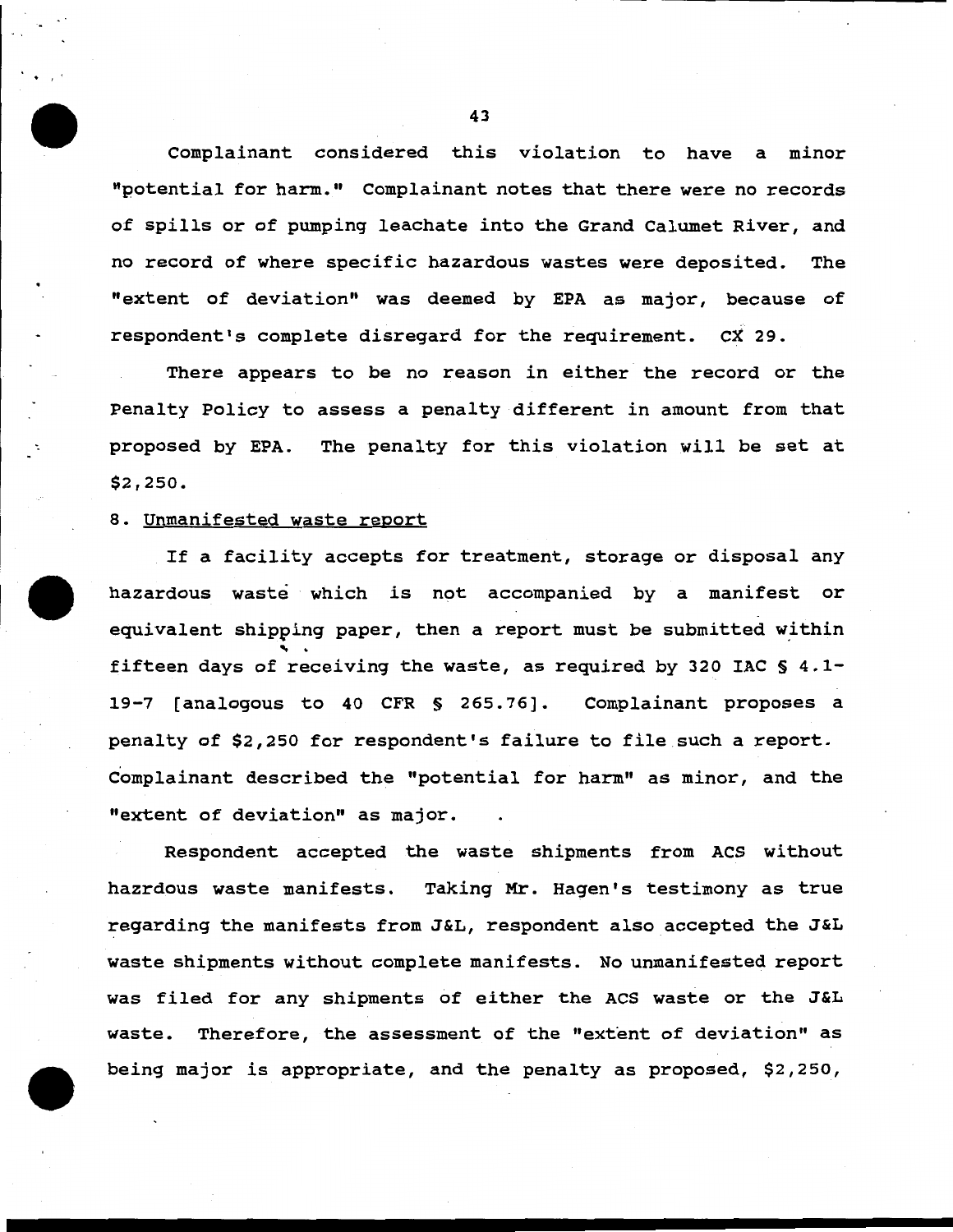will be imposed for this violation.

9. Groundwater monitoring

The owner or operator of a surface impoundment, landfill or land treatment facility for hazardous waste management is required to implement a groundwater monitoring system capable of determining the facility's impact upon the quality of groundwater in the uppermost aquifer underlying the facility. 320 IAC § 4.1-20-1. The system must include monitoring wells that meet the description of 320 IAC § 4.1-20-2, and groundwater elevations must be determined and evaluated as to whether wells are properly located. 320 IAC  $\S$  4.1-20-3(e), 4.1-20-4(f). Samples must be obtained for analysis, pursuant to a groundwater sampling and analysis plan, for certain parameters, and then evaluated statistically with regard to changes in parameters. 320 IAC §§ 4.1-20-3, 4.1-20-4. Records of<br>such analyses and evaluation must be kept, and information therefrom reported. 320 IAC  $\S$  4.1-20-4(d), 4.1-20-5, 40 CFR  $\S$ 265.94(a) (2). For respondent's failure to comply with these groundwater monitoring requirements [analogous to 40 CFR §§ 265.90. 265.91, 265.92, 265.93, and 265.94], a penalty of \$46,750 is proposed.

This amount is based upon a "major" extent of deviation from the regulatory requirements, and a "major" potential for harm resulting from this violation. The maximum amount of penalty permissable under the statute, \$25,000, was chosen by complainant as the gravity-based penalty. This amount was adjusted upward by \$21,750 to account for the economic benefit that respondent would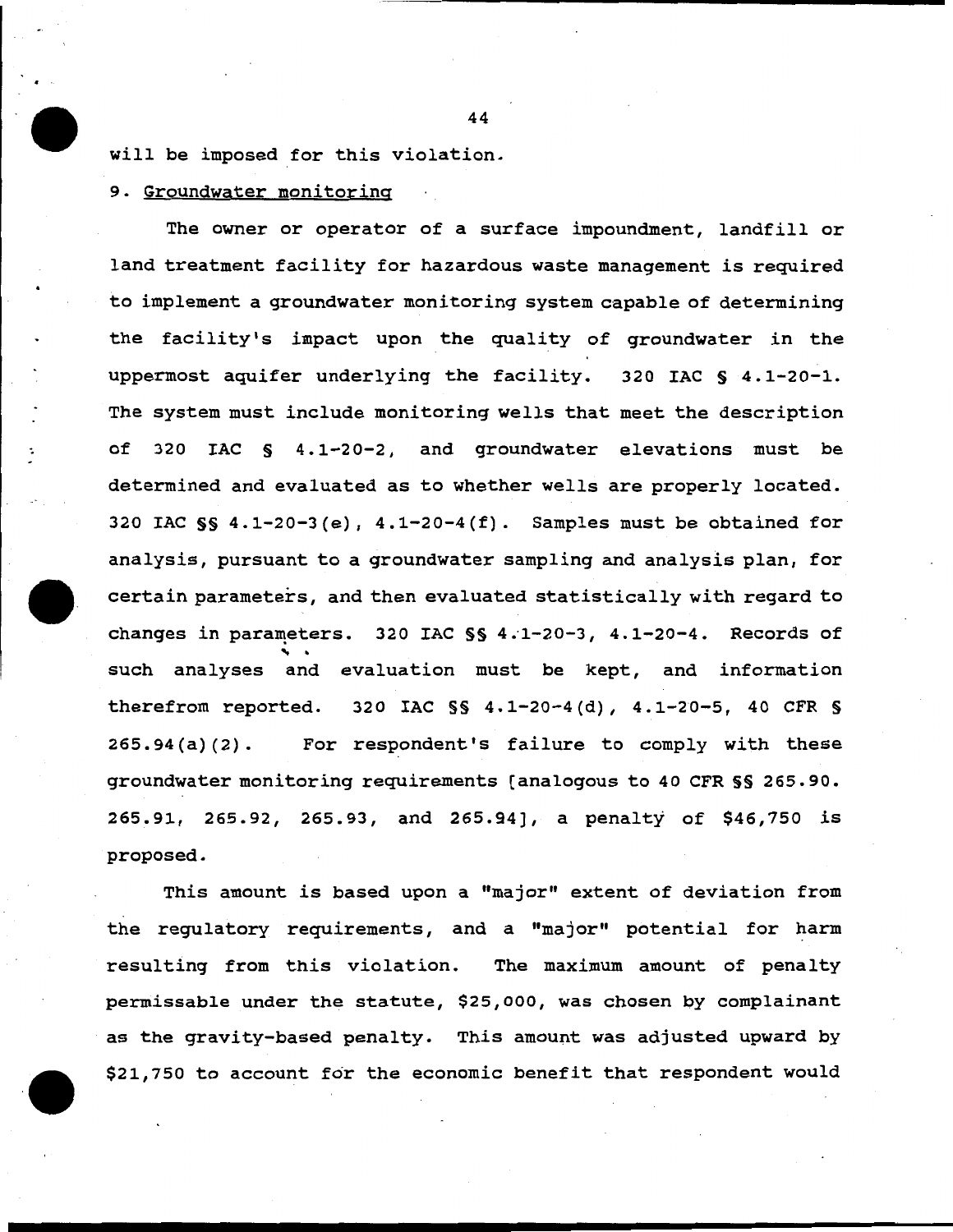gain from its failure to implement the groundwater monitoring system.

The penalty calculation worksheet notes that the major ''potential for harm" included a consideration that groundwater contamination has been alleged by ISBH based upon samples collected by EPA. However, testimony of record shows that EPA had never sampled respondent's monitoring wells. Tr. 912. No evidence of groundwater contamination resulting from hazardous waste disposal appears in the record. The worksheet also notes that leachate was being pumped from the facility into the Grand Calumet River.

Complainant has not shown an actual adverse effect upon human health or the environment resulting from respondent's groundwater monitoring violations due to the fact that respondent's facility did not have wells that could be monitored for RCRA parameters. Tr. 220, 453-355, 892, 906, 911-912. The Penalty Policy provides that the "potential for harm" may be determined by the likelihood of exposure to hazardous waste posed by noncompliance, or the adverse effect noncompliance has on the statutory or regulatory purposes or procedures for implementing the RCRA program. The latter factor may be used where the violation is small, nonexistent, or difficult to quantify. Penalty Policy at 6. The ·proposed penalty in this case was based in part upon the latter factor, i.e. the potential threat to the RCRA program from respondent's noncompliance. Tr. 463-464.

Mr. Cooper testified on behalf of EPA with regard to the

45

r •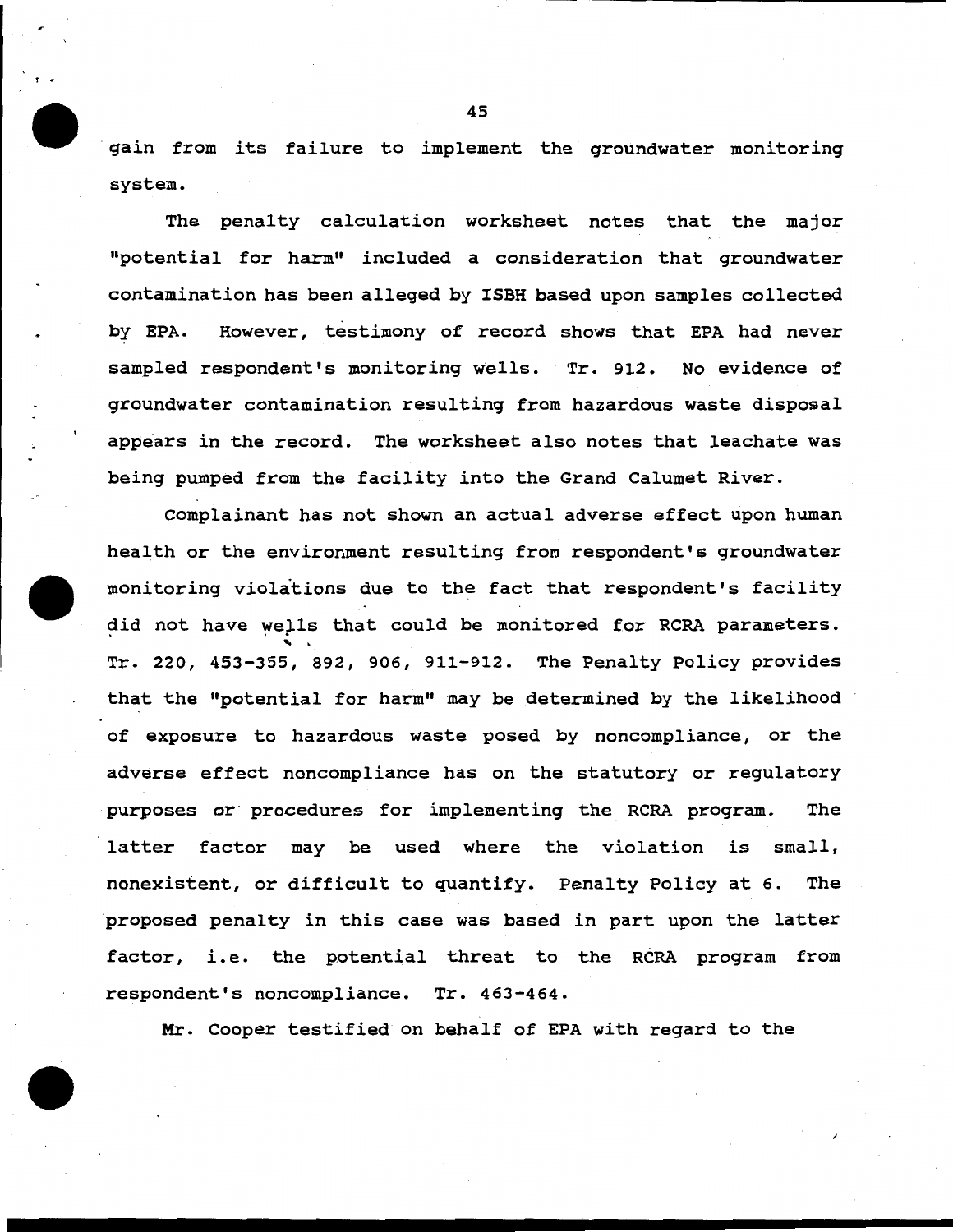penalty calculation. In assessing the potential for harm as "major," Mr. Cooper considered, among other factors, the potential threat of groundwater contamination from the insufficient thickness of the landfill's clay liner. Tr. 244-245, 448, 503.

A memorandum dated February 6, 1986, which refers to site visits by ISBH representatives was offered by complainant as a basis for calculating the amount of penalty proposed for this violation. ex 13. While it was admitted into evidence, the author of the memorandum, a State Board of Health employee, was not called to testify at the hearing, thus depriving respondent of an opportunity for cross-examination. Tr. 242. Therefore, in the interest of fairness, it will not be given significant weight except with regard to points which are otherwise verifiable in the record. The memo stated, *inter alia,* that the thickness of the<br>west wall was in question, and that the west wall of the liner had several small leachate leaks, draining into a flooded ditch. ex 13. The memo referred to respondent's soil boring report, which indicated that the west wall of the clay liner was only 2.5 feet thick, and not as thick as respondent's claim of six to ten feet. ex 13; RX 6, 7; Tr. 243.

However, at the hearing, Mr. Cooper acknowledged that he did not know the permeability of the west wall, and that evidence was in conflict as to the thickness and permeability of the clay liner. Tr. 453-454, 462-463. The integrity of the clay liner depends upon both thickness and permeability. The report referenced in the memorandum, regarding four soil borings on the west wall, included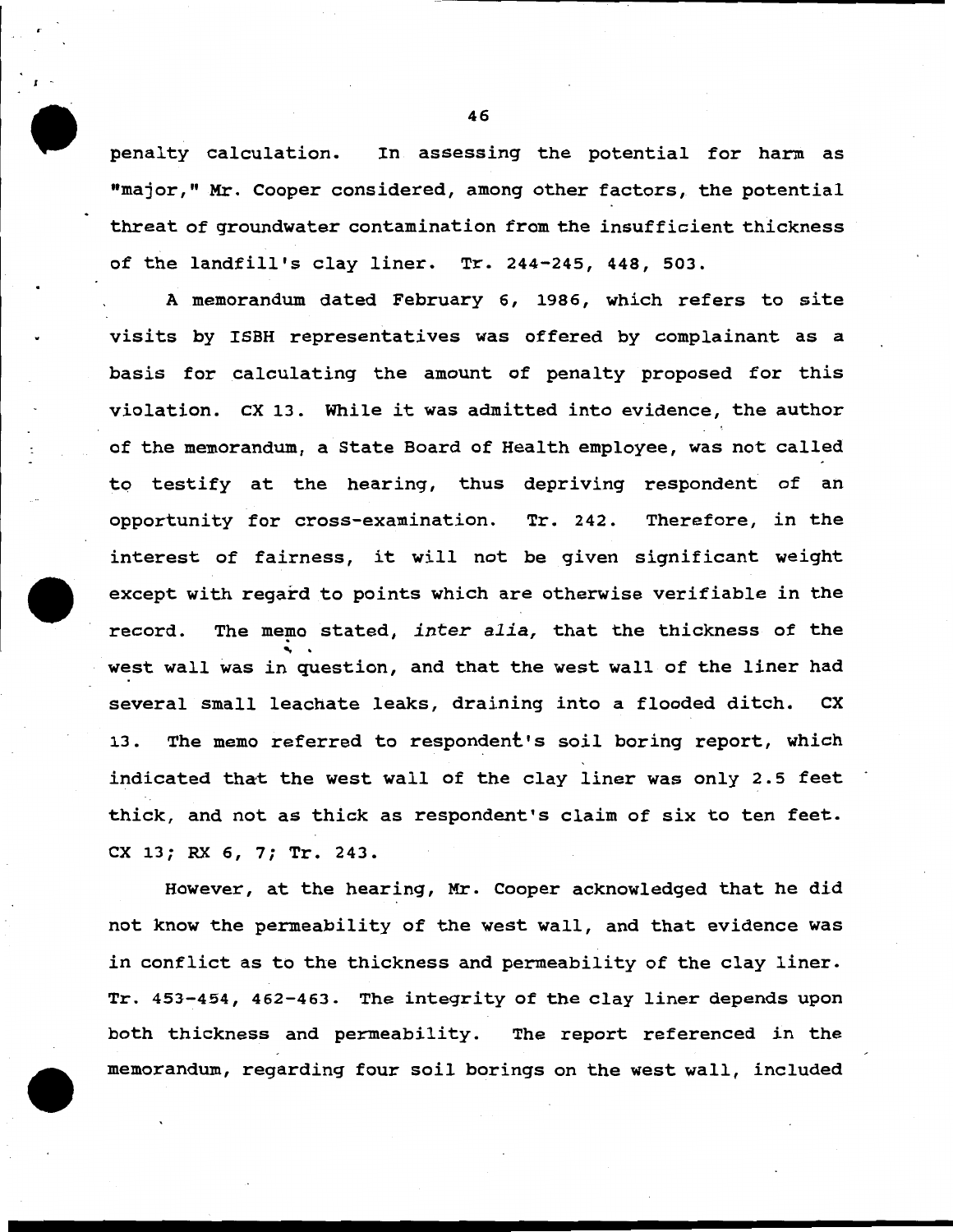permeability measurements. RX 7. The geologist who prepared the report testified as to the sampling methods and permeabilities found, ranging from 6.0 x  $10^{-7}$  to 2.4 x  $10^{-8}$  centimeters per second (cm/sec.). Tr. 594-594. An Administrative Law Judge of the Indiana Department of Environmental Management found, as stated *in*  an order dated September 29, 1986, that the west wall of the landfill complied with the standard for permeability established by the State. Tr. 654-655; RX 9. He concluded that the wall was *nine*  to eighteen times less permeable than the standard, 5 x  $10<sup>-6</sup>$  cm/sec. Id.; Tr. 453. Dr. West, respondent's hydrogeology expert, cast doubt on the statement *in* the memo regarding observation of leachate seeping from the west wall. He testified that the clay liner is below ·the ground, that he did not know how one can determine that the clay liner is not working except by drilling, and that the report of analysis of the four borings indicated that the permeability is such that the liner operates as though it were 100 times thicker than the specific requirements. Tr. 849-850.

The evidence *in* the record, including a report of a groundwater monitoring inspection at respondent's facility dated October 12, 1984, shows that the clay layer underneath the landfill was approximately 80 feet. Tr. 394, 666; CX 4. There is no. indication in the record that this clay liner underneath the landfill was leaking.

An Emergency Order of the Commissioner of the Indiana Department of Environmental Management, dated October 18, 1990, ordered respondent to immediately cease discharge of leachate into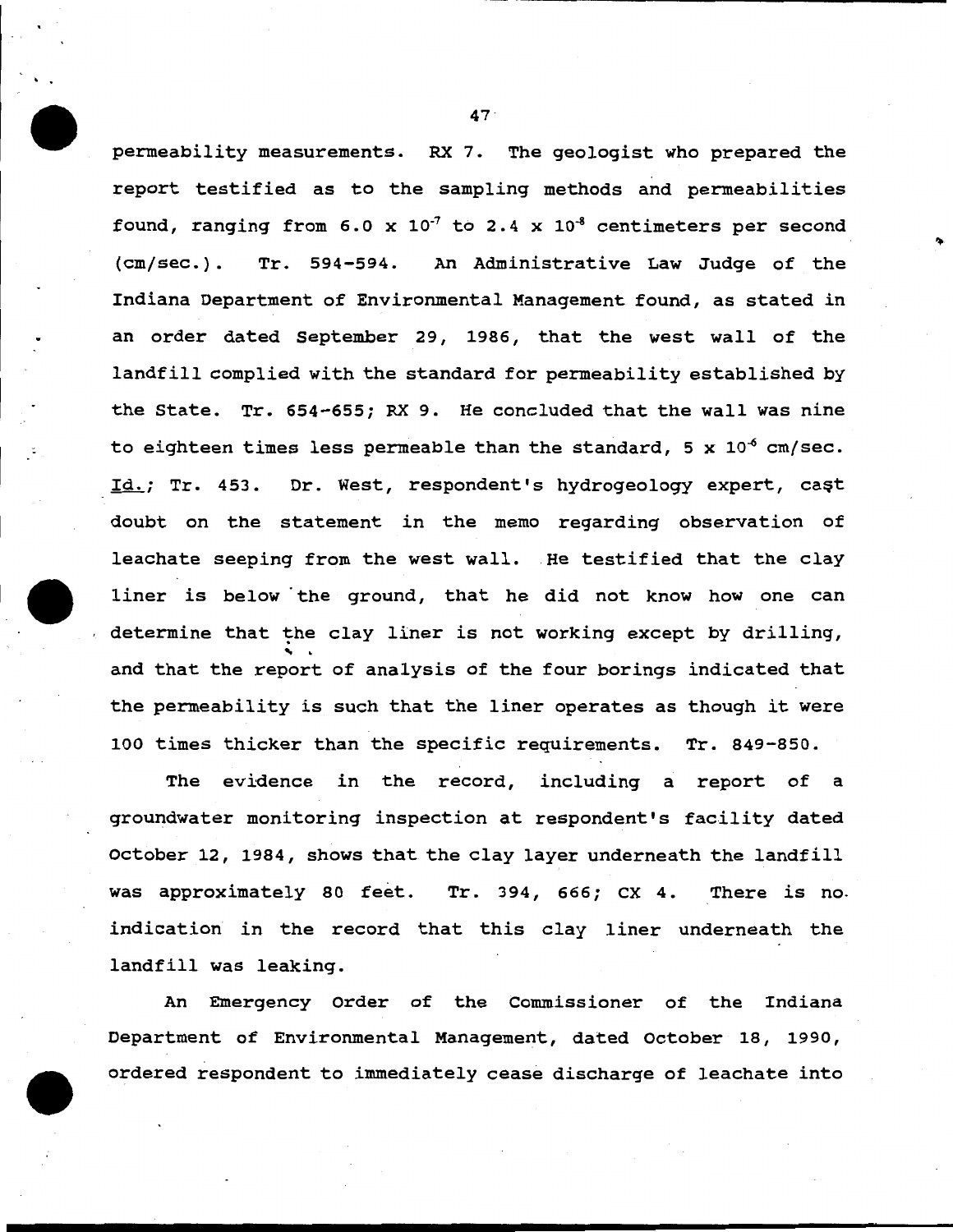waters of the State, and apply for an NPDES (National Pollutant Discharge Elimination System) permit. The Order stated that an inspection revealed that respondent was "discharging leachate water from their facility to receiving waters named the Grand Calumet River," that the State alleges that this leachate flowing from the landfill was untreated and a threat to human health and the aquatic environment. RX 16.

There is no question that respondent did not comply with any of the RCRA groundwater monitoring requirements, and that this is a major "extent of deviation." As to the "potential for harm," the category of "major" is also appropriate. According to the Penalty Policy (at 6), the likelihood of exposure posed by the noncompliance may be determined by considering the quantity of hazardous waste, and the potential threat to any environmental media and to human and animal life or health. There is no reliable and consistent evidence in the record to make the latter determination, although it is clear that the quantity of hazardous waste was substantial.

Respondent's facility was a sanitary landfill which was not designed for accepting hazardous waste -- it did not have a double liner or a leachate collection system, as is required for hazardous waste landfills under 40 CFR § 265.30l(a). Tr. 845-846. Where respondent disposed of a large quantity of hazardous waste in such a landfill, the failure to implement any RCRA groundwater monitoring requirements has a major "potential for harm.''

However, complainant did not present sufficient evidence to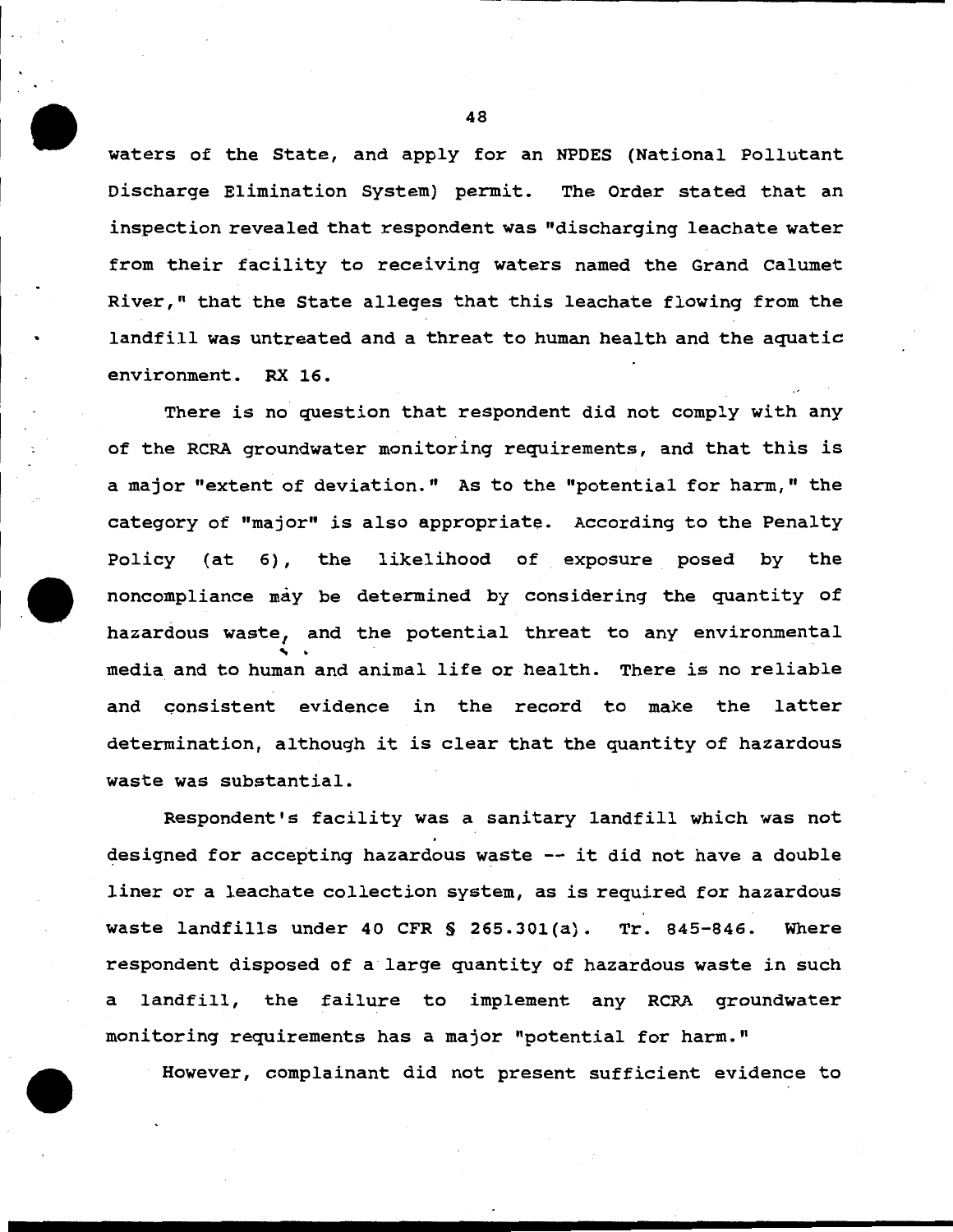support assessment of the maximum gravity based penalty. It is complainant's burden to show that the proposed penalty is appropriate. 40 CFR § 22.24. In the absence of more specific, reliable, and probative testimony or evidence regarding either the likelihood of exposure to hazardous waste posed by the noncompliance, or the adverse effect the noncompliance has with regard to the RCRA program, the maximum penalty amount allowed by statute is not supported. A gravity-based penalty at the midpoint of the range indicated in the Penalty Policy matrix, \$20,000, will be assessed.

The figure complainant proposes for adjustment of the penalty upward by \$21,750 apparently was obtained by the "BEN" computer model for assessing economic benefit of noncompliance. There is no testimony, no computer printout from the BEN model, or any other calculations or support for the \$21,750 figure.

It is the role of the presiding administrative law judge to determine the amount of penalty for the violation in accordance with relevant criteria set forth in the Act. 40 CFR § 22.27(b). The statutory criteria do not include the economic benefit of noncompliance. RCRA § 3008 (a) (3). The applicable procedural rules provide that the administrative law judge "must consider" the applicable penalty guidelines, and thus the factors -- such as economic benefit of noncompliance -- listed therein. 40 CFR § 22.27 (b) . There is, however, no requirement for the judge to adjust the penalty to account for the economic benefit of noncompliance in any particular case.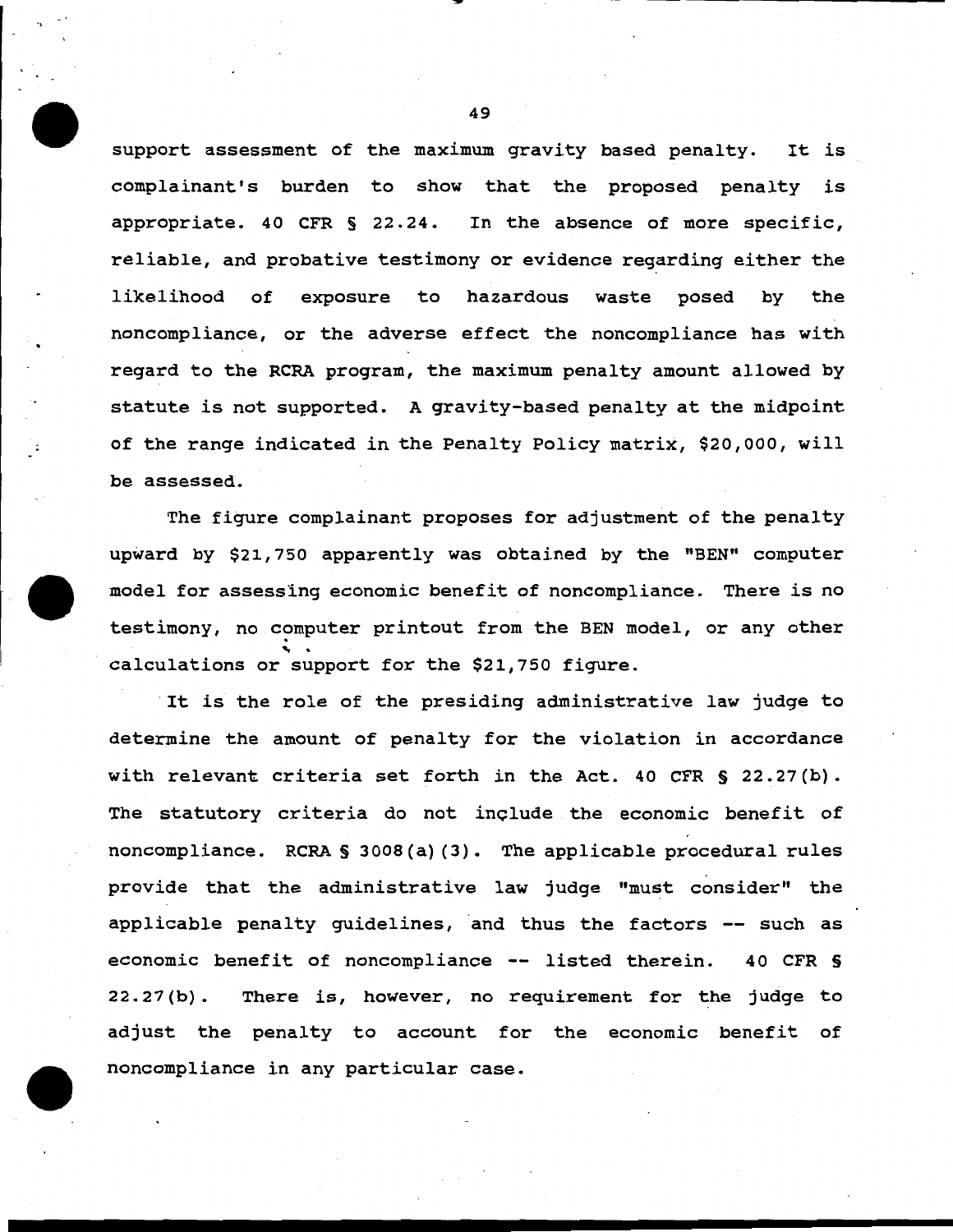In this case, there is nothing in the record upon which to make a determination of the economic benefit of noncompliance. The record shows only the figure "\$21, 759" written on the penalty calculation worksheet, and a written note thereon that "BEN's figure is \$22,271" and "slightly reduced." It goes without saying that the administrative law judge does not simply rubber-stamp complainant's penalty proposal, or any portion thereof, but must make an independent review. Katzon Bros., Inc. v. U.S. EPA, 839 F.2d 1396 (10th Cir. 1988). Because no such review is possible from the record, the penalty for this violation cannot take into account any economic benefit of noncompliance. The penalty for the groundwater monitoring violation will be \$20,000.

10. Financial responsibility

Under 320 IAC § 4.1-22-4 [analogous to 40 CFR § 265.143],<br>owners and operators of all hazardous waste facilities must establish financial assurance for closure of the facility, according to options specified in sections 4.1-22-5 through 4.1-22- 9; and under section 4 .1-22-14 for post-closure care of the facility, according to options specified in sections  $4.1-22-15$ through 4.1-22-23.

320 IAC S 4.1-22-24 (a) and (b) (analogous to 40 CFR S 265.147(a) and (b)] require demonstrations as to financial responsibility for bodily injury and property damage to third parties caused by sudden and non-sudden accidental occurrences. For failure to meet these financial responsibility requirements, complainant proposes a penalty of \$20,000.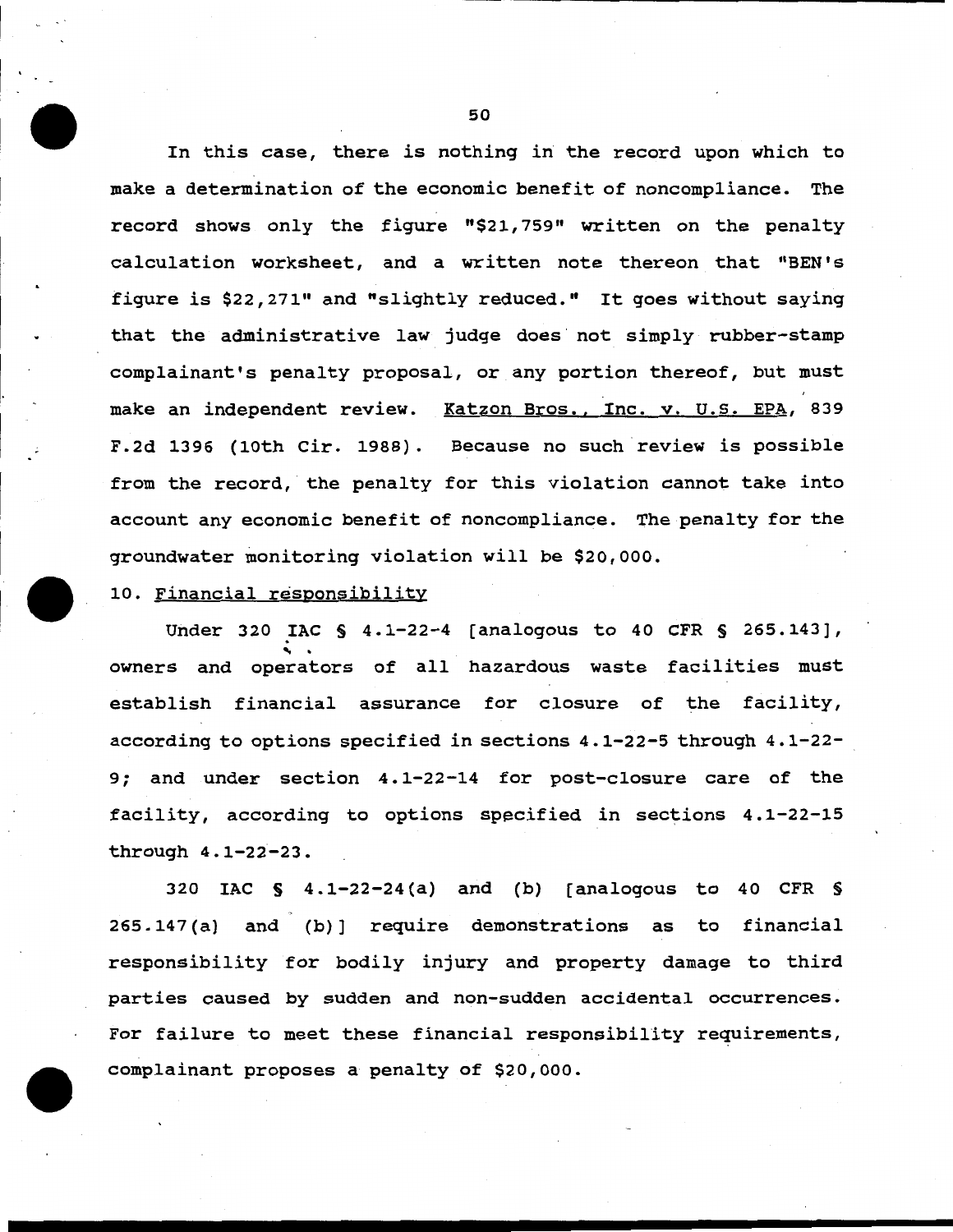By letter dated March 27, 1985, ISBH sent respondent a request to submit such financial assurance, with a requirement to respond within 30 days. CX 7. Respondent has not refuted complainant's assertion on the penalty calculation worksheet that respondent made no attempt to comply with the financial assurance requirements. CX 29. Therefore, the "extent of deviation" is properly assessed as "major."

The "potential for harm" is assessed by complainant as "major." Reasons given are that lack of financial assurance could result in improper or inadequate closure and post-closure and serious environmental problems, such as groundwater and surface water pollution. Complainant notes that there is no fence around the site and that leachate may be pumped into the Grand Calumet River. It is urged that these situations may contribute to the<br>likelihood of injury which could be devastating where respondent has no liability coverage.

The record shows that respondent pumped untreated leachate into the Grand Calumet River without a permit to do so. RX 16. As to bodily injury from any unauthorized entry onto the unfenced site, barriers around the site minimize such entry, as noted above. Overall, however, the record reveals significant potential threats to human health and the environment resulting from respondent's disposal of hazardous waste.

The substantial penalty assessed herein for the financial assurance violations is supported by recent case law. In United States v. Ecko Housewares, Inc., 62 F.3d 806, 817 (6th Cir. 1995),

51

t .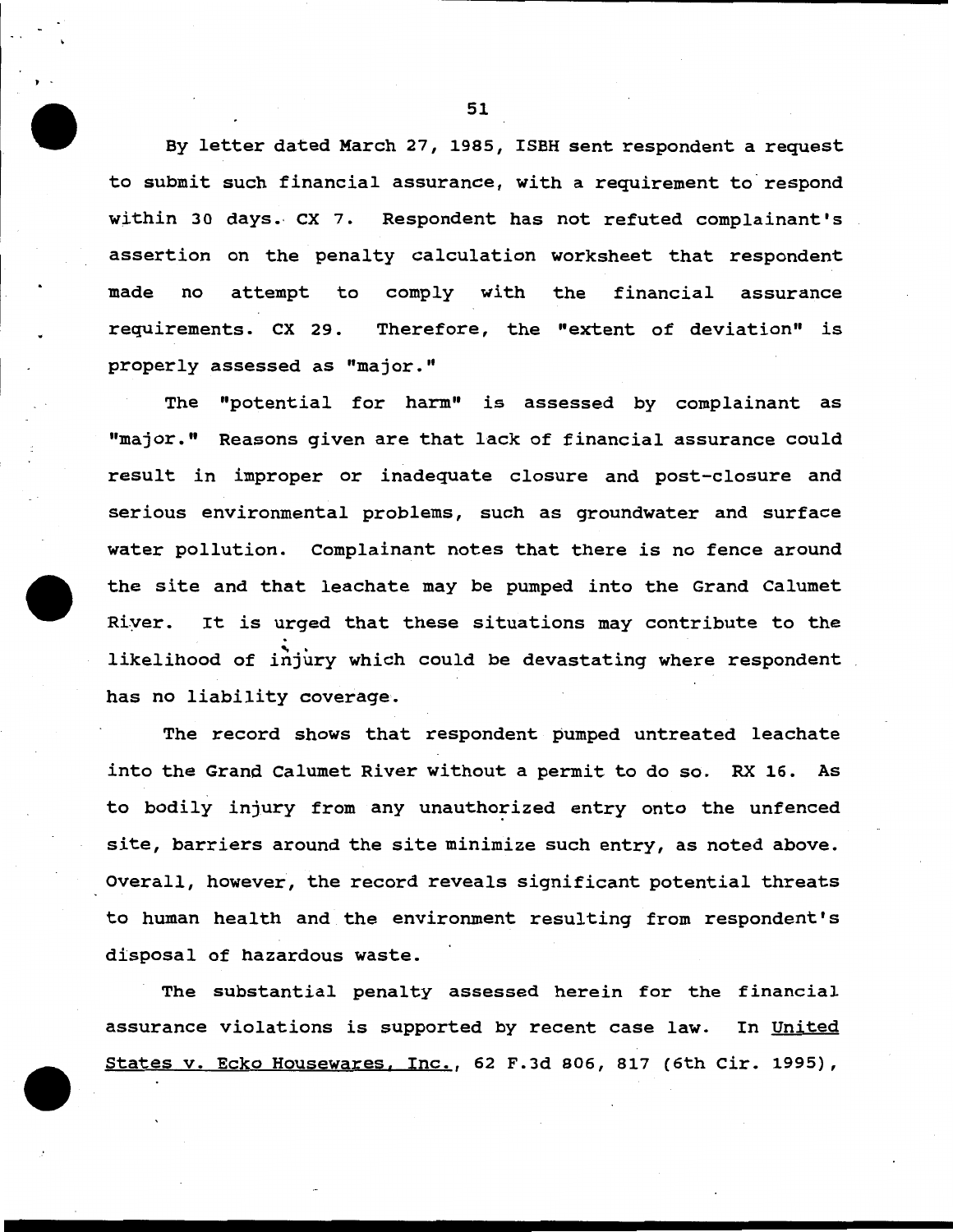the Sixth circuit Court of Appeals noted that the financial assurance regulations are "not mere paperwork requirements," and that a violation of these regulations "may significantly impair the ability to close and remediate the site when needed and to protect third parties from harm. This risk of future harm, found by the district court to present serious risks to human health and the environment, is no less important a consideration than the risk of present harm caused by activities causing contamination."

The proposed penalty of \$20, ooo will be assessed against respondent for violating the financial responsibility provisions. 11. Managing hazardous waste without RCRA permit or interim status

In general, Section 3005 of RCRA prohibits the treatment, storage or disposal of hazardous waste except in accordance with a permit or the requirements for interim status facilities. In order<br>to achieve interim status, the owner or operator of a hazardous waste facility must apply for a permit and comply with Section 3010(a) of RCRA, · which requires notification of hazardous waste activity within 90 days of promulgation of regulations identifiying the hazardous waste. RCRA  $\S$ § 3005(e)(1)(B) and (C), 3010.

Complainant proposes a penalty of \$9500 for respondent's acceptance of hazardous waste without a permit or interim status. The potential for harm was assessed as "moderate," considering both potential damage to the environment and significant effect on the regulatory or statutory procedures for implementing the RCRA program. The extent of deviation was assessed as "major," because respondent never notified EPA of hazardous waste activity.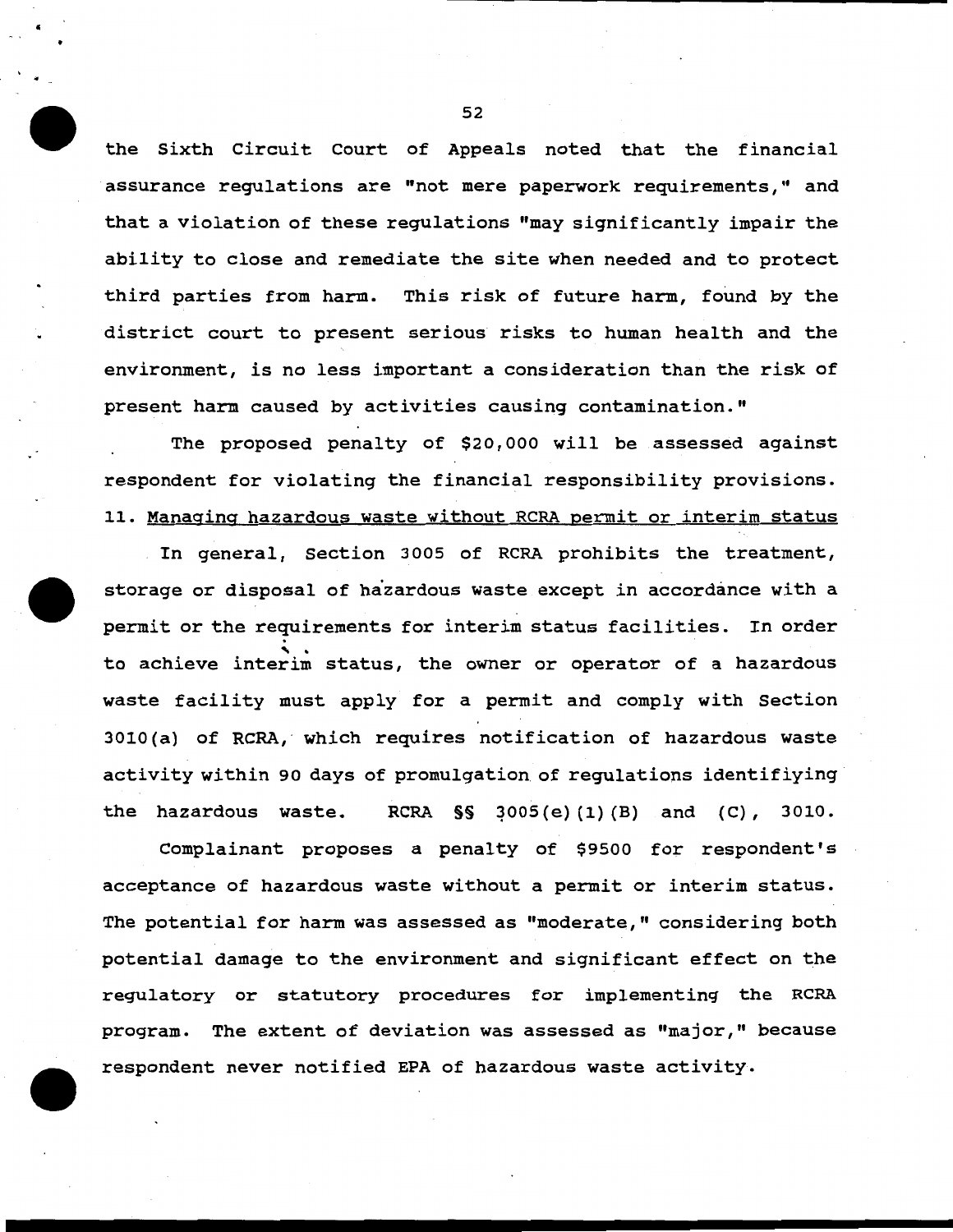No reason to differ from the assessments made by EPA as to this violation appears in the record. It is concluded that a penalty of \$9500 will be assessed for respondent's violation of Sections 3005 and 3010 of RCRA.

### 12. Failure to file Part B

40 CFR S 270.10{a) [320 IAC S 4.1-34-1{a)] mandates any person who is required to have a permit to submit a RCRA permit application, and persons currently authorized with interim status to apply for permits when required by EPA. Section 270.10{e) {(5) [320 IAC  $\S$  4.1-34-1(e)(5)], which was not cited by EPA as a violation, provides that failure to furnish Part B on time, or to furnish in full the information required on Part B, is grounds for termination of interim status.

Respondent is alleged to have violated Section 270.10(a) for<br>its failure to submit Part B of the application pursuant to EPA's request, dated March 18, 1985. ex 6. In that request, respondent was required to submit Part B by September 15, 1985. Id. Because no such document was received, EPA evaluated the extent of deviation from the requirement as "major." However, section  $270.10(a)$  also requires Part A of the permit application. Respondent did not totally disregard the requirements of section 270.10 {a), because it did submit Part A. The Penalty Policy · provides that the extent of deviation is "major" if there is "substantial noncompliance, and "moderate" if the violator "significantly deviates from the requirements . . . but some of the requirements are implemented as intended." Penalty Policy at 8-9.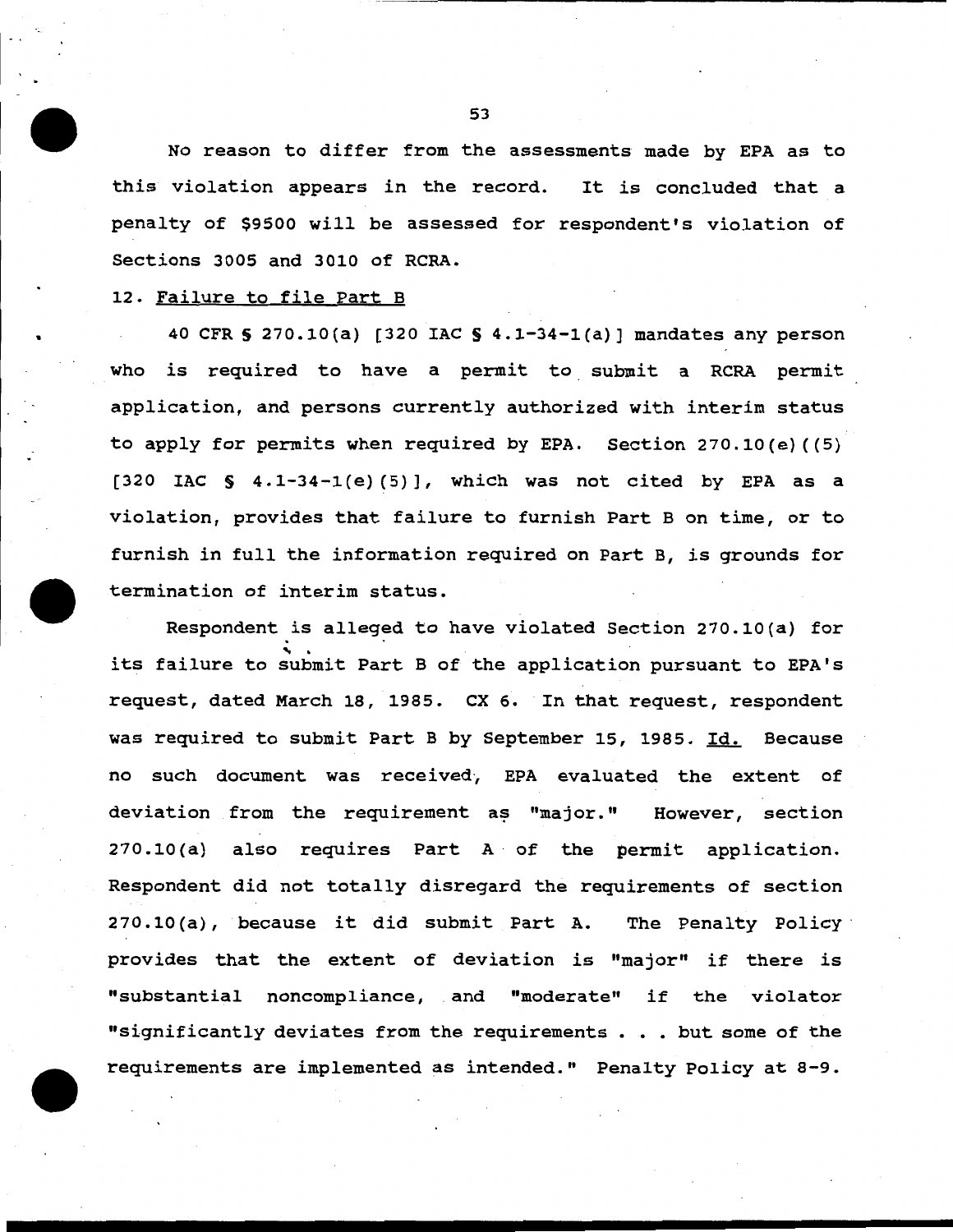There appears to be no reason to assess the same penalty against respondent as against a person who never filed Part A. Therefore the extent of deviation should be "moderate."

Complainant assessed the potential for harm as "moderate," considering that the violation may have a significant adverse effect on the implementation of the RCRA program. Listed on the penalty worksheet in support of this assessment were notes that the facility has no real understanding of the hydrogeological situation or that it disregards the obvious consequences of a landfill in that location handling hazardous wastes. It notes further that operating the landfill in the most environmentally sound way is impossible without performing the research required for providing the information required in Part B. Consequently, complainant proposes a penalty of \$9500.

Dr. West's research and knowledge as to the hydrogeology of the site and the history and characteristics of the respondent's landfill, including the composition and permeability of the clay liner, does ·not undermine complainant's reasoning as to its assessment of the potential for harm. He did not investigate respondent's facility until approximately two years after respondent was required to submit Part B. His first visit to the site did not take place until August 6, 1987, after the complaint was issued. Tr. 814.

Applying the penalty assessment matrix in the Penalty Policy (at 10), the penalty range for "moderate" extent of deviation and potential for harm is \$5,000 to \$7,999. The midpoint of the range,

'·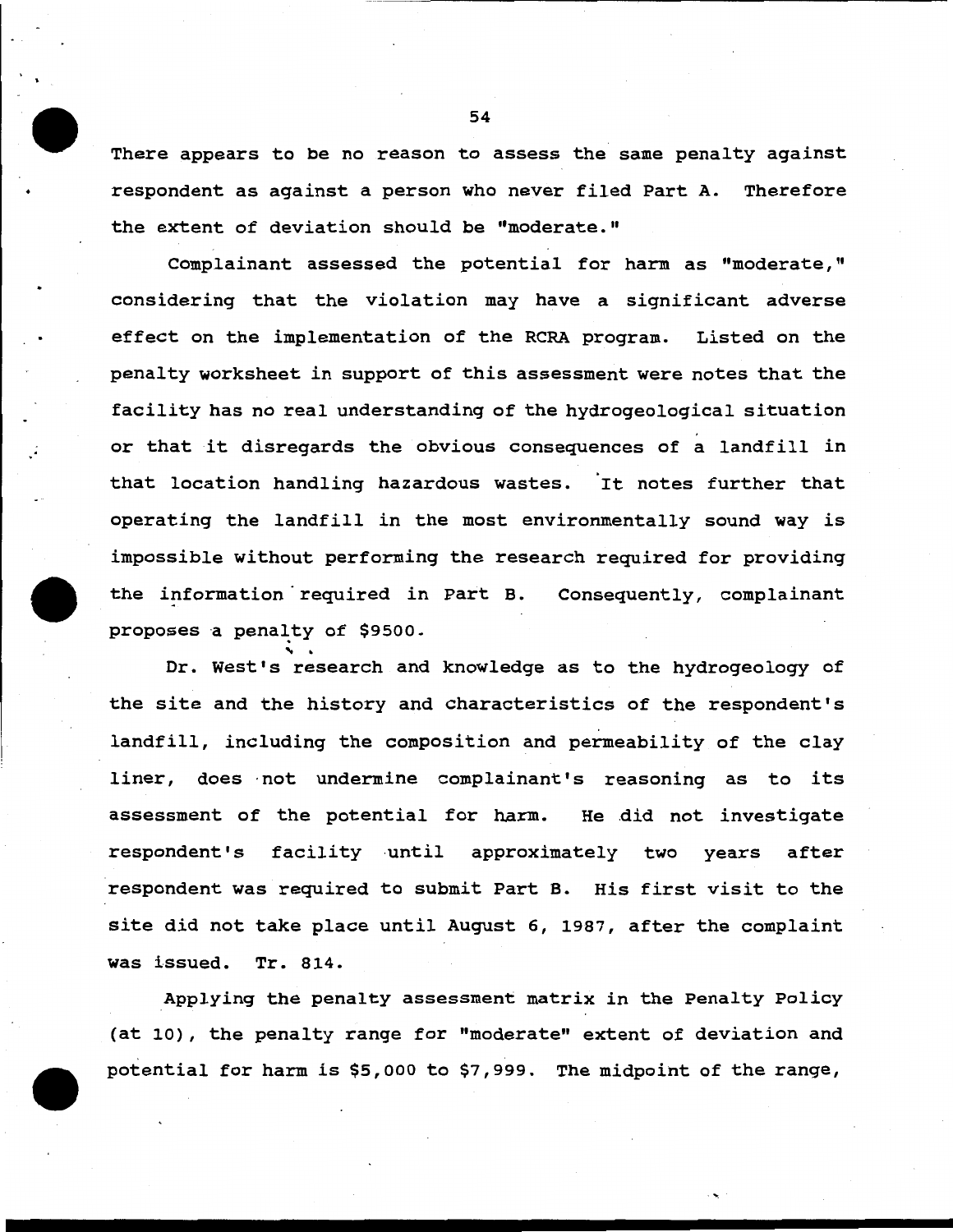\$6,500, is an appropriate penalty for the violation of 40 CFR \$ 270.10(a).

### PIHDINGS OP PACT AND CONCLUSIONS OP LAW

1. Respondent, an Indiana corporation, is a person as defined by section 1004(15) of the Act, 42 USC S 6903(15) and 320 IAC 4.1-1-7. It owns and operates a facility located at 479 North Cline Avenue in Gary, Indiana. The facility submitted Part A of a hazardous waste permit application, dated November 18, 1980, but did not submit Part B. In order to obtain interim status to operate a hazardous waste facility, a Notification of Hazardous Waste Activity is required under section 3010 (a) of RCRA, 42 USC § 6930 (a) to be submitted within 90 days after promulgation of regulations identifying a hazardous waste by persons who generate, transport, treat, store or dispose of the hazardous waste. The<br>regulations identifying D001, D008, F005, and K087 hazardous wastes were promulgated on May 19, 1980. Respondent did not submit a Notification of Hazardous Waste Activity by August 18, 1980. Therefore, respondent did not have interim status or a permit to operate a hazardous waste treatment, storage or disposal facility. 2. Between December 5, 1980 and November 16, 1981, respondent received for disposal shipments of paint sludge waste from ACS, which was designated on the hazardous waste manifests as F005 hazardous waste. The waste contained a mixture of solvents rather than only one type of solvent. Under the regulations *in* effect at the time ACS the waste was received, it was not F005 hazardous waste, but was properly classified as 0001, hazardous for the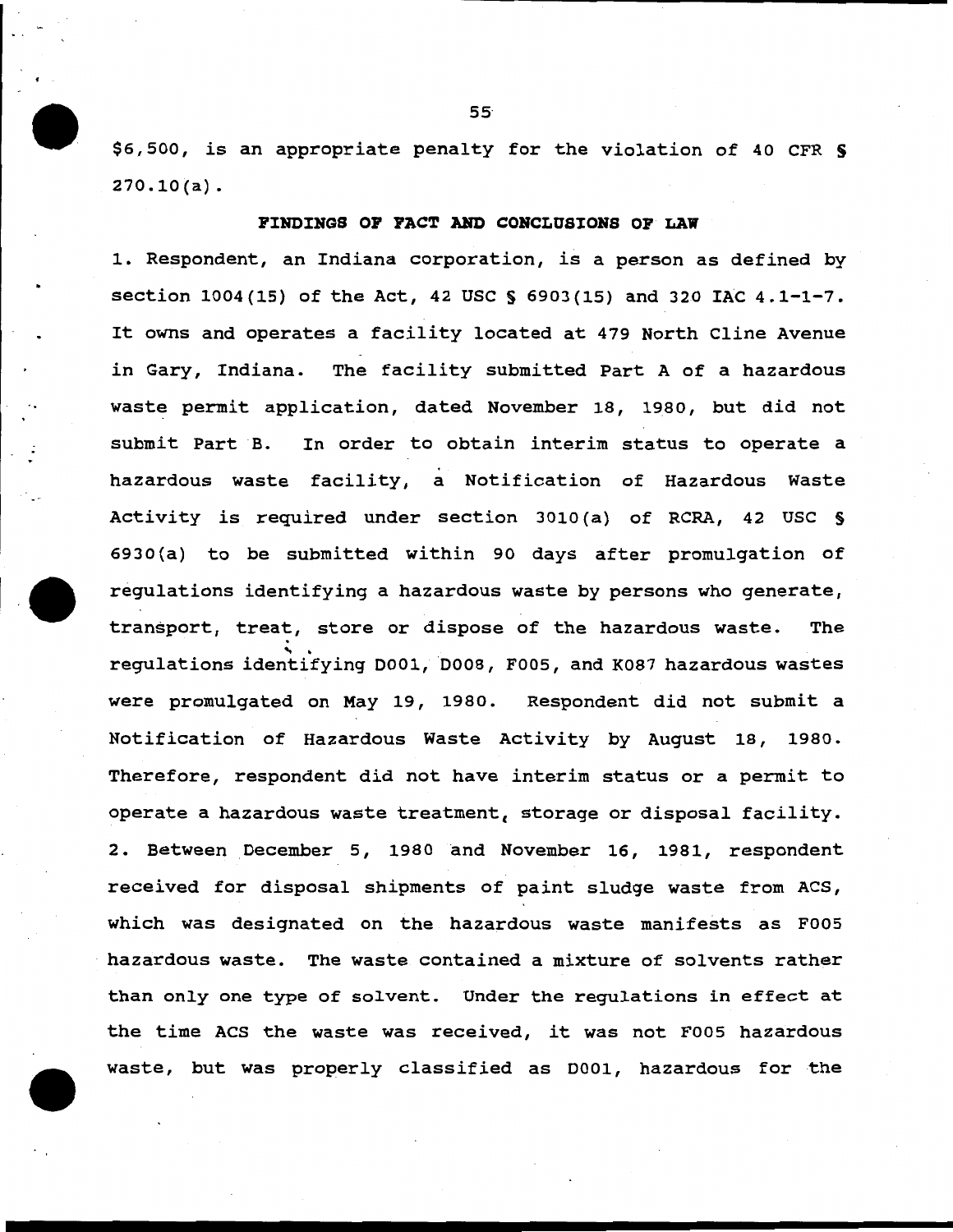characteristic of ignitability.

3. Before respondent disposed of the ACS waste, it treated the waste by mixing it with sand, which rendered it nonflammable. Therefore, at the time of the disposal, under the applicable regulations, the waste was not a hazardous waste under RCRA. However, the treatment of the waste subjects respondent's facility to regulation as a hazardous waste facility.

4. Between November 20, 1980 and January 1983, respondent accepted from USS Lead wastes consisting of calcium sulfate waste, battery chips (broken battery cases) and reverb slag. It was shown by a preponderance of the evidence that wastes from USS Lead were 0008 hazardous wastes under RCRA.

5. A letter, which predated RCRA, from the ISBH approving the disposal in a sanitary landfill of calcium sulfate waste, did not<br>constitute a waiver of the requirements for hazardous waste disposal under RCRA.

6. The fact that a shipping form is used by the transporter not only for hazardous waste but also for nonhazardous waste does not render invalid a notice therein that the waste is hazardous. The fact that some shipping forms for the same type of waste did not include such a notice does not negate a finding that waste was hazardous.

7. Between November 1980 and March 1982, Respondent accepted shipments of tar decanter sludge from J&L, in an amount of approximately 3,208,500 pounds, which is K087 hazardous waste.

8. Where it was not shown that respondent was provided with

56·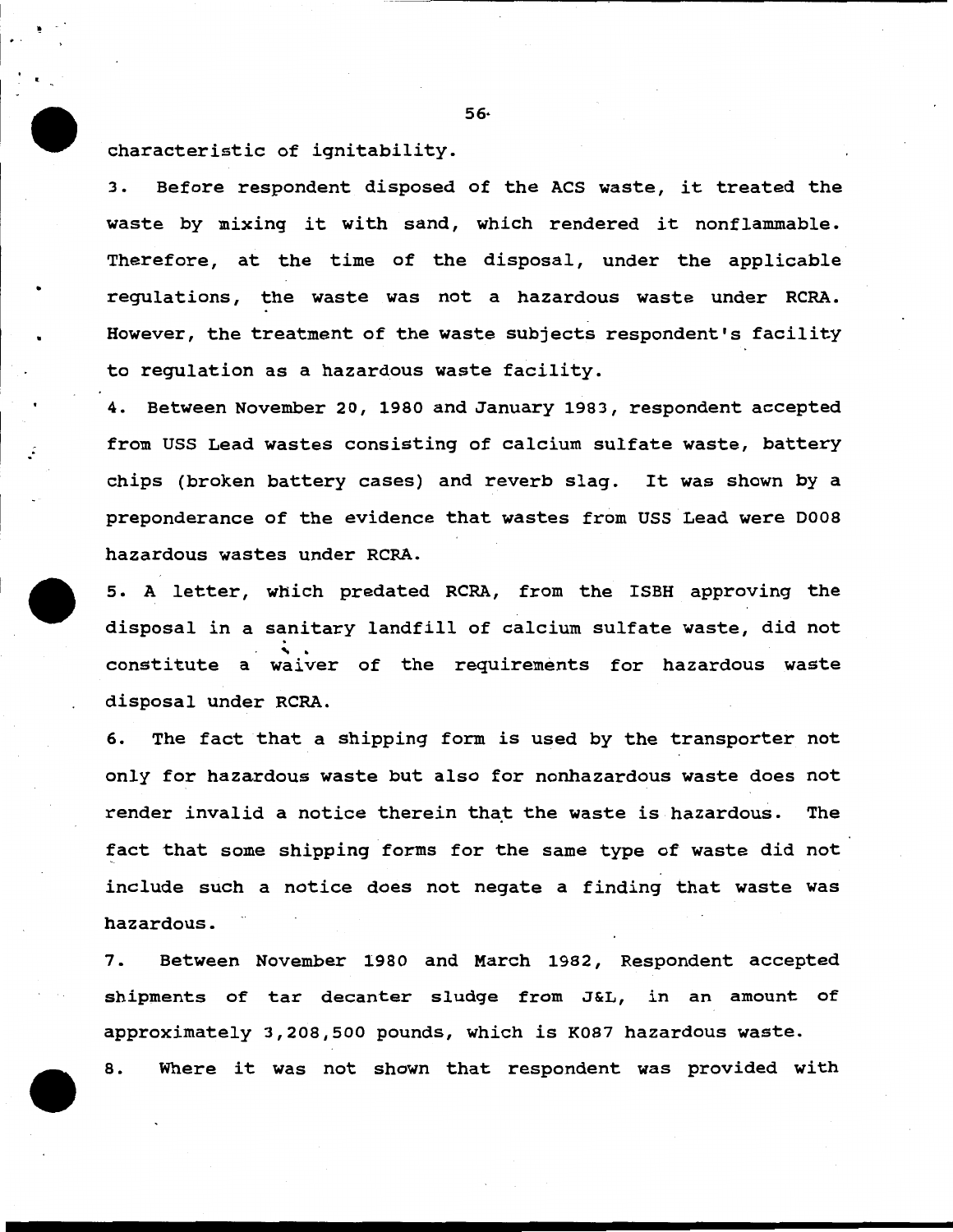hazardous waste manifests which included a description of the waste, respondent is liable nevertheless for accepting hazardous waste for disposal. Lack of intent to accept hazardous waste for disposal is not a defense to liability for noncompliance with hazardous waste disposal requirements. RCRA is a strict liability statute.

9. Because respondent treated and disposed of hazardous waste, it operated a hazardous waste facility and was subject to applicable statutory and regulatory requirements for hazardous waste treatment, storage and disposal facilities.

10. Respondent violated sections 3005 and 3010 of RCRA, 42 u.s.c. §§ 6925 and 6930, the following regulatory provisions:

320 IAC  $\S$  4.1-16-4(a) and (b); 4.1-16-5(c), 4.1-16-6(b) and (d), 4.1-17-3(a) through (d); 4.1-18-2; 4.1-19-2(a) (1) and (5);  $4.1$ -19-4; 4.1-19-7; 4.1-20-1(a); 4.1-20-2; 4.1-20-3(a) through (e); 4.1-20-4(a) through (d) and (f); 4.1-20-5; 4.1-22-4; 4.1-22-14; 4.1-22- 24(a) and (b), and 40 CFR § 270.10(a).<sup>32</sup>

<sup>32</sup> There are some discrepancies among the statutory and regulatory provisions listed in the preamble to the complaint, those cited in the findings of the complaint, and those included in the penalty calculation worksheet (CX 9).

Section 3004 of RCRA, cited in the preamble to the complaint, authorizes EPA to promulgate regulations, and includes land disposal prohibitions effective after 1984, and other provisions<br>not relevant here. Respondent is not in violation of this Respondent is not in violation of this statutory provision.

Respondent is alleged in the preamble to the complaint to have violated 320 IAC  $S$  4.1-21-3(a), the requirement to have a written closure plan. However, such allegation does not appear in the findings of the complaint, and is not included in the penalty calculation worksheet or the inspection report. ex 9, 29. Because respondent was not specifically alleged to have violated this

[Footnote continued on next page]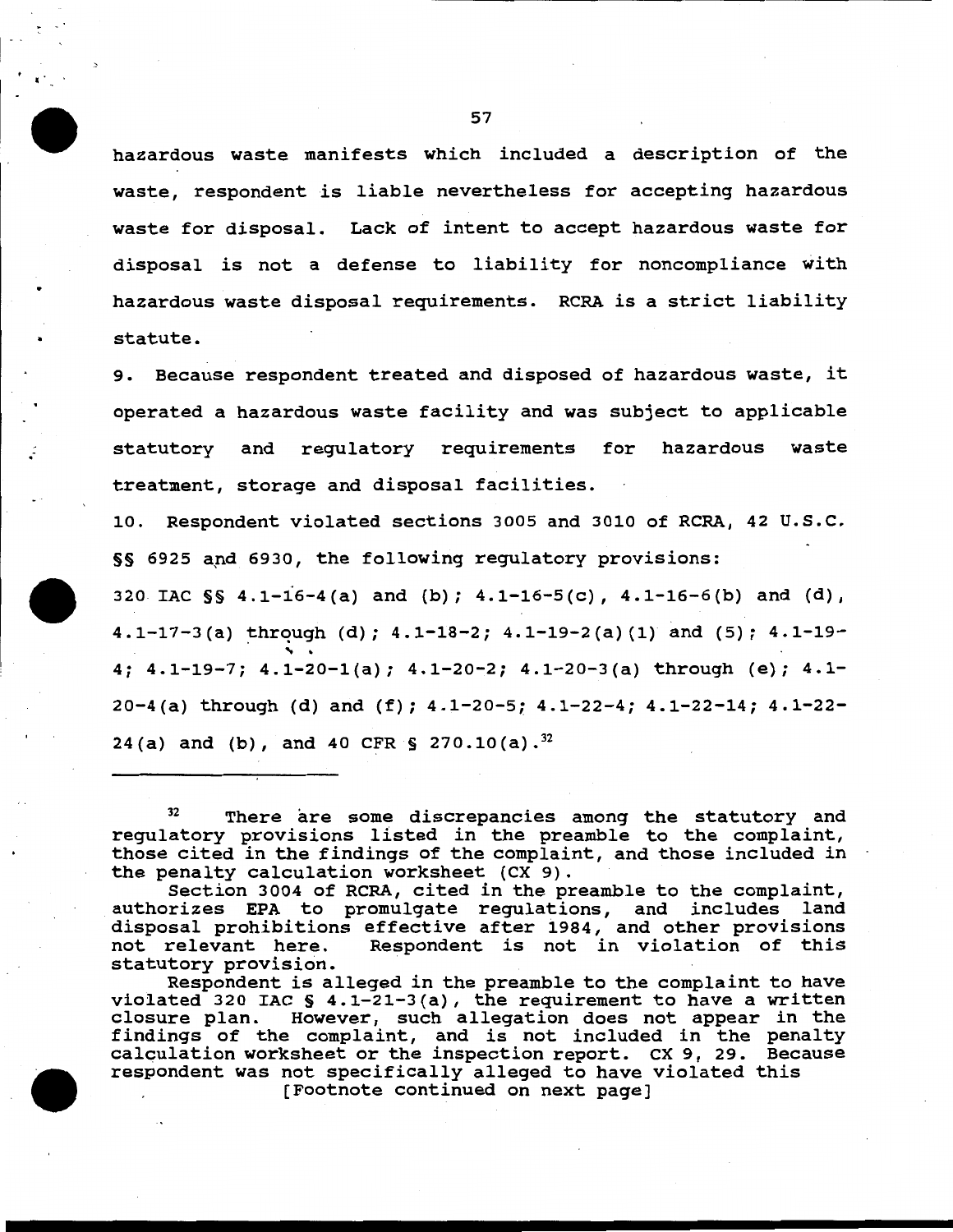11. An appropriate penalty for these violations is \$86,000.

Accordingly, the following ORDER is entered in this matter pursuant to Section 3008 of RCRA, 42 u.s.c. 6928.

(Footnote continued from previous page] provision, with supporting facts, respondent is not found in provision, with supporting racts, respondent is not found in<br>violation of this provision. To the extent it has not already done so, respondent will be ordered to submit a closure plan as mentioned in the proposed compliance order.

The complaint alleges failure to establish proof of financial assurance for closure and post-closure, which are required by 320 IAC §§ 4.1-22-4 and 4.1-22-14. These provisions were omitted from the preamble to the complaint, and only the latter is cited in the findings of the complaint.

The complaint alleges that respondent failed to comply with EPA's request, pursuant to 40 CFR  $\S$  270.1(b), to submit Part B of the RCRA permit application. A violation of section 270.1(b) is included in the preamble to the complaint and in the penalty calculation for acceptance of hazardous waste without having interim status. However, this provision is part. of the "purpose and scope" of 40 CFR Part 270, and merely provides an overview of<br>the RCRA program. It is not a specific requirement which was It is not a specific requirement which was violated by respondent.

40 CFR § 270.70 is also included in the penalty calculation for acceptance of hazardous waste without interim status, and its State counterpart, 320 IAC § 4.1-38-1, is cited in the complaint. These provisions set forth conditions to qualify for interim status, providing that any person who owns or operates a hazardous waste management facility shall have interim status to the extent the stated requirements are complied with. It is not necessary to cite these provisions as having been violated by respondent, because the alleged violations of sections 3005 and 3010 of RCRA specifically set forth the relevant requirements and prohibitions.

For failing to submit Part B of the RCRA permit application pursuant to EPA's request, respondent is alleged to have violated 40 CFR § 270.10(a). The State counterpart, 320 IAC § 4.1-34-1(a), is also cited in the preamble to the complaint. Citation of both provisions is redundant.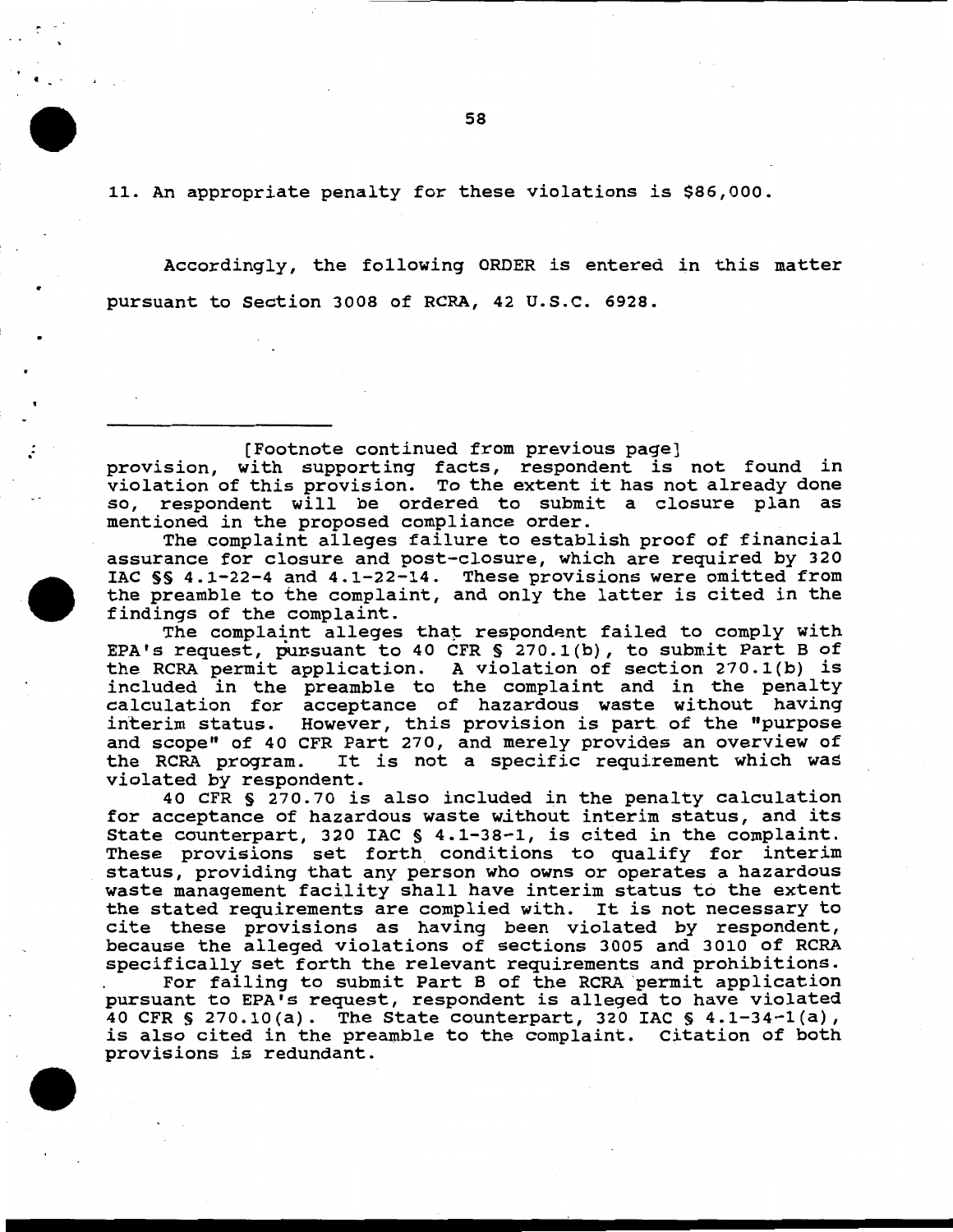#### **ORDER**

It is; ordered that respondent shall pay a civil penalty of \$86,000 for the violations found herein.

Payment of the full amount of the penalty shall be made within sixty (60) days of service of this ORDER upon respondent, by cashier's check or certified check payable to the Treasurer, United States of America. The payment shall be mailed to: Environmental Protection Agency, Region V (Regional Hearing Clerk) P.O. Box 70753, Chicago, Illinois 60673.

And it is FURTHER ORDERED that respondent shall comply with paragraphs A through E and G as stated in the Compliance Order contained in the complaint, a copy of which is attached hereto and made a part hereof, except that respondent shall comply with<br>paaragraphs A and B within sixty (60) days of the date upon which this Order becomes final. Respondent shall comply with paragraph F of the Compliance Order within the period stated in paragraph F, i. e. thirty .(30) days.

And it is FURTHER ORDERED that respondent shall notify the U. s. Environmental Protection Agency upon achieving compliance with paragraphs A through G of the Compliance Order, by writing to U. s. EPA, Region V, RCRA Enforcement Section, 77 West Jackson Boulevard, Chicago, Illinois 60604.

Notwithstanding any other provision of this Order, an enforcement action may be brought pursuant to section 7003 of the Act, 42 u.s.c. S 6973, or any other applicable statutory authority,

 $\blacksquare$ 

•

. .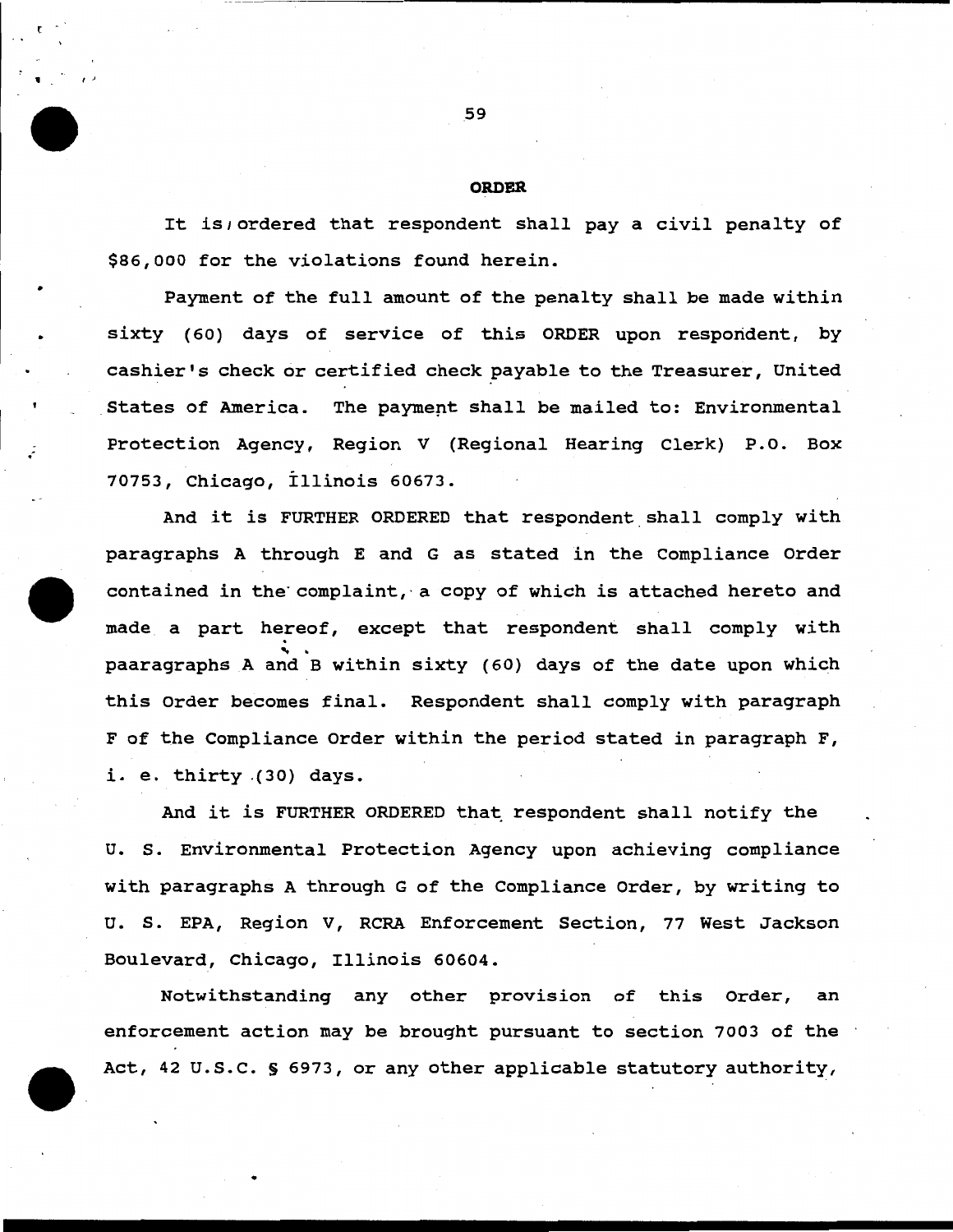should it be determined that handling, storage, treatment, transportation, or disposal of solid hazardous waste at respondent's facility may present imminent and substantial endangerment to human health or to the environment.

J. F. Greene<br>Administrative Law Judge

April 8, 1996 Washington, D. C.

 $\ddot{\cdot}$  .

,. .

•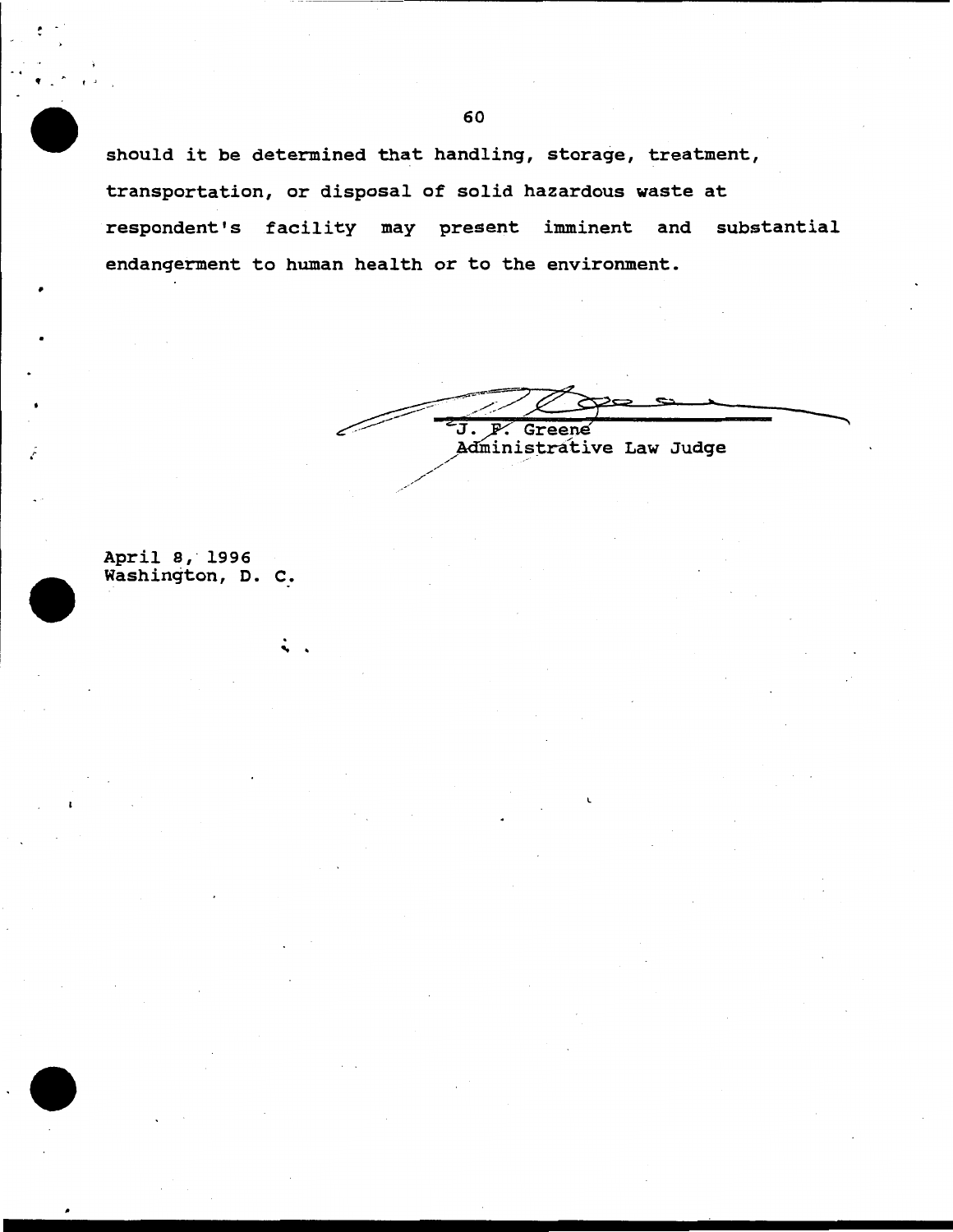# COMPLIANCE ORDER

 $-1 -$ 

• I

' '

•

- A. Respondent shall, within thirty (30) days of this Orrler becoming final:
	- 1. Prepare and submit a closure plari- and post-closure plan to the Indiana Department of Environmental Management (IDEM), with a copy to Complainant, in accordance with 320 IAC 4.1-21 and 4.1-28 which will result in closure of the facility. These plans shall describe activities which will:
		- a. Minimize the need for further maintenance (320 IAC 4.-21-2(a)); and
		- b. Control, minimize, or eliminate post-closure escape of hazardous waste or hazardous waste constituents to the environment (320 IAC  $4.1 - 21 - 2^{\prime}(b)$ .

The plans must describe activities which will meet the requirements for landfill closure and post-closure care (320 IAC 4.l-2R-4), indicate how they will be achieved, schedule the total time required to close the facility (320 IAC 4.1-21-3(a)(4)), and describe continued post-closure maintenance and monitoring for a minimum of thirty (30) years after the date of completing closure.

2. Submit to IDEM, with a copy to Complainant:

- a. A written cost estimate for closure of the facility in accordance with the closure plan, as required by 320 IAC 4.1-22-3(a);
- b. A written estimate of the annual cost of post-closure monitoring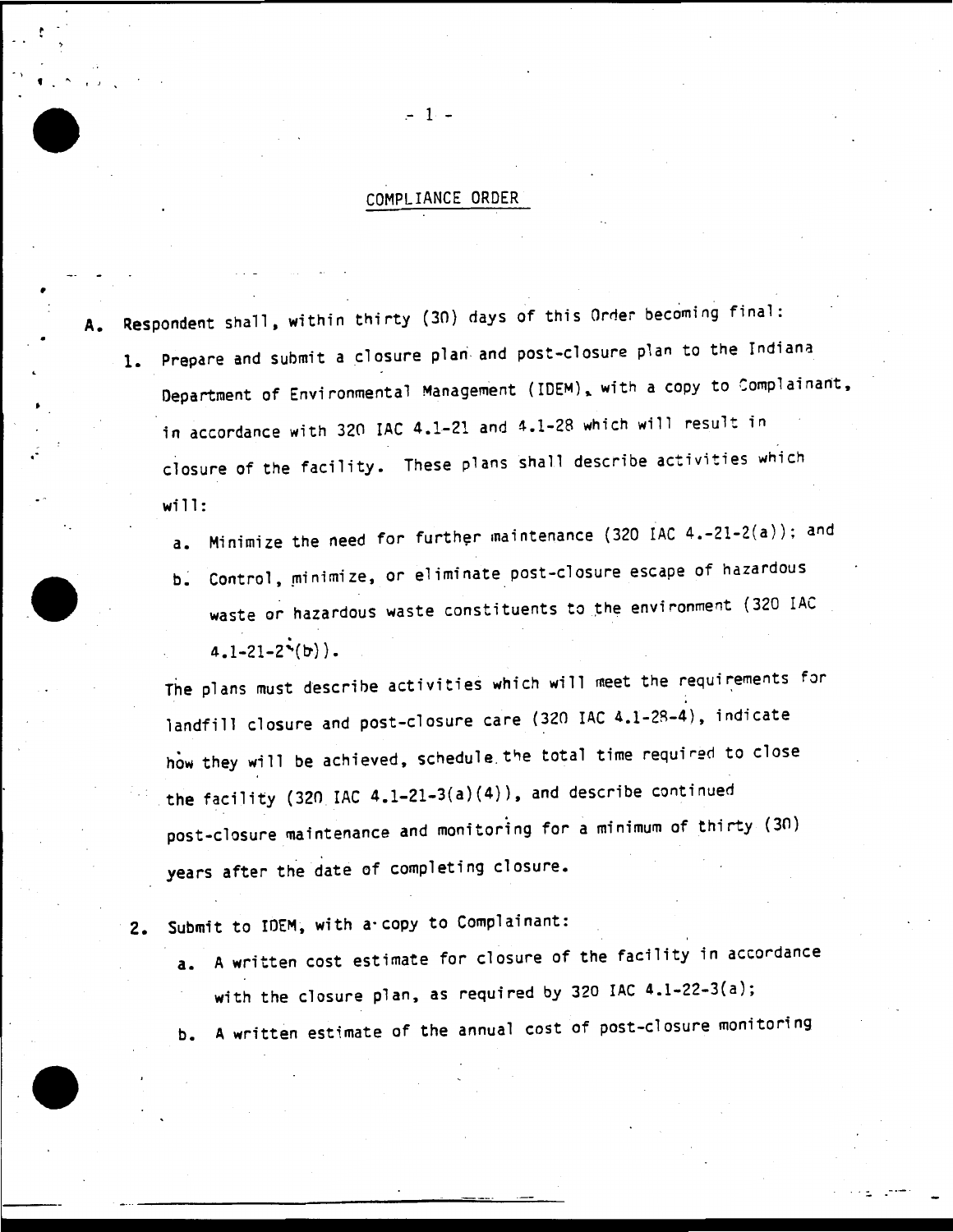*r* I .

"

•

and maintenance of the facility in accordance with the applicable post-closure regulations at 320 IAC 4.1-22-13(a);

- c. Evidence of financial assurance for both closure and post-closure care of the facility as specified at 320 IAC 4.1-22-4, 4.1-22-14 and 4.1-22-23;
- d. Evidence of financial responsibility for bodily injury and property damage to third parties caused by sudden accidental occurrences arising from operation of the facility, as required hy 320 IAC 4.1-22- 24(a); and
- e. Evidence of financial responsibility for bodily injury and property damage to third parties caused by non-sudden accidental occurrences arising from operation of the facility, a requirement
- stated at 320 IAC 4.1-22-24(b).<br>B. Respondent shall, within thirty (30) days of this Order becoming final, submit to U.S. EPA and IDEM for approval, a plan and implementation schedule (not to exceed 120 days) for a ground-water quality assessment program to be put into effect at Respondent's landfill. This program must be capable of determining whether any plume of contamination has entered the ground water from the landfill, and if so, the rate and extent of migration and the concentrations of hazardous waste or hazardous waste constituents in the ground water as stated at 320 IAC  $4.1-20-4(a)$ . The plan must specify:
	- 1. Methodo1ogy which will be used to investigate site-specific geology and subsurface hydrology at Respondent's landfill in order to yield:  $\bullet$

------------------------------ ·- -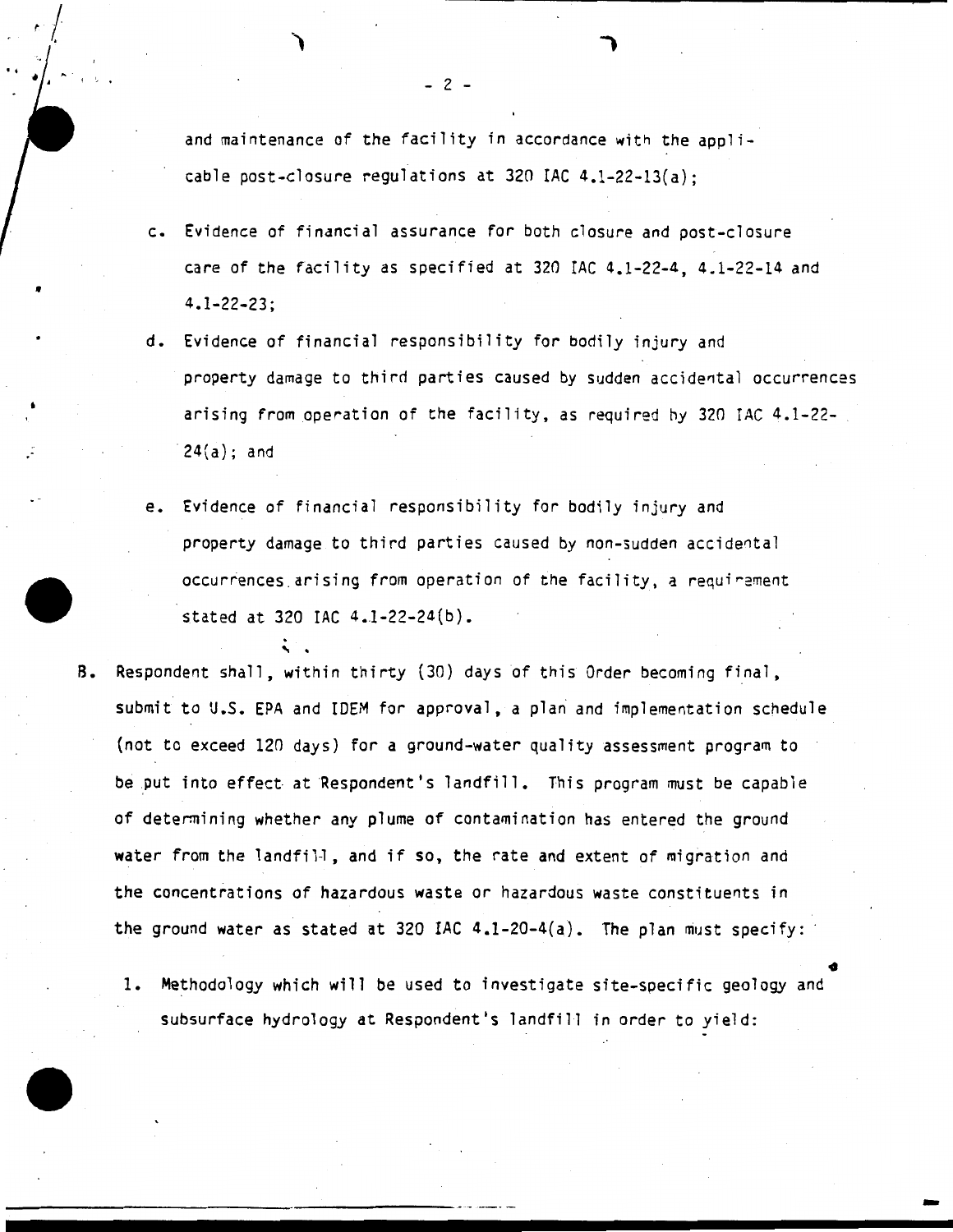- a. A deternination of the thickness and areal extent of the uppernost aquifer at the site and any interconnections which may exist between it and lower aquifers:
- b. Aquifer hydraulic properties determined from lithologic sanples. slug tests. or pumping tests:
- c. A site water-table contour map from which ground water flow direction and gradient can be determined; and
- d. Identification of regional and local areas of recharge and discharge of ground water.
- 2. Proposed location, depth, and construction specifications for each monitoring well. The proposed well system must consist of monitoring wells placed in the uppermost aquifer and in each underlying aquifer which is hydraulically interconnected such that:
	- a. At least one background nonitoring well is installed hydraulically upgradient (i.e., in the direction of increasing static head) from the limit of the waste management area. The number of wells, their locations, and depths must be sufficient · to yield ground-water sarnples that are:
		- (i) Representative of background ground-water quality in the uppermost aquifer and all aquifers hydraulically interconnected beneath the landfill; and

(ii) Not affected by the landfill itself.

- 3 -

 $\frac{1}{r}$ . i

'

•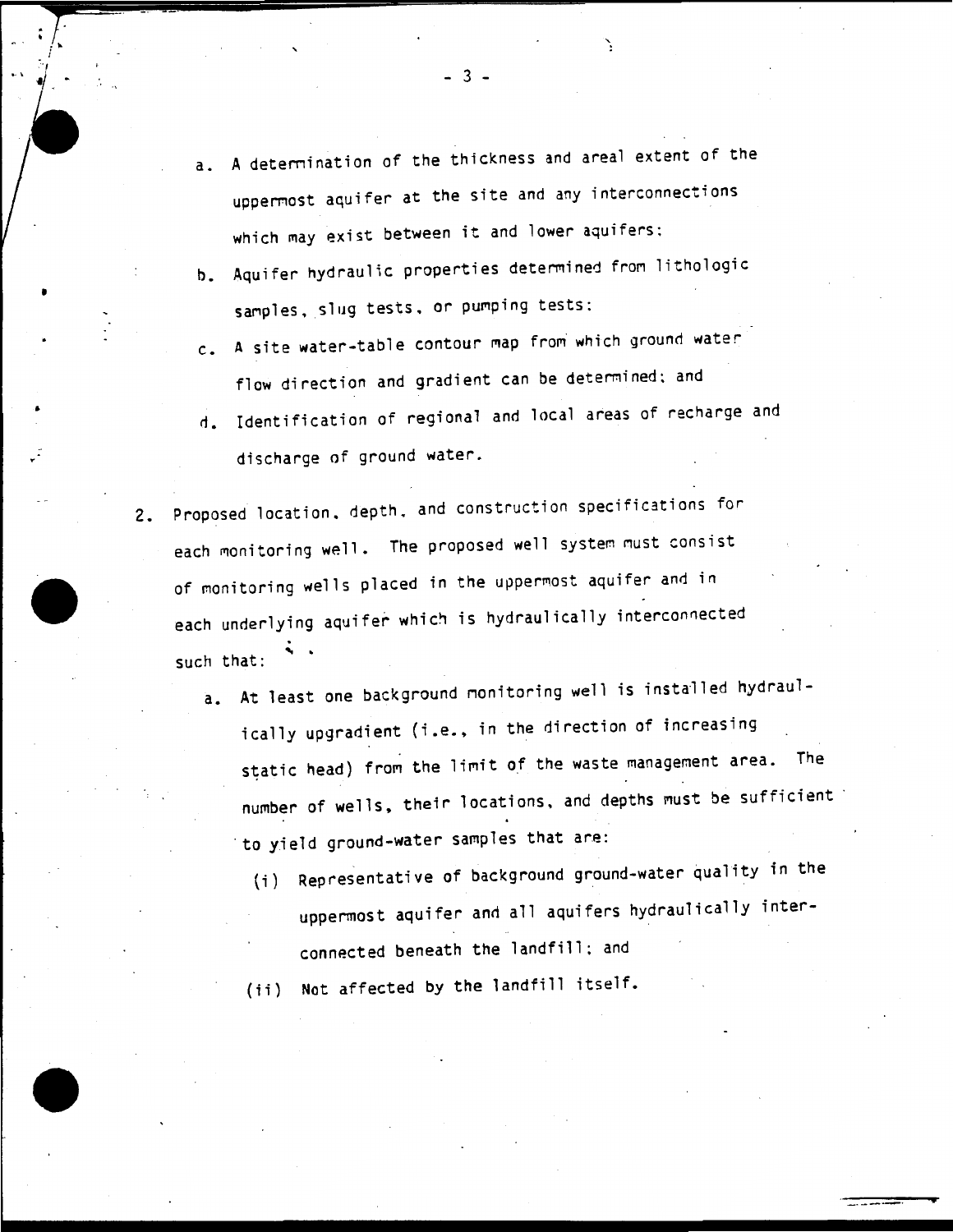b. At least three monitoring wells are installed hydraulically downgradient (i.e., in the direction of decreasing static head) at the limit of the waste management area. Their number, locations and depths must ensure that they immediately detect any statistically significant amounts of hazardous waste or hazardous waste constituents that migrate from the waste management area.

 $4 - 1$ 

.. ..

•

. I

• J

'

Monitoring wells must be cased in a manner that maintains the integrity of the monitoring well borehole. This casing must be screened or perforated and packed with gravel or sand where necessary to enable sample collection at depths where appropriate aquifer flow zones exist. The annular space (i.e., the space between the borehole and well casing) above the sampling depth must be sealed with a suitable material (e.g., cement grout or bentonite slurry) to prevent contamination of samples and the ground water.<br>. \*

- 3. The hazardous wastes (defined at 320 IAC 4.1.-3-3) and hazardous waste constituents (defined at 320 IAC 4.1-1-7 and listed at 320 IAC 4.1-5-5 and 4.1-6-8) which will be analyzed for in grounq-water samples and the basis for selection of those specific constituents (e.g., information stated on manifests of hazardous wastes accepted for disposal at Respondent's landfill. information available from general waste analyses kept at the landfill, etc.); 4. A sample collection plan that contains ·the following:
	- a. A detailed description of sample-collection procedures:
	- b. Recording of ground-water elevations at each sampling:
	- c. Written procedures for sample preservation and shipment of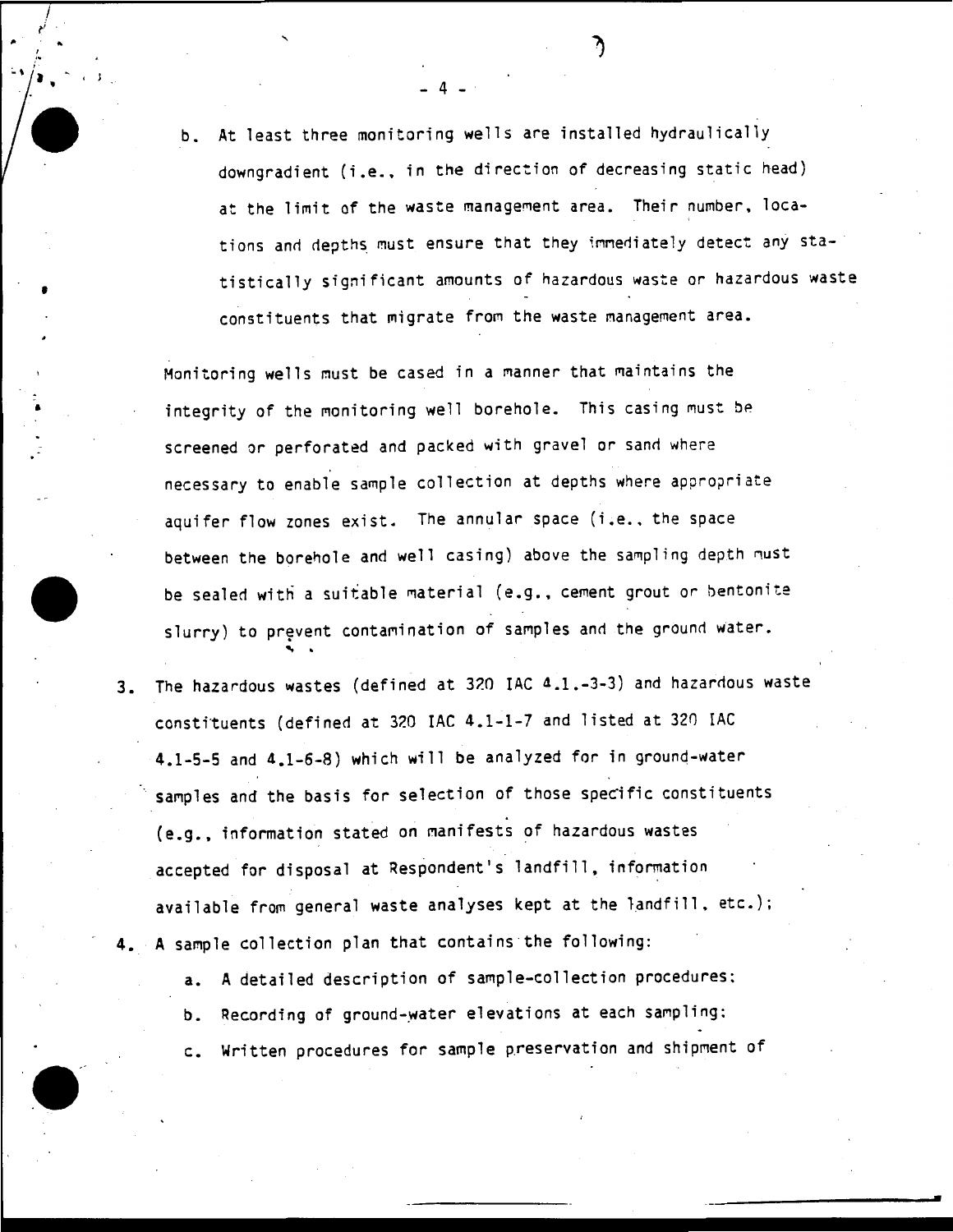ground-water samples that address each constituent for which ground water is being analyzed to ensure accurate laboratory results;

- d. A written record and plan showing chain of custody control for samples from the time of collection until analyses are performed;
- e. A written description of analytical procedures to be used by laboratories to analyze the ground-water samples; and

f. A written schedule for collection of samples.

5. Procedures for evaluating analytical results to establish the presence or absence of any plume of contamination that may be found and schedules for reporting such results to U.S. EPA and IDEM.

Respondent shall:

- 1. Implement the closure plan, after it has been approved by IDEM,<br>as required by 320 IAC 4.1-21-4(a); and
- .2. Implement the post-closure plan, as approved by IDEM.
- D. Respondent shall implement the ground-water quality assessment program, as approved by Complainant and IDEM, within 120 days of the approved date.
- E. Respondent shall, within fifteen (15) days after carrying out the plan for a ground-water quality assessment program, submit to the Technical Secretary of the IDEM and to the U.S. EPA a written report containing the results of the ground-water quality assessment.
- F. Respondent shall,' within thirty (30} days of receipt of this order, post "Danger" signs in accordance with 320 IAC 4.1-16-5(c).



 $\frac{1}{2}$ .

. ~ '. . ( : "

i *i* 

> **-**<br>-•

 $\frac{1}{\sqrt{2}}$